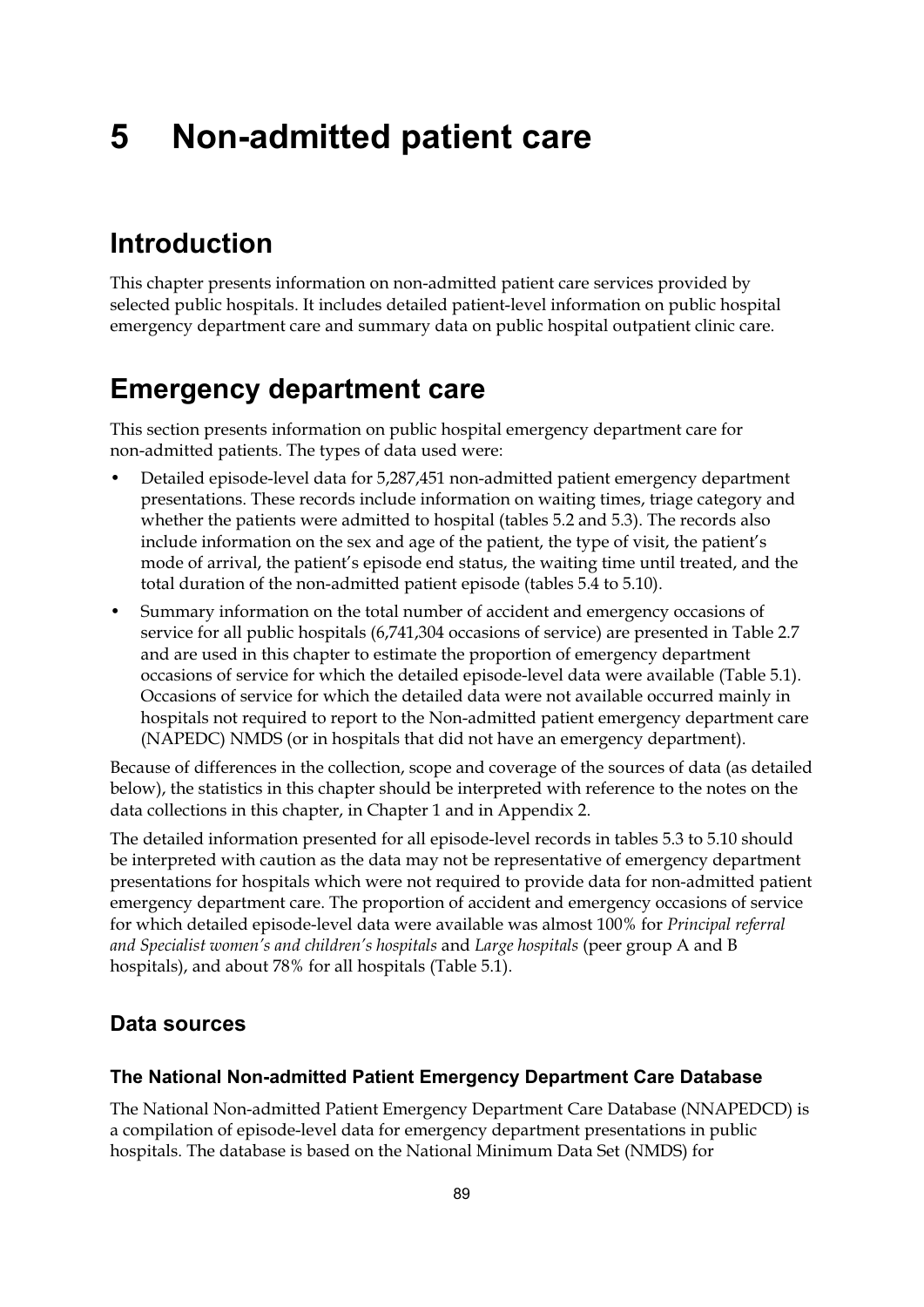Non-admitted patient emergency department care, as defined in the *National health data dictionary version 13* (HDSC 2006).

The scope of this NMDS in 2006–07 was non-admitted patients registered for care in emergency departments in selected public hospitals that were classified as either peer group A (*Principal referral and Specialist women's and children's hospitals*) or B (*Large hospitals*) in *Australian hospital statistics 2005–06* (AIHW 2007a). The peer group classification was developed for the cost per casemix-adjusted separation analysis based on admitted patient activity. The use of this classification as an interim measure to define the scope of this collection is under review. Data were also provided by some states and territories for hospitals in peer groups other than A and B, as described below.

#### **Limitations of the data**

This is the fourth year that these episode-level data on emergency department care have been collected on a national basis and, as certain issues of definition have not been resolved, comparability across jurisdictions may be limited. For example:

- There is variation in the point at which the emergency department presentation is recorded as completed for those patients subsequently admitted within the emergency department and/or elsewhere in the hospital. This variation is likely to have significantly affected the comparability of data on the duration of the presentation (tables 5.9 and 5.10). For more detail see *Australian hospital statistics 2003–04* (AIHW 2005a).
- There is also some variation over time in the categorisation of presentations reported as subsequently admitted.

#### **National Public Hospital Establishments Database**

Data on accident and emergency occasions of service presented in Chapter 2 were sourced from the National Public Hospital Establishments Database (NPHED), which has essentially full coverage of public hospitals (see Appendix 2). For the purposes of this report, accident and emergency occasions of service refer to those occasions of service reported with a Type of non-admitted patient care of *Emergency services*. There were variations in the type of activity reported for accident and emergency occasions of service. South Australia's NPHED occasions of service data excluded patients who were dead on arrival and patients who did not wait for treatment. For all other states and territories, both emergency presentations and other types of occasions of service (see below) were included, at least for hospitals reporting episode-level data. The waiting times data for 2002–03 presented in Table 5.2 were sourced from the aggregate waiting times data provided by the states and territories as part of the NPHED.

#### **Variations in methods of collection and analysis**

Because of differences over time in the coverage, method of collection and method of analysis for data on waiting times and proportion admitted, these data should be interpreted with caution.

For 2004–05 to 2006–07, all states and territories reported waiting times data as part of the episode-level data. For 2003–04, most states and territories reported waiting times data as part of the episode-level data. The waiting times data for South Australia for 2003–04 included aggregated data for five hospitals that were not in peer group A or B.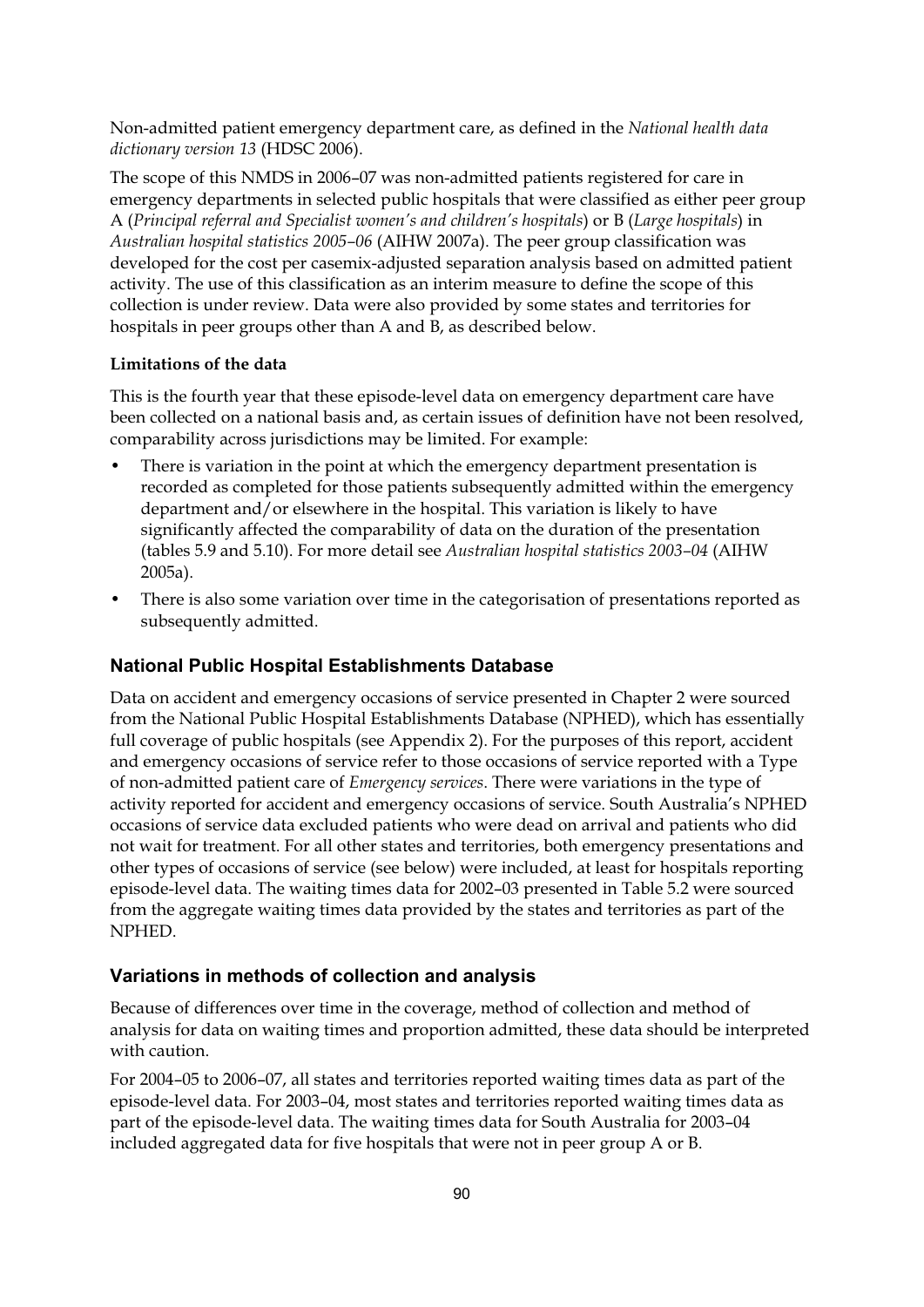For 2002–03, the Emergency Department Waiting Times Data Collection did not include 1 peer group A hospital in New South Wales, and 1 peer group A and 11 peer group B hospitals in Victoria. For 2002–03, Western Australia also provided aggregate data for 74 *Medium* and *Small hospitals*, and South Australia provided data for six *Medium hospitals*. Estimated coverage overall was 71% in 2002–03 (Table 5.2).

The proportion of accident and emergency occasions of service for which detailed episode-level data were available was 78% in 2005–06 and 2006–07, 76% in 2004–05 and 75% in 2003–04.

For the data collected for 2003–04 to 2006–07, the number of patients seen on time was determined as the number of patients in each triage category whose waiting time was less than or equal to the maximum waiting time stated in the National Triage Scale definition. This analysis was restricted to records with a Type of visit of *Emergency presentation* and those for which Type of visit was not reported. In addition, records were excluded if the waiting time was missing, or the patient either did not wait for treatment, or was dead on arrival (see 'Episode end status' below). *Resuscitation* patients whose waiting time for treatment was less than or equal to 2 minutes were considered to have been seen on time. For 2003–04, *Resuscitation* patients for South Australia were considered to have been seen on time using a cut-off point of 1 minute.

For 2002–03, the number of patients seen on time was supplied by the states and territories as part of the summary data provided to the NPHED. For those years, the criteria for calculating the proportion of *Resuscitation* patients who were seen on time varied between jurisdictions, with a cut-off point of less than 1 minute for Tasmania and the Northern Territory, less than or equal to 1 minute for Victoria, Queensland, South Australia and the Australian Capital Territory, and less than or equal to 2 minutes for New South Wales and Western Australia.

Hence, data on the proportion of *Resuscitation* patients who were seen on time are not completely comparable between 2002–03 and later years. Also, the data for 2003–04 to 2006–07 will differ from data calculated on state-based criteria for Victoria, Queensland, South Australia, Tasmania, the Australian Capital Territory and the Northern Territory.

The median and 90th percentile waiting times to service delivery were not available in the aggregated data collection for 2002–03.

For 2004–05 to 2006–07, the estimated number of patients subsequently admitted included those presentations for which the Episode end status was reported as *Admitted to this hospital*. For 2003–04, the estimated number of patients subsequently admitted included those presentations for which the Episode end status was reported as *Admitted to this hospital*, except for South Australia, Western Australia and Victoria (for which aggregate data were used). For 2002–03, the estimated proportion of patients subsequently admitted was supplied by the states and territories as part of the aggregate data provided to the NPHED.

# **Triage category and other data elements reported for emergency department care**

Figure 5.1 presents episode-level non-admitted patient emergency department care data on patients who were assigned a triage category of *Semi-urgent* at the time of presentation at the emergency department.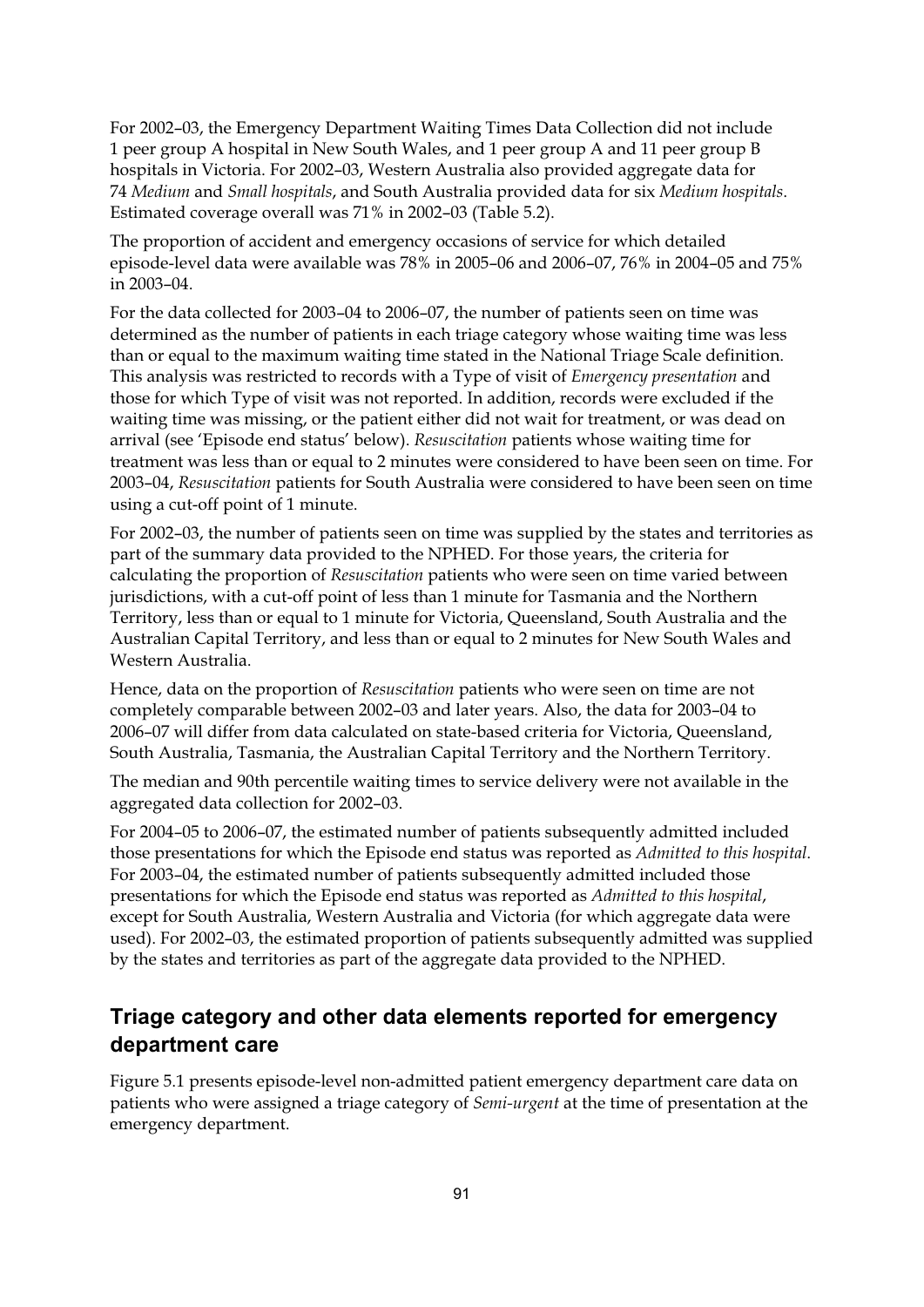In 2006–07, there were 2,401,205 emergency department presentations with a *Semi-urgent* Triage category:

- they were reported by 81 *Principal referral and Specialist women's and children's hospitals*, 38 *Large hospitals* and 45 *Other hospitals*
- almost 51% of presentations were for males
- the most common age group was 15–24 years.
- almost 70% arrived at the emergency department between 8am and 8pm, and the number of arrivals was lowest between 4am and 6am
- about a sixth arrived by ambulance
- about a sixth were subsequently admitted to the same hospital (including admission within the emergency department)
- the median waiting time was 36 minutes, and 90% were seen within 146 minutes
- overall, 66% of these patients were seen within a clinically appropriate time.

The median length of the service episode was 2 hours and 21 minutes, ranging from 1 hour and 24 minutes for patients who presented to an emergency department in a hospital in a peer group other than A or B to 2 hours and 43 minutes for patients who presented to an emergency department in a *Principal referral and Specialist women's and children's hospital*.

#### **Overview**

Table 5.1 presents information on the number of emergency department presentations reported to the NNAPEDCD, by hospital peer group and state or territory. Episode-level data were provided for 81 *Principal referral and Specialist women's and children's hospitals*, 38 *Large hospitals*, and 45 *Other hospitals* (not classified in peer groups A or B). The table includes estimates of the coverage of the NNAPEDCD, calculated as the proportion of accident and emergency occasions of service reported to the NPHED that were also reported as episode-level data in the NNAPEDCD. This may underestimate the proportion because some accident and emergency occasions of service are for services other than emergency presentations.

For 2006–07, all states and territories were able to provide episode-level data to the NNAPEDCD for all public hospitals in peer groups A and B that have emergency departments (that is 100% of hospitals that were required to report episode-level data). For hospitals in peer groups A and B, the overall coverage was estimated as approximately 100% (Table 5.1). Some states and territories reported fewer accident and emergency occasions of service to the NPHED than the number of emergency department presentations reported to the NNAPEDCD, by peer group. For those states or territories, the coverage for the peer group has been reported as 100%.

Some states and territories also provided episode-level data for public hospitals that were classified peer groups other than A or B, and these data have been included in this chapter. The Northern Territory supplied episode-level data for all public hospitals, New South Wales provided data for 23 *Medium hospitals* and 8 *Small hospitals*, Victoria provided data for 6 *Medium hospitals*, South Australia provided data for 1 *Medium hospital* and Western Australia provided data for 2 *Medium hospitals* and 1 *Small regional hospital* and 1 *Small remote hospital*. The NNAPEDCD provides detailed information on about 78% of all public hospital accident and emergency occasions of service. The proportion for all public hospitals ranged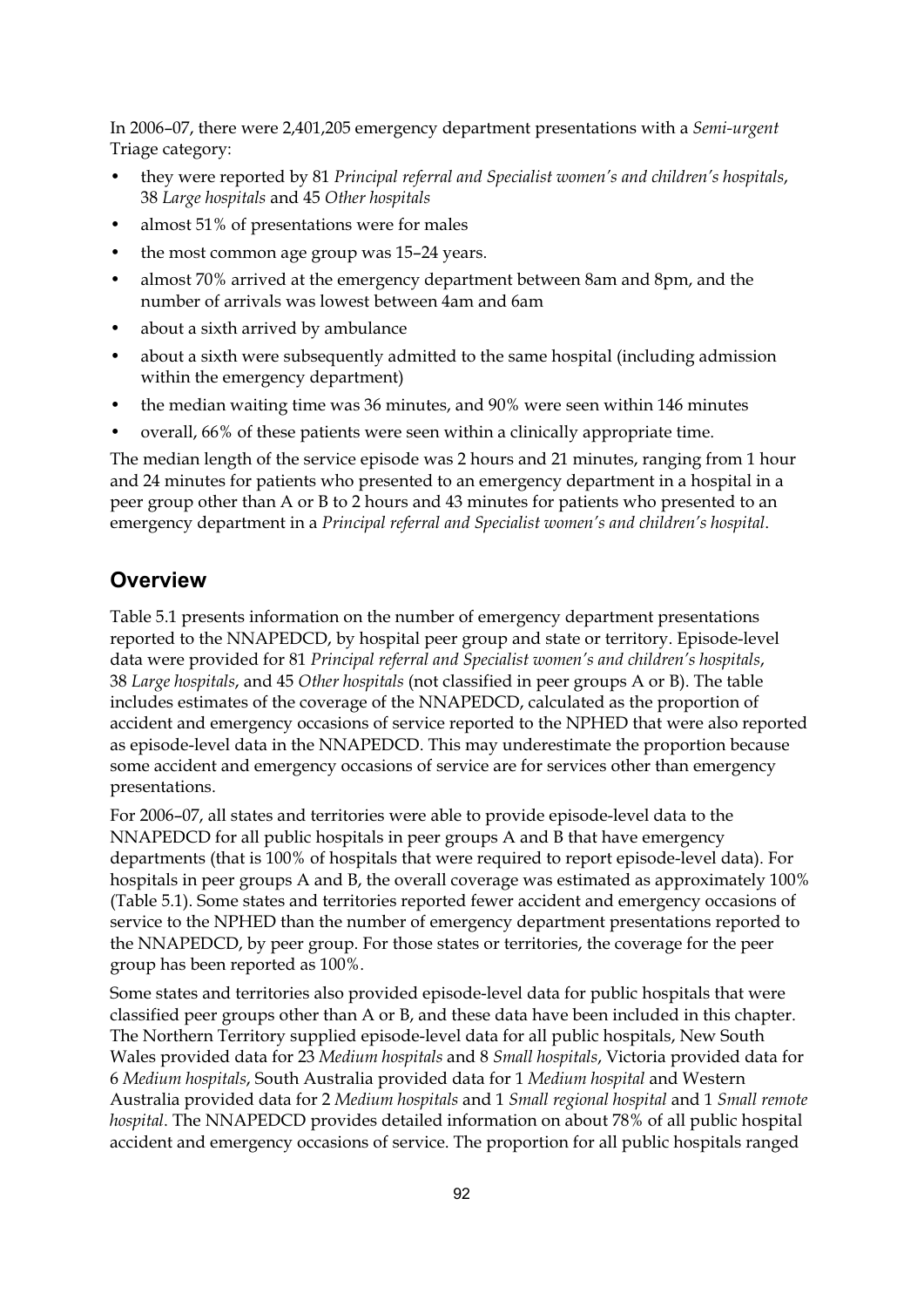from 100% for the Australian Capital Territory and the Northern Territory to 64% for Queensland (Table 5.1).

#### **Waiting times**

The *National health data dictionary* definition for Emergency department waiting time to service delivery is 'The time elapsed for each patient from presentation in the emergency department to commencement of service by a treating medical officer or nurse'. Waiting times statistics are presented in tables 5.2 and 5.3 by Triage category and hospital peer group. Emergency department waiting times are regarded as indicators of responsiveness of the acute care sector (see Chapter 4).

The triage category indicates the urgency of the patient's need for medical and nursing care (NHDC 2003). It is usually assigned by triage nurses to patients at, or shortly after, the time of presentation to the emergency department, in response to the question 'This patient should wait for medical care no longer than...?'. The National Triage Scale has five categories that incorporate the time by which the patient should receive care:

- *Resuscitation*: immediate (within seconds)
- *Emergency*: within 10 minutes
- *Urgent*: within 30 minutes
- *Semi-urgent*: within 60 minutes
- *Non-urgent*: within 120 minutes.

#### **Changes from 2002–03 to 2006–07**

Table 5.2 presents national emergency department waiting times data by public hospital peer group and triage category for the years 2002–03 to 2006–07. All emergency department presentations are included in this table. However the proportions seen on time, and the median and 90th percentile waiting times include only those episodes where the Type of visit (see Table 5.4) was reported as *Emergency presentation*, or was *Not reported* (for all states for 2004–05 and 2005–06, and, for 2006–07, for South Australia only). Because of differences over time in the scope, method of collection and method of analysis, these data should be interpreted with caution.

For 2006–07, the waiting time was missing or invalid for about 9,600 records, and there were over 273,000 records with an Episode end status of *Did not wait* or *Dead on arrival*. These records are included in the counts of emergency department presentations but were excluded from the calculations of the proportions seen on time and the median and 90th percentile waiting times presented in tables 5.2 and 5.3. Details of records excluded from waiting times calculations for 2003–04 to 2005–06 are included in previous reports (AIHW 2005a, 2006a, 2007a).

The data for 2002–03 were sourced from the aggregate waiting times data provided by the states and territories as part of the NPHED. The estimated proportion of emergency presentations for 2002–03 was calculated using the assumption that all occasions of service reported were emergency presentations (for which waiting times are applicable). This assumption was also used for the South Australian and Western Australian waiting times data for 2003–04, as the data for some hospitals were provided without information on the type of visit. Based on these estimates the coverage for hospitals in peer groups A and B increased from 92% in 2002–03 to 100% in 2006–07. Over the same period, the NNAPEDCD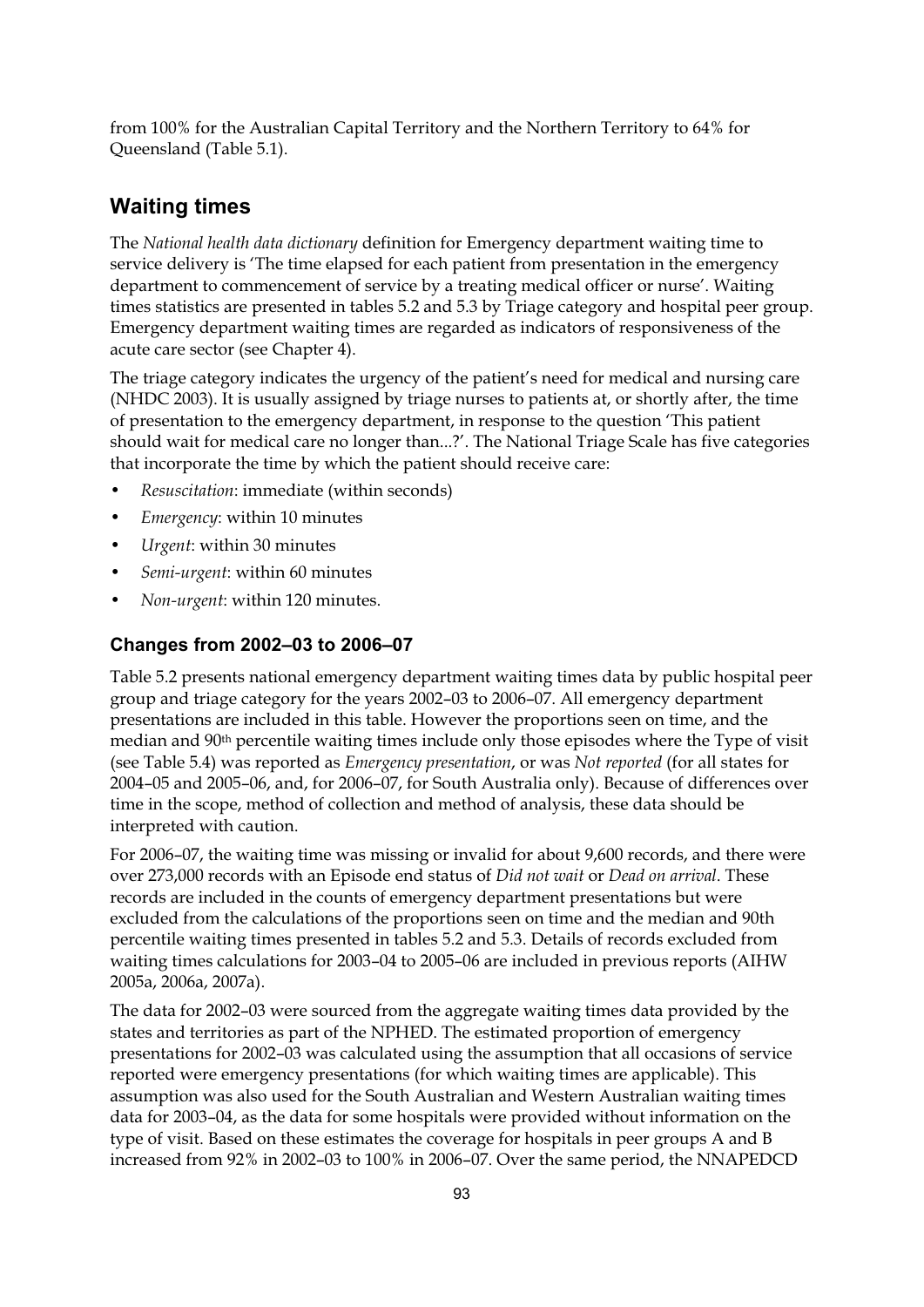data as a proportion of all public hospital accident and emergency occasions of service increased from 71% to 78%.

In 2006–07, there were over 6.7 million accident and emergency occasions of service reported for public hospitals to the NPHED (see Table 2.7), and there were almost 5.3 million emergency presentations reported to the NNAPEDCD. Between 2002–03 and 2006–07 the number of emergency presentations reported for hospitals in peer groups A and B rose by almost 31% (6.9% per year). However, this may reflect the inclusion of non-emergency presentation occasions of service for some jurisdictions for the 2003–04 to 2006–07 data that may not have been previously provided. The total number of accident and emergency occasions of service reported to the NPHED increased by about 15% (3.7% per year) between 2002–03 and 2006–07 (AIHW 2004a).

The proportion of emergency presentations by triage category remained fairly stable between 2002–03 and 2006–07. In 2006–07, approximately 1% of patients who presented at an emergency department were assigned a triage category of *Resuscitation*, 8% were *Emergency*, 32% were *Urgent*, 47% were *Semi-urgent* and 12% were *Non-urgent*.

For the period 2002–03 to 2006–07, for all triage categories combined, the proportion of patients seen on time for all hospitals increased from 66% to 70%. The proportion of *Resuscitation* patients seen on time was fairly stable at 99–100%, and the proportion improved for all other triage categories over the period 2003–04 to 2006–07 (for which the same cut-off points were used for the majority of the data).

The median waiting time to service delivery was 24 minutes for 2006–07 and 2005–06, compared with 25 minutes for both 2003–04 and 2004–05. The median waiting time fell for most triage categories in *Principal referral and Specialist women's and children's hospitals* and was fairly stable across all triage categories and for *Large hospitals*. For 2006–07, 90% of all emergency department patients were attended by a health care professional within 120 minutes, compared with 123 minutes in 2005–06.

The proportion of patients subsequently admitted decreased between 2002–03 and 2006–07 for all triage categories and for all hospitals. The proportion of *Resuscitation* patients subsequently admitted for *Large hospitals* showed a large decrease between the 2002–03 and 2003–04 periods, which may reflect variation over time in the method of calculating this measure. For hospitals other than *Principal referral and Specialist women's and children's hospitals*, a relatively high proportion of patients are reported with an Episode end status of *Referred to another hospital for admission*, and these were not included in the proportion admitted for 2003–04 to 2006–07. Nationally, the proportion of patients subsequently admitted fell from 29% in 2002–03 to 27% in 2006–07.

#### **Emergency presentations, states and territories**

Table 5.3 presents the number of emergency department presentations for 2006–07 where the Type of visit (see Table 5.4) was reported as *Emergency presentation* (or was *Not reported* for South Australia) by triage category, public hospital peer group and state or territory. This table also shows the proportions of these visits that were seen on time, subsequently admitted, and the median and 90th percentile waiting times to service delivery. Records with missing or invalid waiting times or with an Episode end status of *Did not wait* or *Dead on arrival* were excluded from the calculation of these measures.

There was some variation among the states and territories in the proportions of patients in each triage category. Overall, New South Wales, Victoria and the Australian Capital Territory had the lowest proportions of *Resuscitation* presentations (0.6%) and South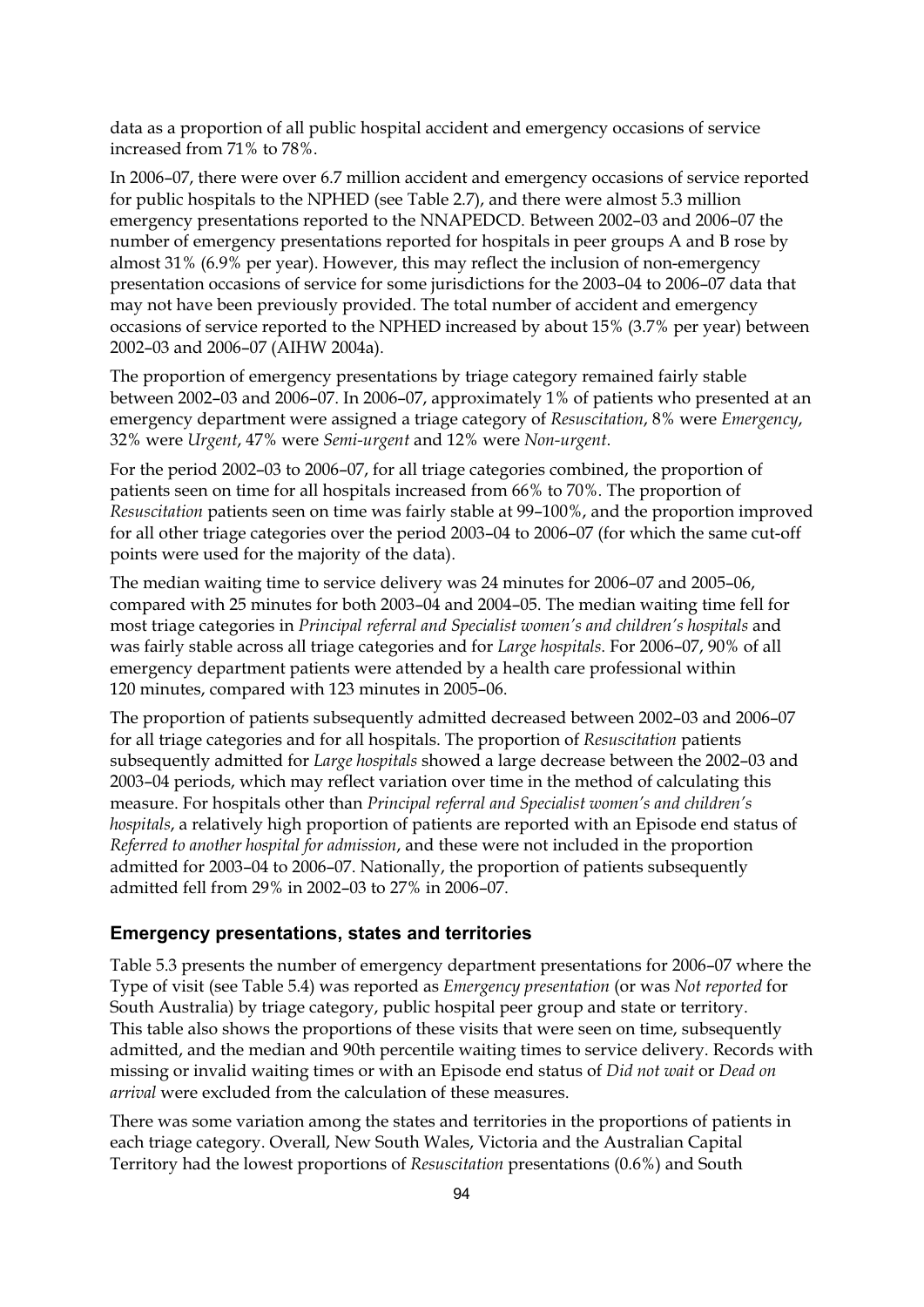Australia reported the highest proportion (1.3%). For the *Non-urgent* triage category, Victoria reported the highest proportion (14.9%) followed by New South Wales (14.7%), and South Australia reported the lowest (4.3%).

For the purpose of this report, a patient with a triage category of *Resuscitation* was considered to be seen on time if the waiting time to service delivery was less than or equal to 2 minutes. There is some variation between jurisdictions in the criteria used to determine the proportion of *Resuscitation* patients seen on time, therefore these data may differ from those reported by individual jurisdictions.

Overall, for all triage categories, the proportion of patients receiving emergency department care within the required time was 70%, ranging from 54% in the Australian Capital Territory to 76% in New South Wales. Nationally, approximately 99% of *Resuscitation* patients and 78% of *Emergency* patients were seen on time. There was marked variation between states and territories in the median and 90th percentile waiting times to service delivery. For New South Wales, 50% of patients were treated by a medical officer or nurse within 20 minutes, whereas for the Australian Capital Territory 50% of patients were treated within 44 minutes. The length of time by which 90% of patients were treated also varied; from 105 minutes in New South Wales to 162 minutes in the Australian Capital Territory.

The comparability of the data may be influenced by the comparability of the triage categories among the states and territories. Although the triage category is not a measure of the need for admission to hospital, the proportions of patients in each category that were admitted can be used as an indication of the comparability of the triage categorisation.

Nationally, 27% of all presentations were subsequently admitted to the hospital. Victoria had higher proportions of patients subsequently admitted than the national figures in all triage categories, and Western Australia had the lowest proportion of *Resuscitation* patients subsequently admitted.

## **Type of emergency department visit**

Table 5.4 presents emergency department presentation statistics, by type of visit, hospital peer group and state or territory, reported to the NNAPEDCD for 2006–07. All emergency department presentations are included.

The data element Type of visit to emergency department describes the reason the patient presented to the emergency department. The Type of visit can be reported as *Emergency presentation*, *Return visit, planned*, *Pre-arranged admission*, *Patient in transit* (to another facility) or *Dead on arrival*. Not all states and territories reported presentations for all categories of Type of visit. Tasmania did not report any presentations with a type of *Pre-arranged admission*, or *Patient in transit*, the Northern Territory did not report any presentations with a type of *Pre-arranged admission*, and South Australia did not report any presentations with a type of *Patient in transit* or *Dead on arrival*. Type of visit was *Not reported* for 10% of records from South Australia.

Nationally, 96.6% of presentations were *Emergency presentations*, and 2.4% were reported as *Return visit, planned*. The proportion of presentations by Type of visit varied by hospital peer group and by state or territory. About 98% of presentations were *Emergency presentations* for hospitals in peer group A, compared with about 93% for hospitals in peer group B. The proportion reported as *Emergency presentations* ranged from 99% for the Australian Capital Territory to 88% for South Australia. For the Northern Territory 6% of presentations were reported as *Return visit, planned*.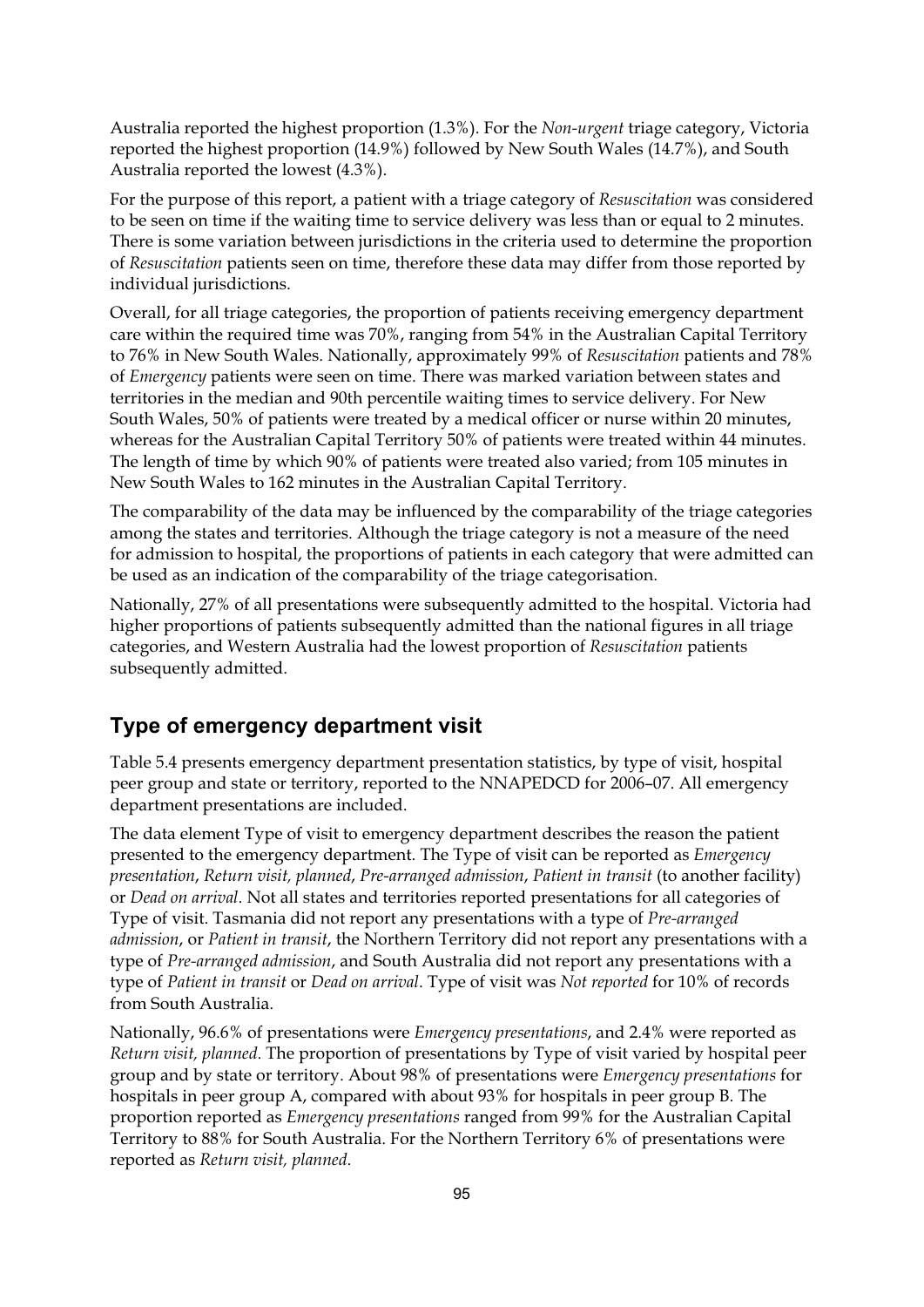## **Sex and age group**

Table 5.5 presents data reported to the NNAPEDCD on the sex and age group of patients who presented to an emergency department. All emergency department presentations are included.

Data on the sex of each patient were reported as male, female, indeterminate or not stated/inadequately described. All states and territories supplied the date of birth of the patient, from which the age of the patient at the date of presentation was calculated. The 315 records for which the sex of the patient was *Not stated/indeterminate* and the 284 records for which date of birth was not provided are included in the totals of Table 5.5.

Males accounted for 51.9% of emergency department presentations, and there were more presentations for males than females in most groups from 0 to 75 years. Females accounted for more presentations than males for the 25–34 years and age groups 75 years and over. The most common age groups reported for emergency department presentations were 15–24 years (15.8%), followed by 25–34 years (14.3%) and 0–4 years (12.1%).

# **Aboriginal and Torres Strait Islander people**

Table 5.6 presents Indigenous status data by state and territory of the hospital. All emergency department presentations are included.

The data on Indigenous status were supplied by all states and territories according to the *National health data dictionary* definition. As the coverage of this data collection is largely public hospitals which were classified in peer groups A and B, most of the data relates to hospitals within major cities. Consequently, the coverage may not include areas where the proportion of *Indigenous Australians* (compared with *Other Australians*) may be higher than average. Therefore these data may not be indicative of the rate of use of emergency department services by Indigenous people nationally.

Nationally, 4.3% of all patients presenting to an emergency department had an Indigenous status of *Aboriginal and/or Torres Strait Islander*. The Northern Territory had the highest proportion of emergency department presentations involving *Indigenous Australians* (41.3%), and Victoria recorded the lowest proportion (1.1%).

#### **Quality of Indigenous status data**

The quality of the data provided for Indigenous status in 2006–07 for emergency department presentations varied by jurisdiction. Most states and territories advised that the Indigenous status data collected in an emergency department setting could be less accurate than the data collected for admitted patients; the data should, therefore, be used with caution.

The New South Wales Health Department (NSW Health) undertook a review of the quality of Indigenous identification in emergency department data in 2007. NSW Health found that 3.6% of emergency department patients were identified as Indigenous (Aboriginal, Torres Strait Islander, or both), indicating a reasonably complete data collection on Indigenous status. NSW Health considers that Indigenous status identification in its emergency department data is acceptable.

For Victoria, the quality of Indigenous status data is improving but is less accurate than that of admitted patients in public hospitals.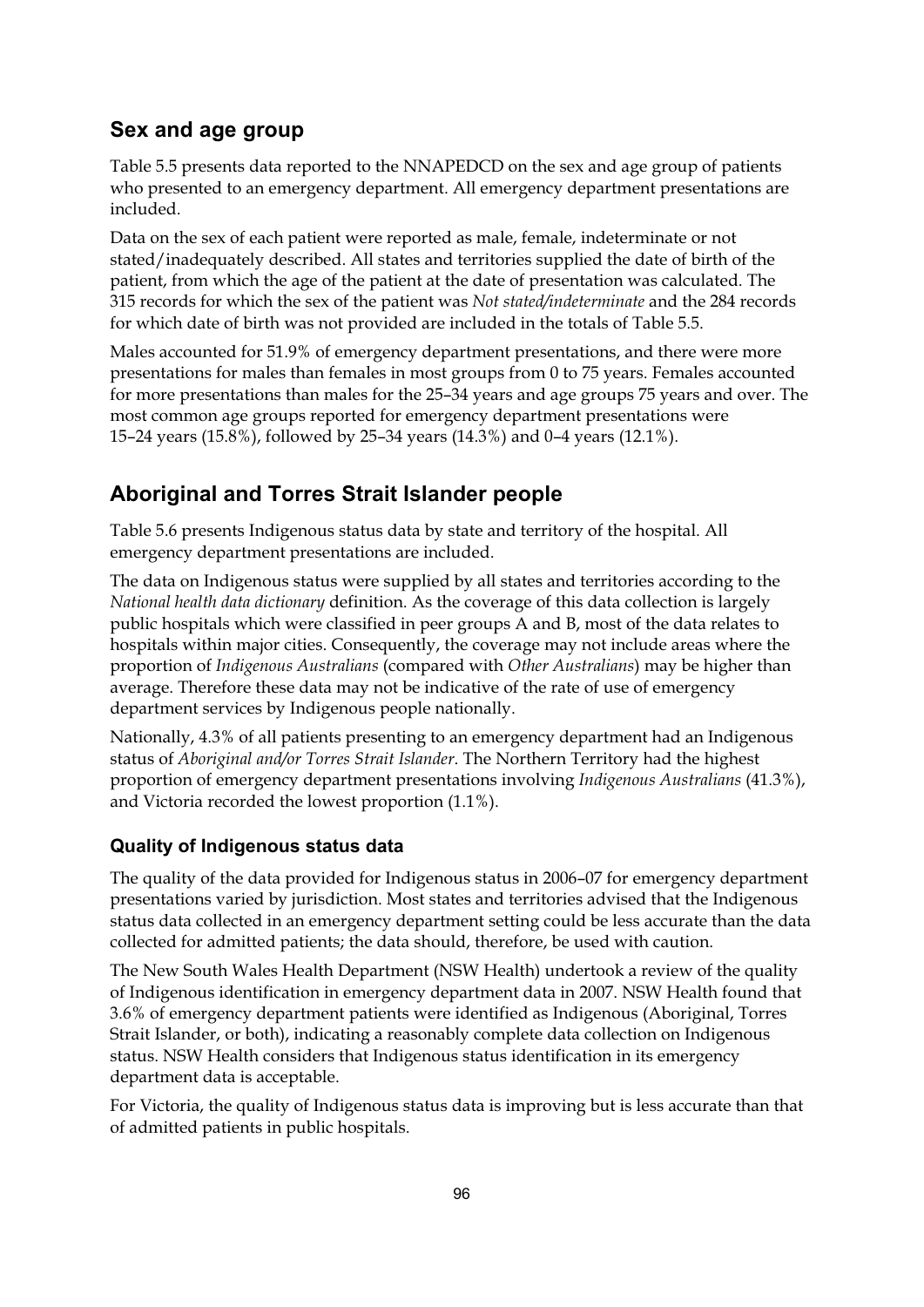Queensland Health noted that for 2006–07 Indigenous status was not reported in 1.8% of cases. This is an improvement on the 2.1% of non-reported cases that existed in 2005–06 data. Efforts will continue to be made to ensure that reporting of Indigenous status is as complete and accurate as possible.

Western Australia reported that the quality of the emergency department Indigenous status data is considered to be acceptable, and to be more reliable in rural and remote areas.

The South Australian Department of Health reported that the quality of Indigenous status data is higher for admitted patients than non-admitted emergency department patients, as evidenced by the high proportion of episodes for which Indigenous status was *Not reported* (Table 5.6). However there has been an improvement in data quality. In 2006–07 Indigenous status was not reported in 6.5% of emergency department presentations, compared with 17.7% in the previous year.

The Tasmanian Department of Health and Human Services reports that the quality of Indigenous status data has improved in 2006–07 and the number of separations where Indigenous status is not stated has improved in both sectors. The department is continuing to monitor and improve the coverage and quality of Indigenous data in both the public and private sectors, through education and auditing.

The Australian Capital Territory Health Department (ACT Health) noted that the level of reporting of Indigenous status for 2006–07 appeared to be on a par with reporting to 2005–06. It is understood that Indigenous status continues to be under-reported.

The Northern Territory Department of Health and Community Services reported that the quality of its 2006–07 Indigenous status data is considered to be acceptable. The department retains historical reporting of Indigenous status and individual client systems receive a report of individuals who have reported their Indigenous status as Aboriginal on one occasion and as Torres Strait Islander on another for follow up. All management and statistical reporting, however, is based on a person's most recently reported Indigenous status.

#### **Arrival mode—transport**

Table 5.7 presents data on the arrival mode of the patient by triage category and by state and territory. All emergency department presentations are included.

The data element Emergency department arrival mode—transport could be reported as *Ambulance, air ambulance or helicopter rescue service*, *Police/correctional services vehicle* or *Other*. The category *Other* includes patients who walked to the emergency department, or who came by private transport, public transport, community transport or taxi. For 2006–07, arrival mode was *Not state/Unknown* for almost 6% of Northern Territory presentations (Table 5.7).

The majority of patients who presented at an emergency department reported an arrival mode of *Other* (76.2%) (Table 5.7). However, there was variation in arrival mode by triage category. For the arrival mode *Ambulance, air ambulance or helicopter rescue service,* the proportion varied from 84.5% for *Resuscitation* patients to 4.2% for *Non-urgent* patients.

Queensland reported the highest overall proportion of presentations with an arrival mode of *Ambulance, air ambulance or helicopter rescue service* (27.6%), and the Australian Capital Territory had the highest overall proportion of presentations with an arrival mode of *Other* (82.3%) (Table 5.7).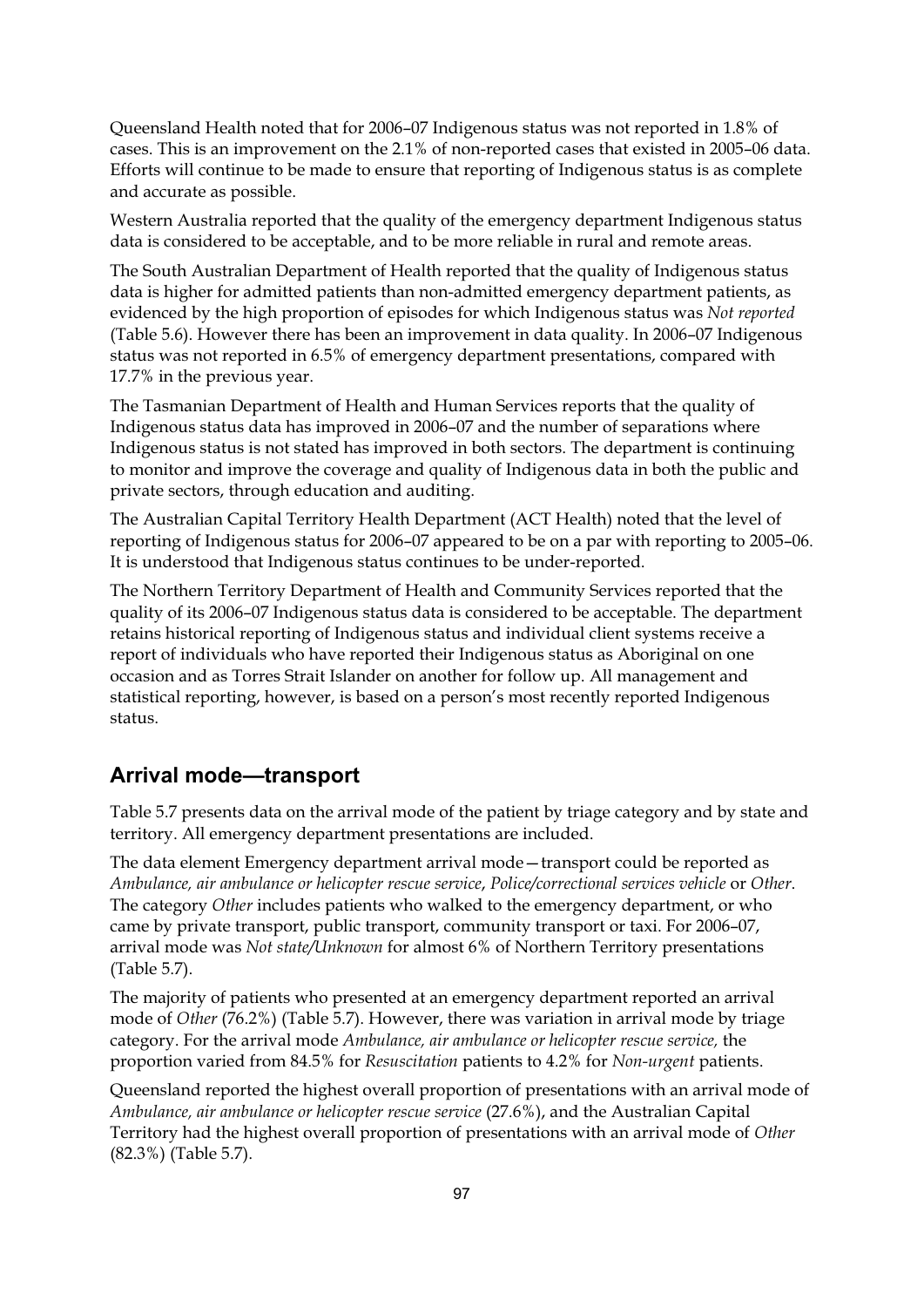There was also variation by triage category in the proportion arriving by ambulance among jurisdictions. For *Resuscitation* patients, Tasmania reported the highest proportion arriving by ambulance (90.4%) and New South Wales reported the lowest (81.5%). Tasmania and Queensland reported the highest proportions arriving by ambulance for *Emergency* patients (55.7% and 55.4%, respectively), while the Australian Capital Territory reported the lowest  $(36.4\%)$ .

#### **Episode end status**

Table 5.8 presents data on the Episode end status (formerly called Departure status) of the patient, by triage category and state and territory. All emergency department presentations are included. There is some variation among states and territories in the use of the categories for Episode end status.

For 2006–07, the majority of patients reported an Episode end status of *Non-admitted patient emergency department service episode completed—departed without being admitted or referred to another hospital* (65.2%) (Table 5.8). However, this proportion varied markedly by triage category, ranging from 10.5% of *Resuscitation* patients to 84.1% of *Non-urgent* patients. Overall, 5.2% of emergency department presentations *Did not wait to be attended by a health care professional*. The proportion that *Did not wait* also varied by triage category, ranging from 0% for *Resuscitation* patients to 9.5% for *Non-urgent* patients.

Western Australia had the highest proportion of presentations with an Episode end status of *Non-admitted patient emergency department service episode completed—departed without being admitted or referred to another hospital* (72.5%) and the lowest overall proportion of patients who did not wait (2.1%). For *Resuscitation* patients, Western Australia had the highest proportion of patients referred to another hospital for admission (13.6%). Victoria had the highest overall proportion of presentations for which the patient was either admitted to the same hospital or referred to another hospital for admission (32.4%) (Table 5.8).

## **Length of non-admitted patient episode**

Tables 5.9 and 5.10 present summary length of presentation statistics by triage category and state and territory, including the median duration of non-admitted patient episode, the median duration of the service event, and the median total time in the emergency department, for the NNAPEDCD. Presentations are included in this table if the Type of visit was reported as *Emergency presentation*, or was *Not reported* (for South Australia only). Records were excluded where the waiting time was missing or invalid or the Episode end status was reported as *Did not wait*, *Left at own risk* or *Dead on arrival*.

The duration of the non-admitted patient episode is measured from the time of presentation to the conclusion of the non-admitted component of the presentation, and therefore includes waiting time. The duration of the service event represents a measure of the amount of time during which the patient receives service (is treated and/or observed). It is measured as the time from the commencement of service by a treating medical officer or nurse to the conclusion of the non-admitted component of the presentation (episode end). The total time in the emergency department is measured from the time of presentation to the time of physical departure of the patient. These data are presented separately for patients subsequently admitted to the same hospital (Table 5.9) and for other patients (not admitted and including those referred to another hospital) (Table 5.10).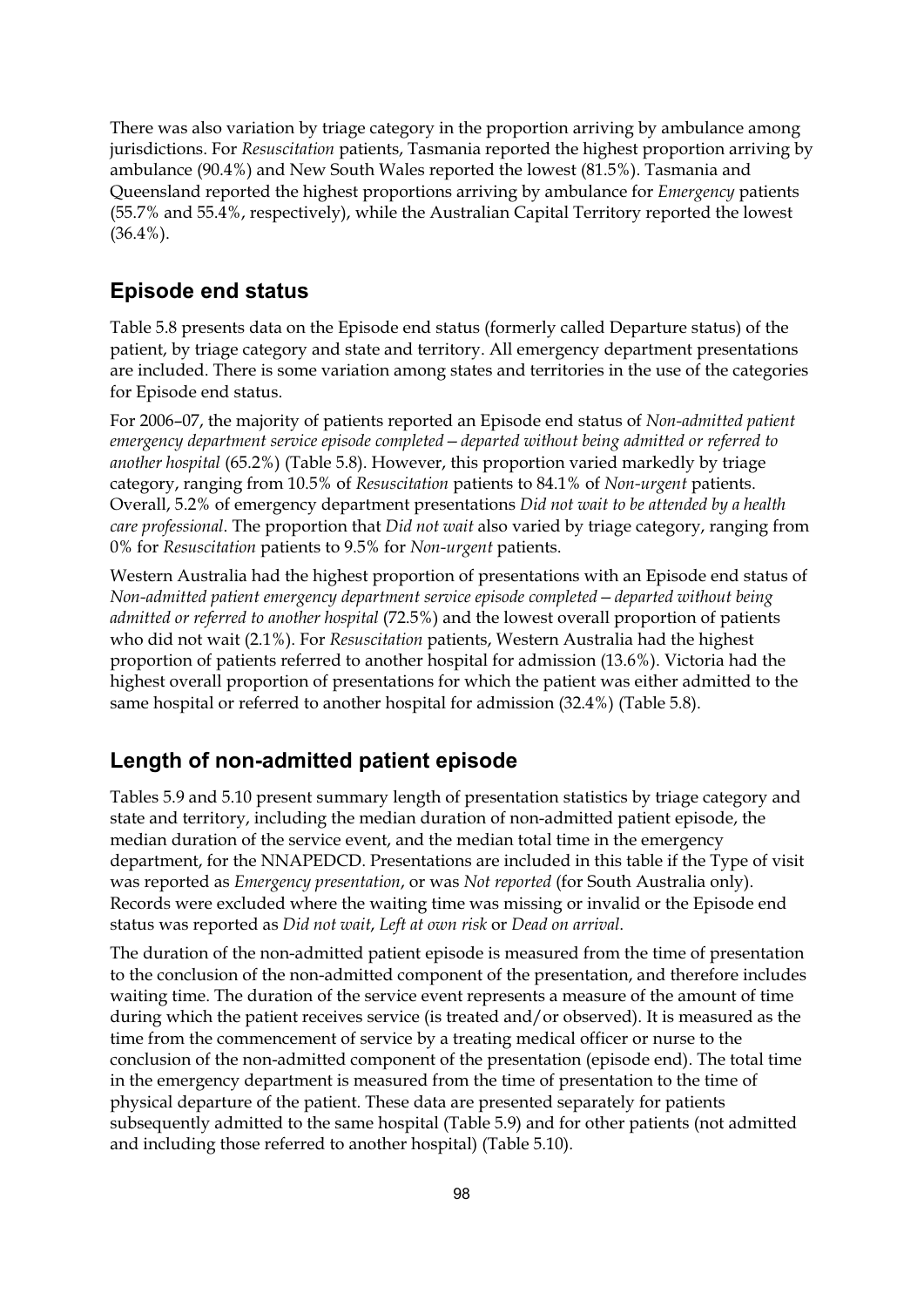Generally, the durations of non-admitted patient episode for patients subsequently admitted were greater than for patients not subsequently admitted (to the same hospital), indicating that these patients generally required more lengthy treatment (in the emergency department) than other patients. *Resuscitation* was the only triage category for which patients subsequently admitted had shorter durations of service event than for patients not admitted to the same hospital (tables 5.9 and 5.10).

#### **Patients subsequently admitted to the same hospital**

Table 5.9 presents summary length of presentation statistics for patients who were subsequently admitted to the same hospital. Extreme caution should be used in interpreting these data as there is some variation between jurisdictions in the recording of the time at which the non-admitted episode is completed and in the recording of the time of admission for patients who were subsequently admitted to hospital. For Victoria, Queensland, Tasmania and the Northern Territory, the conclusion of the non-admitted patient episode is also reported as the time of physical departure for patients admitted to short stay wards within the emergency department.

Overall, the median duration of presentation for patients subsequently admitted was 4 hours and 41 minutes, and the median duration of service event was 4 hours and 5 minutes. The median duration times varied by state and territory and by triage category. For *Resuscitation* patients, the median duration of presentation and the median duration of the service event were both 3 hours and 2 minutes, which reflects the short waiting times for these patients. *Non-urgent* patients who were subsequently admitted had the shortest median duration of the service event at 2 hours and 36 minutes.

The amount of time spent in the emergency department while waiting to be admitted can be indicated by the difference between the median time in emergency department and the median duration of presentation. For the states that reported separate times of physical departure and episode end for patients subsequently admitted, this difference ranged from 5 hours and 37 minutes in the Australian Capital Territory to 1 hour and 24 minutes in New South Wales.

#### **Patients not subsequently admitted to the same hospital**

Table 5.10 presents summary length of presentation statistics for patients who were not subsequently admitted to the same hospital. There is some variation between jurisdictions in the recording of the time at which the non-admitted episode is completed, and therefore these data should be used with caution. For patients not subsequently admitted to the same hospital, only New South Wales, South Australia and the Australian Capital Territory reported different times for the end of the episode and physical departure.

Overall, the median duration of presentation for patients not subsequently admitted was 2 hours and 9 minutes, and the median duration of the service event was 1 hour and 13 minutes. The median duration times varied by state and territory and by triage category. The median duration of presentation for *Resuscitation* patients was 3 hours and 9 minutes, ranging from 1 hour and 31 minutes in the Australian Capital Territory to 3 hours and 48 minutes in Queensland.

For the states that reported a separate time of physical departure and episode end, the amount of time spent in the emergency department after the conclusion of service and until physically departing the emergency department increased with the urgency of the triage category.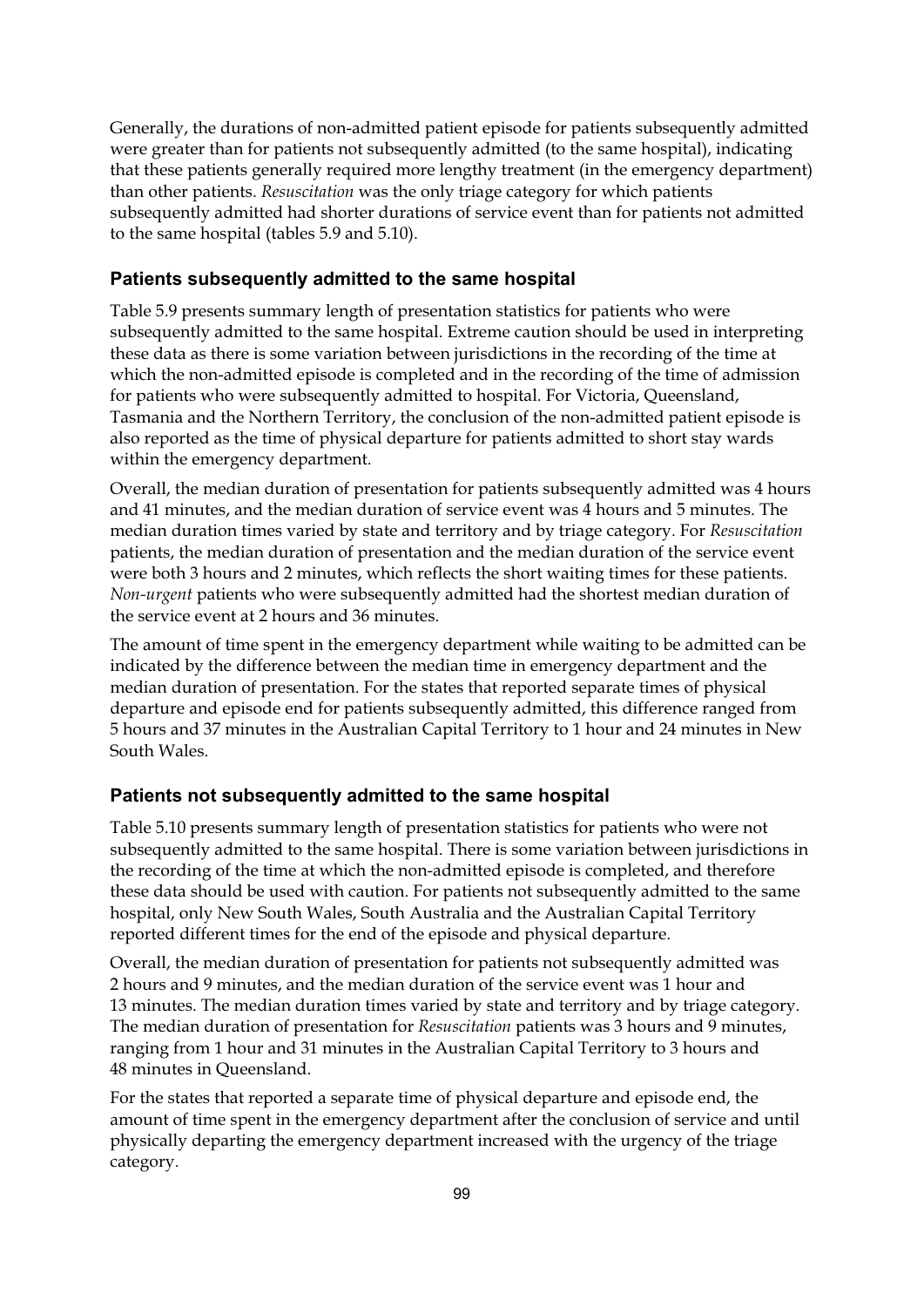# **Time of presentation**

The time of presentation at the emergency department is defined as the earliest occasion of being registered clerically or triaged. Time of presentation was reported for all non-admitted patient emergency department presentations reported to the NNAPEDCD.

Figure 5.2 presents the number of presentations by triage category and hour of presentation. This figure highlights the uneven use of emergency department resources throughout the average day. Almost three-quarters of emergency department presentations occur between the hours of 8am and 8pm. For the *Semi-urgent* and *Urgent* triage categories, the pattern of use is consistently relatively high during this period. For the *Non-urgent* triage category, the peak time of presentation is between 8am and noon.

Figure 5.3 illustrates the relative distribution of use within each triage category across the 24 hour period. It shows that for the *Resuscitation* triage category, emergency presentations are more evenly distributed throughout the day than for other triage categories, ranging from 2.3% between 5am and 6am to 5.4% between 6pm and 7pm, with almost 41% of these patients arriving overnight between 8pm and 8am. In contrast, for the *Non-urgent* triage category, the pattern of use varies from 0.7% between 4am and 5am to 8.9% between 9am and 10am, with less than a quarter of these patients arriving between 8pm and 8am.

# **Outpatient clinic care**

This section presents information on public hospital outpatient clinic care for non-admitted patients. The types of data used were:

- Clinic-level data for 11,520,358 occasions of service for individuals and 99,287 group sessions for non-admitted patient outpatient clinic care. These data were reported for 23 outpatient clinic types for selected public hospitals for compilation in the National Outpatient Care Database (NOCD) (tables 5.11 to 5.13).
- Summary information on the total number of outpatient-related occasions of service for all public hospitals (15,827,604 occasions of service). These data were presented in Table 2.5 and are used in this chapter to estimate the proportion of outpatient-related occasions of service which are covered by the Outpatient care NMDS (Table 5.11). Outpatient-related care includes *Allied health*, *Dental*, *Dialysis*, *Endoscopy and related procedures*, and *Other medical/surgical/obstetric* occasions of service.

Because of differences in the collection, scope and coverage of the sources of data (as detailed below), the statistics in this chapter should be interpreted with reference to the notes on the data collections in this chapter, in Chapter 1 and in Appendix 2.

The information presented in tables 5.11 to 5.13 should be interpreted with caution as the data may not be representative of outpatient clinic activity for hospitals which were not required to provide data for the NOCD. The estimated proportion of outpatient-related occasions of service for all hospitals that were also reported to the NOCD was about 73% for individual occasions of service, and about 67% for group occasions of service (Table 5.11).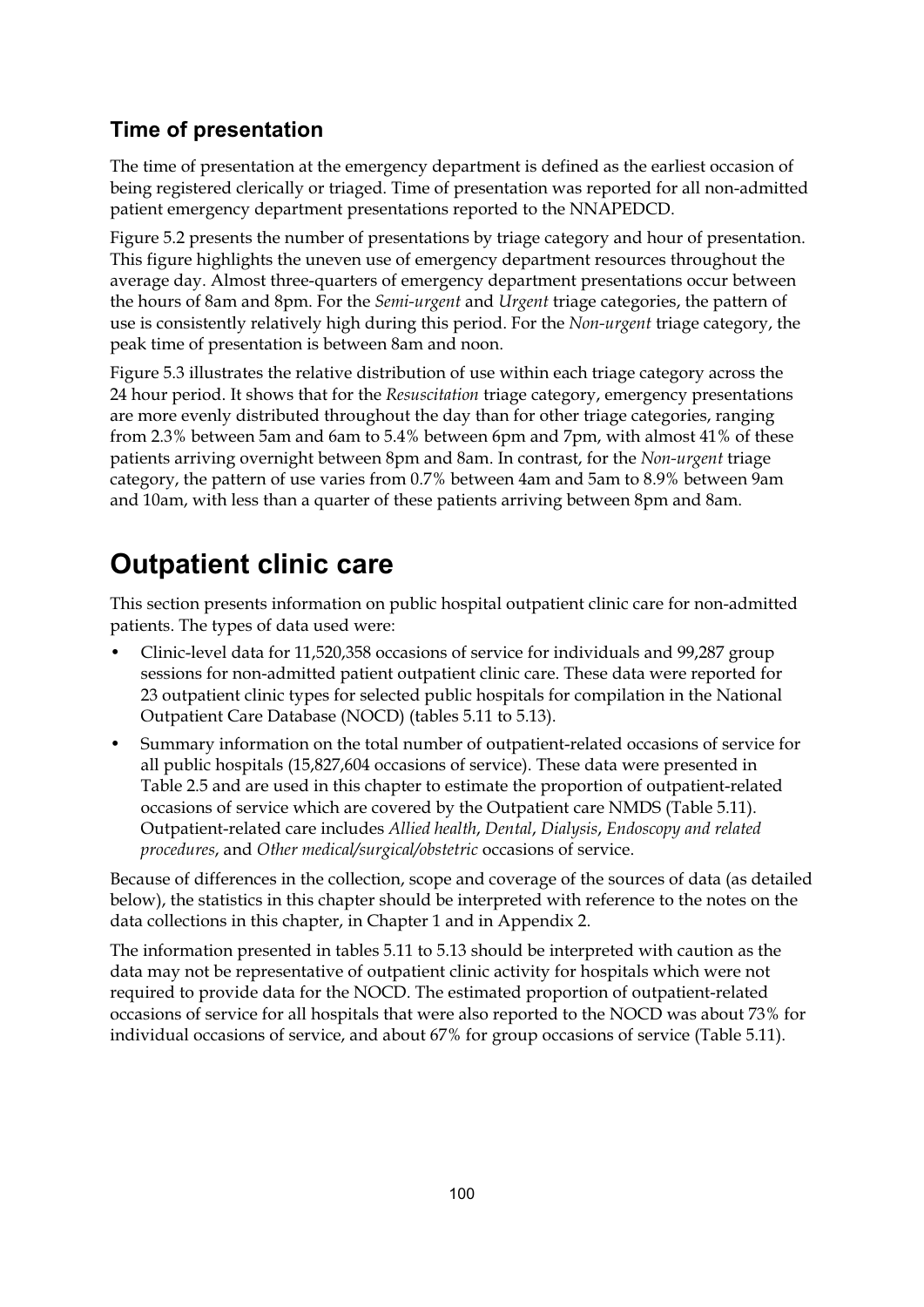# **Data sources**

#### **The National Outpatient Care Database**

The National Outpatient Care Database (NOCD) is a compilation of summary data for outpatient clinic occasions of service in public hospitals. The database is based on the Outpatient care NMDS as defined in the *National health data dictionary version 13* (HDSC 2006). The scope for the Outpatient care NMDS for 2006–07 was for services provided to non-admitted, non-emergency patients registered for care in outpatient clinics of public hospitals that were classified as either peer group A (*Principal referral and Specialist women's and children's hospitals*) or B (*Large hospitals*) in *Australian hospital statistics 2005–06* (AIHW 2007a). Data were also provided by some states and territories for hospitals in peer groups other than A and B, as described below.

These data were provided to the AIHW for 2006–07 as counts of individual occasions of service and group occasions of service by 23 outpatient clinic types as presented in tables 5.12 and 5.13.

#### **Coverage estimates**

Data for the Outpatient care NMDS are collected for 23 clinic types. For the purposes of aligning the two data sources, outpatient-related occasions of service sourced from the NPHED refer to those occasions of service reported with a Type of non-admitted patient care of *Allied health*, *Dental*, *Dialysis*, *Endoscopy and related procedures* and *Other medical/surgical/obstetric*. The NPHED data for the non-admitted patient care types *Accident and emergency*, *Alcohol and other drugs*, *Community health services*, *District nursing*, *Mental health*, *Other outreach services*, *Pathology*, *Pharmacy* and *Radiology and organ imaging* are not comparable to the outpatient individual and group occasions of service reported for the NOCD. Therefore, these types of non-admitted patient care are excluded from the estimates of coverage presented in Table 5.11.

## **Overview**

Table 5.11 presents information on the number of outpatient clinic occasions of service reported to the NOCD, by hospital peer group and state or territory. Summary data were provided for 83 *Principal referral and Specialist women's and children's hospitals*, 37 *Large hospitals* and 4 *Other hospitals* (not classified in peer groups A or B). The table includes estimates of the coverage of the NOCD, calculated as the proportion of outpatient-related occasions of service reported to the NPHED that were also reported in the NOCD.

For 2006–07, all states and territories were able to provide summary data to the NOCD for all public hospitals in peer groups A and B. Some states and territories also provided outpatient care data for public hospitals which were classified to other peer groups (in addition to the required Outpatient care NMDS scope of peer group A and B hospitals), and these data have been included in this chapter. New South Wales and South Australia each provided data for one *Medium hospital* and Western Australia provided data for one *Medium* and one *Small hospital*.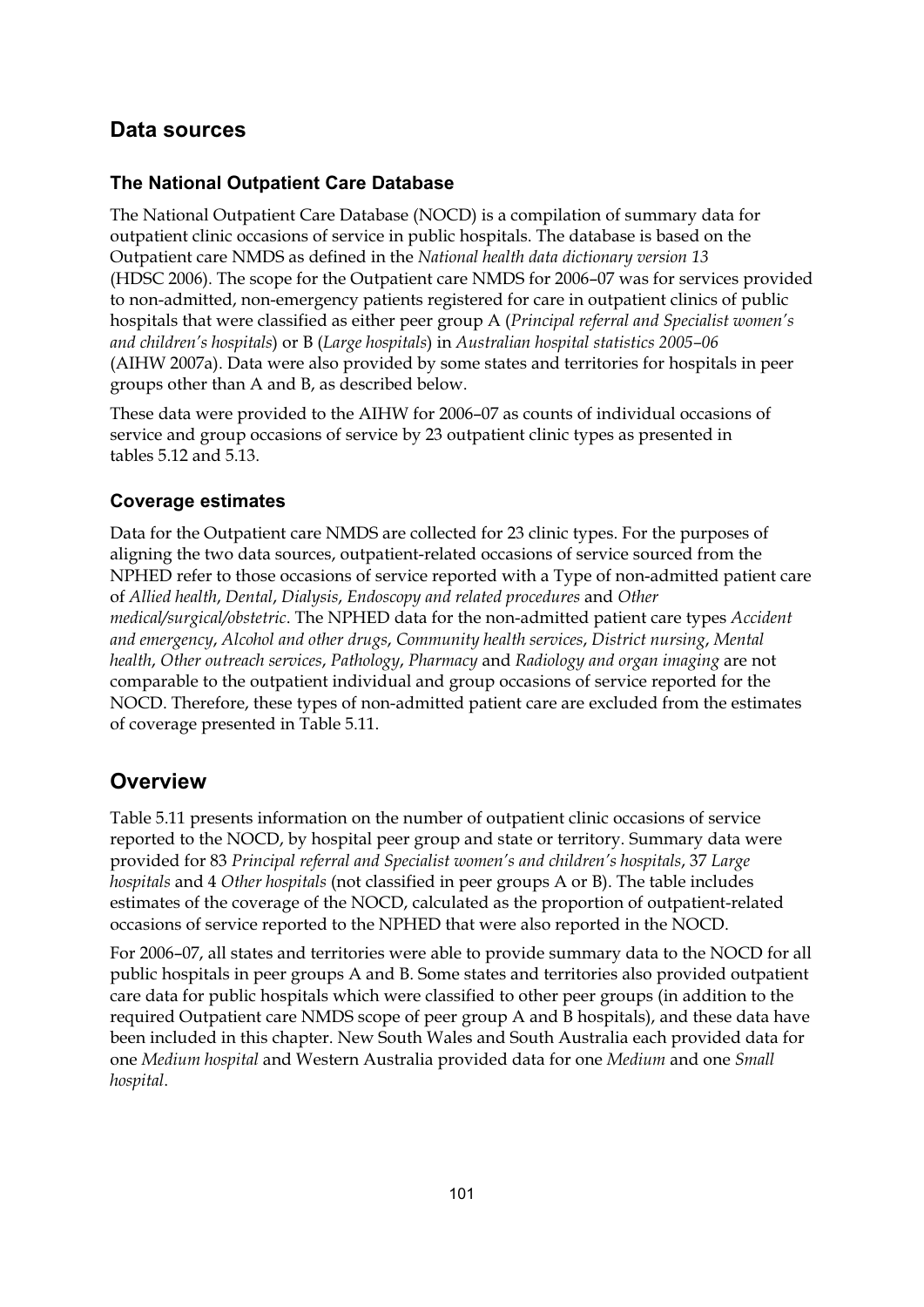# **States and territories**

#### **Individual occasions of service**

Table 5.12 presents the number of individual occasions of service by clinic type and state or territory for 2006–07. These data should be interpreted with caution as the comparability of the data may be influenced by variation in admission practices, the type of facility providing these services and in the allocation of outpatient services to the 23 clinic types among the states and territories.

There was some variation among the states and territories in the numbers of occasions of service reported for each clinic type:

- *Dental* was not reported by the Australian Capital Territory and the Northern Territory, and there was notable variation in reporting among the other states and territories
- *General practice/primary care* was reported for New South Wales, Queensland and Western Australia only
- *Endoscopy* was not reported by Victoria and South Australia
- *Chemotherapy* was not reported by Victoria, Western Australia, South Australia and the Northern Territory
- *Dialysis* was not reported by Victoria, Queensland, South Australia, Tasmania and the Australian Capital Territory
- *Paediatric surgery* was not reported for Tasmania
- *Gastroenterology* was not reported for the Northern Territory
- There was also a marked variation among states and territories in the reporting of *Medical* occasions of service.

New South Wales reported the highest number of individual occasions of service for 14 of the 23 clinic types. Victoria reported the highest numbers for *Allied health*, *Plastic surgery*, *Urology* and *Paediatric surgery*, and Queensland reported the highest numbers for *Gynaecology*, *Gastroenterology* and *Ear, nose and throat surgery* and *Surgery.*

#### **Group sessions**

Table 5.13 presents the number of group sessions of outpatient care by clinic type and state or territory in 2006–07.

There were variations among the states and territories in the number of group sessions reported, and in the clinic types for which group sessions were reported. Victoria reported group sessions for the clinic type *Allied health* only. Western Australia reported that, due to changes in reporting systems, their figures represent a mixture of the number of individuals who attended a group session and the number of group sessions. Therefore, the data for Western Australian group sessions differ from those reported for 2005–06 (which represented the number of individuals who attended a group session), and also differ from group sessions presented for other states and territories. New South Wales reported group sessions for almost every outpatient clinic type with the exception of *Endoscopy*, *Plastic surgery* and *Ophthalmology*. *Allied health* was the most commonly reported clinic type, with over 40,000 group sessions.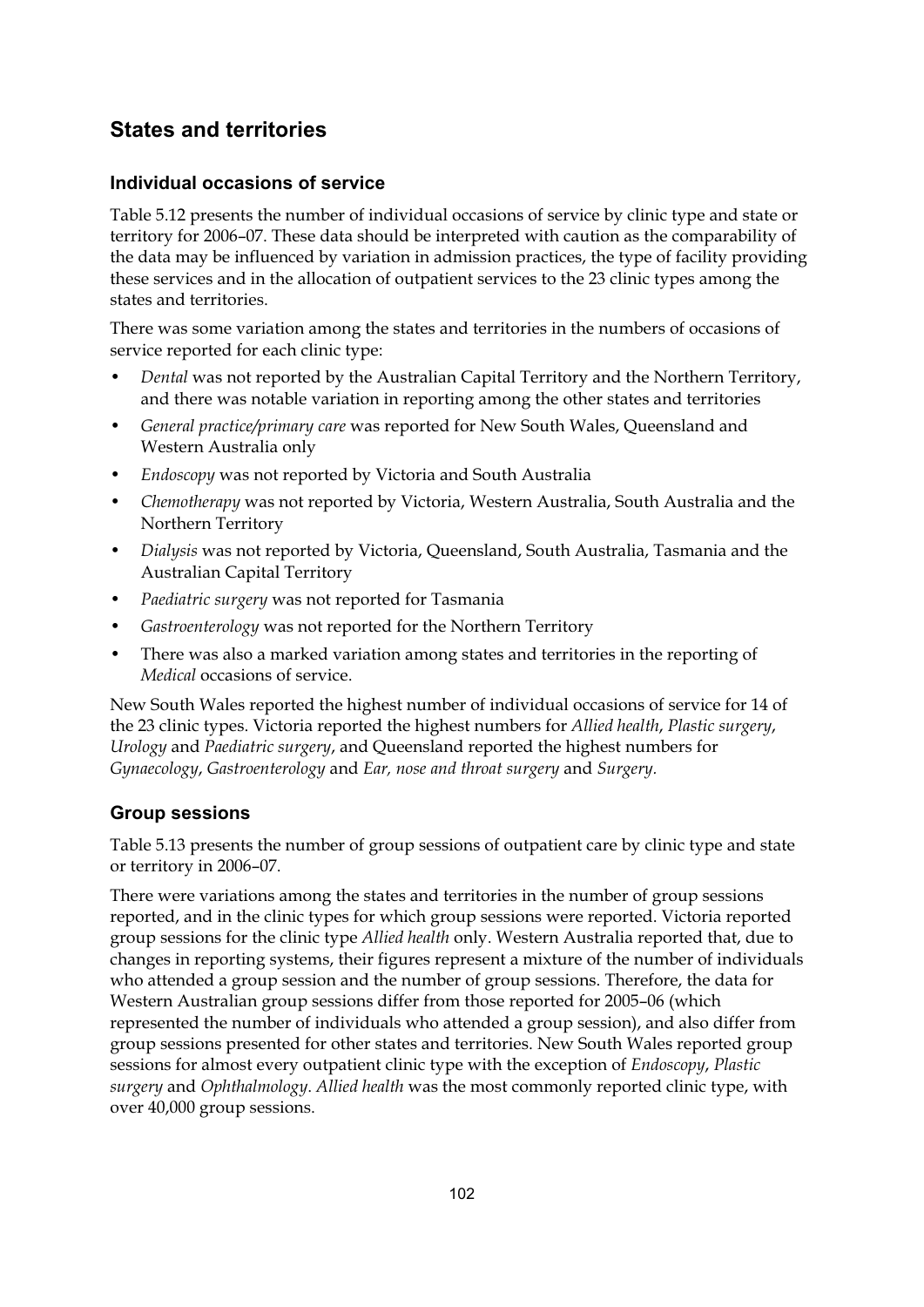

For the episode-level data provided to the National Non-admited Patient Emergency Department Care Database which covers approximately 78% of accident and emergency occasions of service for all public hospitals. (a) For the episode-level data provided to the National Non-admitted Patient Emergency Department Care Database which covers approximately 78% of accident and emergency occasions of service for all public hospitals.  $\widehat{\mathfrak{G}}$ 

(b) The length of non-admitted patient episode is measured between the time of commencement of service and the completion of service. This measure was calculated for pre sentations where the waling time to service service (b) The length of non-admitted patient episode is measured between the time of commencement of service and the completion of service. This measure was calculated for presentations where the wating time to service delivery (c) Includes admitted to units or beds within the emergency department.

(d) Non-admitted patient emergency department service episode completed—departed without being admitted or referred to another hospital.

(e) Did not wait to be attended by a health care professional.

(f) Left at own risk after being attended by a health care professional but before the non-admitted patient emergency department service episode was completed. (g) The quality of Indigenous status data is not acceptable for most jurisdictions; therefore these data should be treated with caution. Please see the text and Appendix 1 for more information.

# Figure 5.1: Interrelationships of a Semi-urgent triage category presentation with other data elements, public hospitals, Australia, 2006-07 **Figure 5.1: Interrelationships of a Semi-urgent triage category presentation with other data elements, public hospitals, Australia, 2006–07**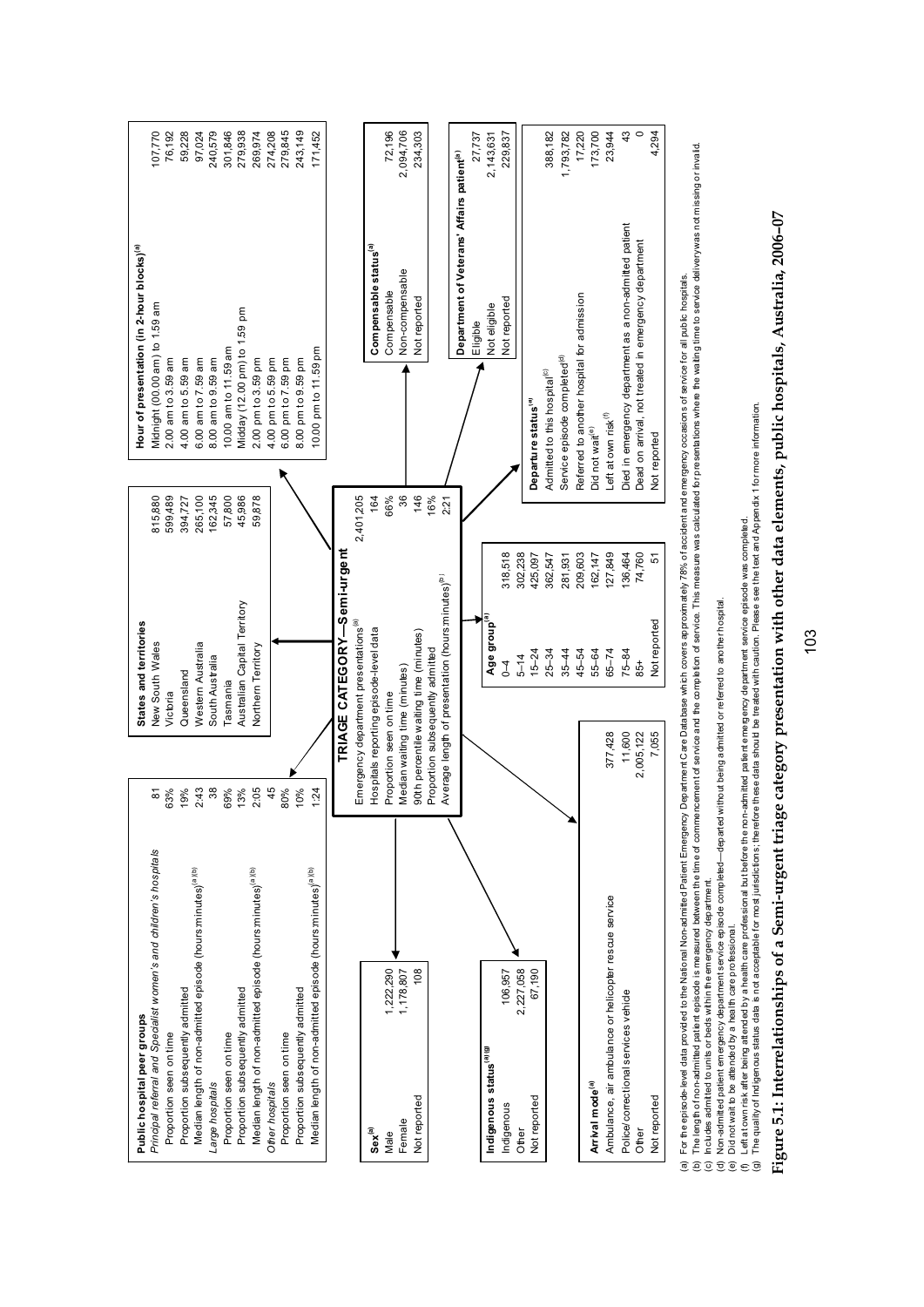|                                                                                              | NSW                                  | ۊ                   | ¤a             | ≸             | S               | Tas             | ACT             | ₹       | Total          |
|----------------------------------------------------------------------------------------------|--------------------------------------|---------------------|----------------|---------------|-----------------|-----------------|-----------------|---------|----------------|
| Principal referral and Specialist women's and children's hospitals                           |                                      |                     |                |               |                 |                 |                 |         |                |
| Hospitals reporting emergency department episode-level data <sup>ue</sup>                    | $\overline{28}$                      | $\approx$           | $\frac{6}{1}$  | $\circ$       | Ю               |                 |                 |         | $\overline{8}$ |
| Presentations reported with episode-level data <sup>(c)</sup>                                | 1,145,200                            | 885,621             | 713, 175       | 258,054       | 265,938         | 119,451         | 51,133          | 87,769  | 3,526,341      |
| Estimated proportion of presentations with episode-level data $( \% )^{(d)}$                 | 100                                  | 100                 | 88             | 100           | 100             | $\frac{100}{2}$ | 100             | $^{00}$ | 100            |
| Large hospitals                                                                              |                                      |                     |                |               |                 |                 |                 |         |                |
| Hospitals reporting emergency department episode-level data <sup>(b</sup>                    | $\frac{1}{2}$                        | $\tilde{c}$         | Ю              |               |                 |                 |                 |         | 38             |
| Presentations reported with episode-level data <sup>(c)</sup>                                | 319,211                              | 327,403             | 174,933        | 174,044       | 40,573          |                 | 45,179          |         | 1,081,343      |
| Estimated proportion of presentations with episode-level data $( \% )^{(0)}$                 | $\frac{100}{2}$                      | $\overline{5}$      | $\frac{00}{2}$ | 99            | $\frac{100}{2}$ |                 | $\frac{100}{2}$ |         | 00             |
| and B<br>Coverage of episode-level data for hospitals in peer groups A                       | ρο                                   | 00                  | 98             | 99            | ğά              | gά              | oo              | 00      | 00             |
| Other hospitals                                                                              |                                      |                     |                |               |                 |                 |                 |         |                |
| Hospitals reporting emergency department episode-level data <sup>te,</sup>                   | $\overline{\widetilde{\varepsilon}}$ |                     |                |               |                 |                 | 0               |         | 45             |
| Presentations reported with episode-level data <sup>(c)</sup>                                | 412,204                              | 92,090              |                | 91,868        | 48,784          |                 |                 | 34,821  | 679,767        |
| Estimated proportion of presentations with episode-level data (%) <sup>(d)</sup>             | $\frac{6}{4}$                        | 36                  |                | <u>ভ</u>      | 23              |                 |                 | 100     | $\overline{3}$ |
| Total                                                                                        |                                      |                     |                |               |                 |                 |                 |         |                |
| Hospitals reporting emergency department episode-level data <sup>te,</sup>                   | $\overline{z}$                       | 38                  | 21             | $\frac{6}{5}$ | ∞               |                 | N               |         | 164            |
| Presentations reported with episode-level data <sup>(c)</sup>                                |                                      | 1,876,615 1,305,114 | 888,108        | 523,966       | 355,295         | 119,451         | 96,312          | 122,590 | 5,287,451      |
| Estimated proportion of presentations with episode-level data (%) <sup>(d)</sup>             | δ                                    | 89                  | 64             | 72            | 69              | 96              | $^{00}$         | $^{00}$ | 78             |
| Appendix 2.<br>(a) For more information on the public hospital peer group classification see |                                      |                     |                |               |                 |                 |                 |         |                |

Table 5.1: Emergency department presentations, by public hospital peer group<sup>(a)</sup>, states and territories, 2006-07 **Table 5.1: Emergency department presentations, by public hospital peer group(a), states and territories, 2006–07** (b) Episode-level data are required for public hospitals which are classified as *Principal referral and Specialist women's and children's hospitals* and *Large hospitals* .

(c) The number of presentations reported to the National Non-admitted Patient Emergency Department Care Database (NNAPEDCD).

(b) Episode-level data are required for public hospitals which are classified as *Principal referral and Specialst women's and children's hospitals* and *Large hospi*tals.<br>(c) The number of presentations reported to the Na (d) The number of presentations reported to NNAPEDCD divided by the number of accident and emergency (A+E) occasions of service reported to the National Public Hospital Establishments Database (NPHED)

as a percentage. This mayunderestimate the NW⊧PEDCD coverage because some A+E occasions of serions of semicanc<br>enumerated for some jurisdictions and peer groups, coverage may also be overestimated. The coverage has been a enumerated for some jurisdictions and peer groups, coverage may also be overestimated. The coverage has been adjusted to 100% for jurisdictions where the number of presentations reported to NNAPEDCD as a percentage. This may underest mate the NNAPEDCD coverage because some A+E occasions of service are for the than emergency presentations. As A+E occasions of service may have been underexceeded the number of A+E occasions of service reported to the NPHED. exceeded the number of A+E occasions of service reported to the NPHED.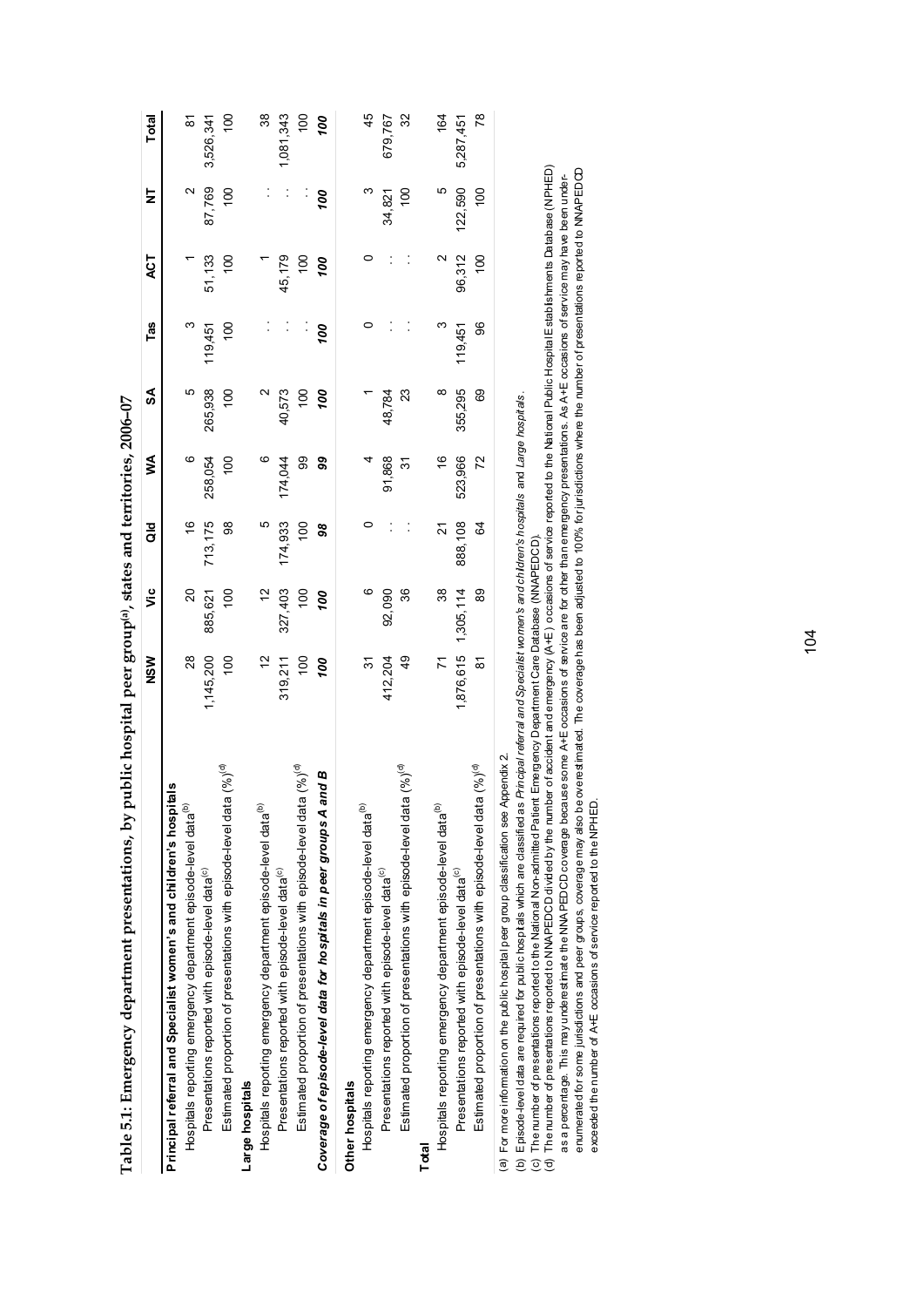| no on .<br>$\sim$ $ \sim$ $ \sim$ $ \sim$ $-$                                                   |   |
|-------------------------------------------------------------------------------------------------|---|
| $\frac{1}{2}$                                                                                   |   |
|                                                                                                 |   |
|                                                                                                 |   |
|                                                                                                 |   |
|                                                                                                 |   |
|                                                                                                 |   |
|                                                                                                 |   |
|                                                                                                 |   |
|                                                                                                 |   |
|                                                                                                 |   |
| ı                                                                                               |   |
|                                                                                                 |   |
|                                                                                                 |   |
|                                                                                                 |   |
|                                                                                                 |   |
|                                                                                                 |   |
|                                                                                                 |   |
| example to resemination statistics, by triage category and public hospital peer group $P$ , $P$ |   |
|                                                                                                 |   |
|                                                                                                 |   |
|                                                                                                 |   |
|                                                                                                 |   |
|                                                                                                 |   |
|                                                                                                 |   |
| Í                                                                                               |   |
| しんこく こうく                                                                                        |   |
|                                                                                                 |   |
|                                                                                                 |   |
|                                                                                                 |   |
|                                                                                                 |   |
|                                                                                                 |   |
|                                                                                                 |   |
|                                                                                                 |   |
|                                                                                                 |   |
|                                                                                                 |   |
| $\frac{1}{2}$                                                                                   |   |
|                                                                                                 | i |
|                                                                                                 |   |

| יט בטטש−ט                                                                              |                                                                                                                             |               |                 |                               |                    |
|----------------------------------------------------------------------------------------|-----------------------------------------------------------------------------------------------------------------------------|---------------|-----------------|-------------------------------|--------------------|
| Triage category and peer group                                                         | $2002 - 03$                                                                                                                 | $2003 - 04$   | 2004-05         | 2005-06                       | 2006-07            |
| Coverage of episode-level data for hospitals in peer groups A and B                    |                                                                                                                             |               |                 |                               |                    |
| Hospitals reporting emergency department episode-level data                            | 102                                                                                                                         | 110           | 116             | 118                           | 119                |
| Presentations reported with waiting times data <sup>(b)</sup>                          | 3,531,914                                                                                                                   | 3,756,776     | 4,026,666       | 4,312,108                     | 4,607,684          |
| Estimated proportion of occasions with waiting times data $(\%)^{(o 0)}$               | 92                                                                                                                          | 96            | 99              | $\frac{8}{1}$                 | $\frac{8}{1}$      |
| Principal referral and Specialist women's and children's hospitals                     |                                                                                                                             |               |                 |                               |                    |
| Hospitals reporting emergency department episode-level data                            | 65                                                                                                                          | 66            | 73              | $\overline{7}$                | $\frac{1}{\infty}$ |
| Presentations reported with waiting times data <sup>(b)</sup>                          | 2,524,598                                                                                                                   | 2,579,203     | 2,924,659       | 3,202,097                     | 3,526,341          |
| data $(%)^{(c)(d)}$<br>Estimated proportion of occasions of service with waiting times | 50                                                                                                                          | 5             | 8               | 100                           | 100                |
| Proportion by triage category (%)                                                      |                                                                                                                             |               |                 |                               |                    |
| Resuscitation                                                                          |                                                                                                                             |               |                 |                               |                    |
| Emergency                                                                              |                                                                                                                             |               |                 |                               | - 5 13             |
| Urgent                                                                                 | $-94450$                                                                                                                    | ㄴㅇ꿍 육 은       | 5.82            | 5845                          |                    |
| Semi-urgent                                                                            |                                                                                                                             |               |                 |                               | 45                 |
| Non-urgent                                                                             |                                                                                                                             |               | $\tilde{c}$     |                               |                    |
| Total                                                                                  |                                                                                                                             | $\infty$      | $\infty$        | $\frac{8}{2}$                 | $\overline{00}$    |
| Proportion seen on time $(%)$ <sup>(e)</sup>                                           |                                                                                                                             |               |                 |                               |                    |
| Resuscitation                                                                          |                                                                                                                             |               |                 |                               |                    |
| Emergency                                                                              |                                                                                                                             |               |                 |                               |                    |
| Urgent                                                                                 |                                                                                                                             |               | $rac{5}{25}$    |                               | 929                |
| Semi-urgent                                                                            | 858568                                                                                                                      | 688886        | 67              | 0.8888                        | 63                 |
| Non-urgent                                                                             |                                                                                                                             |               |                 |                               |                    |
| Total                                                                                  |                                                                                                                             |               | 86              |                               | 86                 |
| Median waiting time to service delivery (minutes)                                      |                                                                                                                             |               |                 |                               |                    |
|                                                                                        |                                                                                                                             |               | $\circ$         |                               |                    |
| Resuscitation<br>Emergency                                                             | $\begin{array}{ccc}\n\mathfrak{a} & \mathfrak{a} & \mathfrak{a} \\ \mathfrak{c} & \mathfrak{c} & \mathfrak{c}\n\end{array}$ |               |                 | ၀ ဖ                           | $-6.84$            |
| Urgent                                                                                 |                                                                                                                             |               | 234             |                               |                    |
| Semi-urgent                                                                            | n a                                                                                                                         |               |                 | 3332                          |                    |
| Non-urgent                                                                             | n.a.                                                                                                                        |               | 38 <sub>8</sub> |                               | 33<br>25           |
| Total                                                                                  | n.a.                                                                                                                        |               |                 |                               |                    |
| 90th percentile waiting time to service delivery (minutes)                             |                                                                                                                             |               |                 |                               |                    |
| Resuscitation                                                                          | n.a.                                                                                                                        |               | $\circ$         |                               | $\circ$            |
| Emergency                                                                              | n.a.                                                                                                                        |               | 23              |                               | 28                 |
| Urgent                                                                                 | n a                                                                                                                         | ុ វី ឌូ និ    | 95              | ុង្គខ្ច                       |                    |
| Semi-urgent                                                                            | n.a                                                                                                                         |               | $\frac{6}{16}$  |                               | 158                |
| Non-urgent                                                                             | n.a                                                                                                                         | 156           | $\overline{14}$ | $\overline{4}$ $\overline{5}$ | 142                |
| Total                                                                                  | ņ.a.                                                                                                                        | $\mathcal{Z}$ | 29              |                               | 127                |
|                                                                                        |                                                                                                                             |               |                 |                               | (continued)        |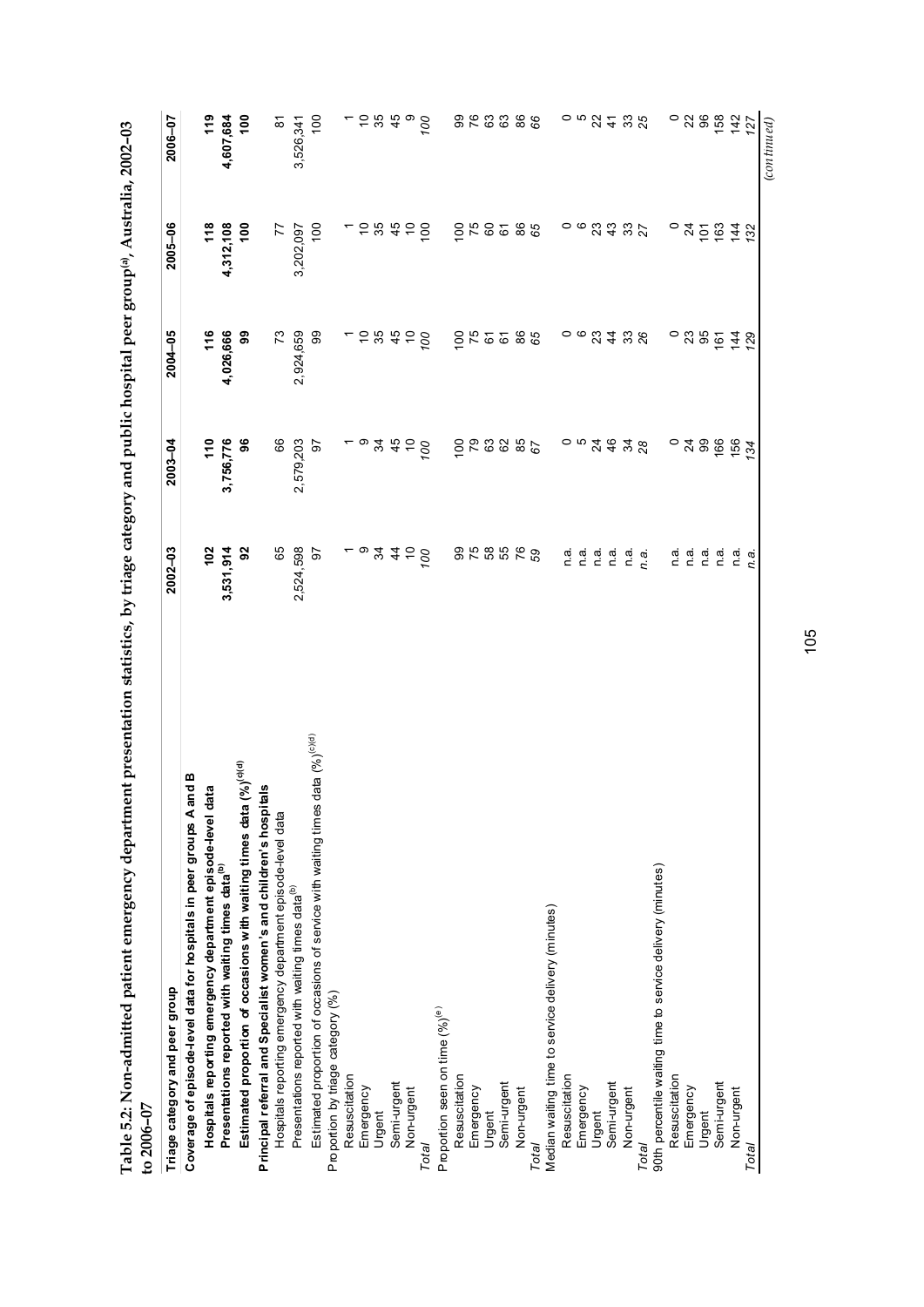| ı                                                                                    |                      |
|--------------------------------------------------------------------------------------|----------------------|
|                                                                                      |                      |
| ת<br>ולאנו                                                                           |                      |
| ı                                                                                    |                      |
| )<br>}<br>}                                                                          |                      |
|                                                                                      |                      |
|                                                                                      |                      |
| concept in the ba                                                                    |                      |
|                                                                                      |                      |
| <b>CHINES</b>                                                                        |                      |
|                                                                                      |                      |
|                                                                                      |                      |
|                                                                                      |                      |
|                                                                                      |                      |
|                                                                                      |                      |
|                                                                                      |                      |
| u danartmant nraeantation etatichice. hu triama catamoru and muhic hoemital more cre |                      |
|                                                                                      |                      |
| <br> <br>                                                                            |                      |
|                                                                                      |                      |
|                                                                                      |                      |
|                                                                                      |                      |
|                                                                                      | ĭ                    |
|                                                                                      |                      |
|                                                                                      | $\frac{1}{\epsilon}$ |
|                                                                                      |                      |
|                                                                                      |                      |
|                                                                                      |                      |

| Australia, 2002-00 to 2006-07                                                                   |                                                                                                                             |               |                 |            |                |
|-------------------------------------------------------------------------------------------------|-----------------------------------------------------------------------------------------------------------------------------|---------------|-----------------|------------|----------------|
| Triage category and peer group                                                                  | 2002-03                                                                                                                     | $2003 - 04$   | 2004-05         | 2005-06    | 2006-07        |
| Principal referral and Specialist women's and children's hospitals                              |                                                                                                                             |               |                 |            |                |
| P roportion ending in admission $(%)^0$                                                         |                                                                                                                             |               |                 |            |                |
| Resuscitation                                                                                   |                                                                                                                             |               |                 |            |                |
| Emergency                                                                                       | 8 R \$ 2<br>8 A 3                                                                                                           |               | 828             |            |                |
| Urgent                                                                                          |                                                                                                                             |               |                 |            |                |
| Semi-urgent                                                                                     |                                                                                                                             | $28548 -$     | 20              | 8288       | <b>22456</b>   |
| Non-urgent                                                                                      |                                                                                                                             |               | $\circ$         |            |                |
| Total                                                                                           | 34                                                                                                                          | 33            | 29              | 32         | $\mathfrak{F}$ |
| Large hospitals                                                                                 |                                                                                                                             |               |                 |            |                |
| Hospitals reporting emergency department episode-level data                                     | $\frac{2}{3}$                                                                                                               | $\frac{4}{3}$ | $\frac{3}{4}$   | $\ddot{4}$ | $\frac{8}{3}$  |
| Presentations reported with waiting times data <sup>(b)</sup>                                   | 1,007,316                                                                                                                   | 1,177,573     | 1,115,158       | 1,110,011  | 1,081,343      |
| data $(%)$ <sup>(c)(d)</sup><br>Estimated proportion of occasions of service with waiting times | 83                                                                                                                          | 3             | 100             | 100        | $\frac{0}{1}$  |
| Proportion by triage category (%)                                                               |                                                                                                                             |               |                 |            |                |
| Resuscitation                                                                                   |                                                                                                                             |               | ⊽               |            |                |
| Emergency                                                                                       |                                                                                                                             |               | $\circ$         |            |                |
| Urgent                                                                                          | 268878                                                                                                                      | 688990        |                 | 688890     |                |
| Semi-urgent                                                                                     |                                                                                                                             |               | 88880           |            |                |
| Non-urgent                                                                                      |                                                                                                                             |               |                 |            |                |
| Total                                                                                           |                                                                                                                             |               |                 |            |                |
| Proportion seen on time (%) <sup>(e)</sup>                                                      |                                                                                                                             |               |                 |            |                |
| Resuscitation                                                                                   |                                                                                                                             |               |                 |            |                |
| Emergency                                                                                       |                                                                                                                             |               |                 |            |                |
|                                                                                                 | 8288276                                                                                                                     |               | 2222826         | 228228     | 225822         |
| Urgent<br>Semi-urgent                                                                           |                                                                                                                             |               |                 |            |                |
| Non-urgent                                                                                      |                                                                                                                             |               |                 |            |                |
| Total                                                                                           |                                                                                                                             | <b>Eggs</b>   |                 |            |                |
| Median waiting time to service delivery (minutes)                                               |                                                                                                                             |               |                 |            |                |
| Resuscitation                                                                                   |                                                                                                                             |               |                 |            |                |
| Emergency                                                                                       | $\begin{array}{ccc}\n\overline{a} & \overline{a} & \overline{a} \\ \overline{c} & \overline{c} & \overline{c}\n\end{array}$ |               | $\circ$         |            | ၀ ဖ စ္         |
| Urgent                                                                                          |                                                                                                                             |               | $\frac{6}{5}$   |            |                |
| Semi-urgent                                                                                     | n a                                                                                                                         | ៓៰៷៰៓៓៓៓៓៓៓៓៓ | 33              | ಸ ೫ ಸ      | <u>ನ ಏ ಭ</u>   |
| Non-urgent                                                                                      | n.a                                                                                                                         |               | 33 <sub>4</sub> |            |                |
| Total                                                                                           | n.a.                                                                                                                        |               |                 |            |                |
|                                                                                                 |                                                                                                                             |               |                 |            | (continued)    |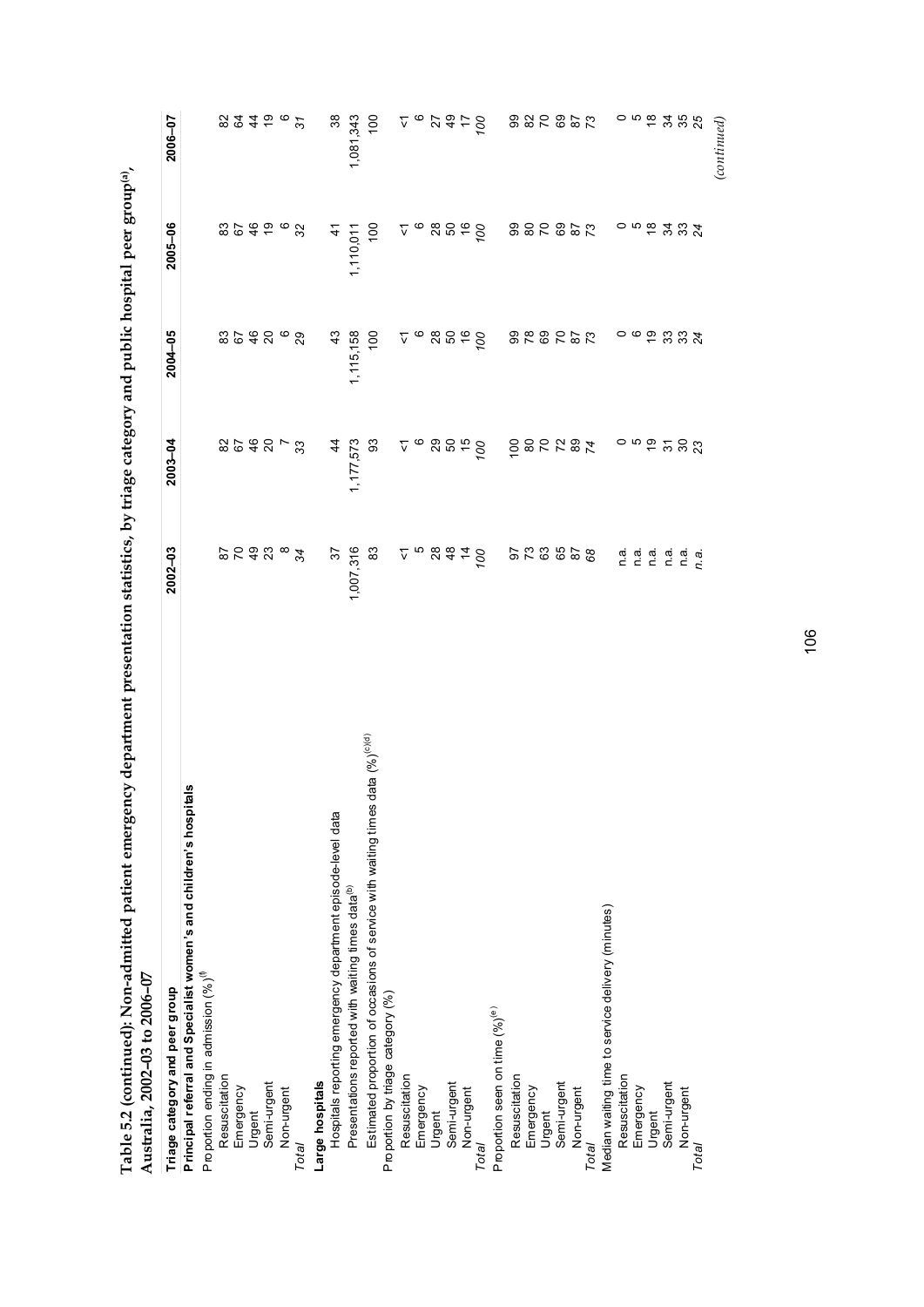| d                                                                    |                            |
|----------------------------------------------------------------------|----------------------------|
| i<br>City City<br>ï                                                  |                            |
| ;<br>;                                                               |                            |
|                                                                      |                            |
| ,                                                                    |                            |
| ומותר היה לה יחד<br> <br> <br>                                       |                            |
|                                                                      |                            |
|                                                                      |                            |
| こくしんしゃ くとくこうしょう<br>)<br> <br> <br>$\ddot{ }$                         |                            |
|                                                                      |                            |
|                                                                      |                            |
| $+$ compared to $+$                                                  |                            |
|                                                                      |                            |
| こうしょう                                                                |                            |
|                                                                      |                            |
|                                                                      |                            |
| ì<br>֧֖֖֖֖֧֖֧ׅ֖֧֖֧֖֧֚֚֚֚֚֚֚֚֚֚֚֚֚֚֚֚֚֚֚֚֚֚֚֚֚֚֚֚֝֝֝֝֝֬֓֞֝֓֞֬֝֬֝֓֞֬֝֬ |                            |
| ļ<br> <br> <br> <br>i                                                |                            |
|                                                                      |                            |
| l                                                                    |                            |
| $-1$                                                                 |                            |
| į<br>$\frac{1}{2}$                                                   |                            |
|                                                                      | ים המטשים (ד               |
| A E O Isantin                                                        | $\ddot{ }$ and as a and as |
| きつさつ り・イー                                                            |                            |
| ;<br>                                                                |                            |

| Australia, 2002-03 to 2006-07                                                          |                 |                                     |                    |                                                                    |                                              |
|----------------------------------------------------------------------------------------|-----------------|-------------------------------------|--------------------|--------------------------------------------------------------------|----------------------------------------------|
| Triage category and peer group                                                         | $2002 - 03$     | $2003 - 04$                         | $2004 - 05$        | 2005-06                                                            | 2006-07                                      |
| Large hospitals                                                                        |                 |                                     |                    |                                                                    |                                              |
| 90th percentile waiting time to service delivery (minutes)                             |                 |                                     |                    |                                                                    |                                              |
| Resuscitation                                                                          | n.a.            |                                     |                    |                                                                    |                                              |
| Emergency                                                                              |                 |                                     | ៓៓៓៓               |                                                                    |                                              |
| Urgent                                                                                 | n a<br>n a      |                                     |                    |                                                                    |                                              |
| Semi-urgent                                                                            | n a             |                                     |                    |                                                                    | $\overline{5}$ $\overline{5}$ $\overline{5}$ |
| Non-urgent                                                                             | n a             |                                     | 2971               | $\circ$ $\circ$ $\times$ $\frac{3}{2}$ $\frac{5}{2}$ $\frac{5}{2}$ | $142$<br>$116$                               |
| Total                                                                                  | n.a.            |                                     |                    |                                                                    |                                              |
| Proportion ending in admission (%) <sup>(0)</sup>                                      |                 |                                     |                    |                                                                    |                                              |
| Resuscitation                                                                          |                 |                                     |                    |                                                                    |                                              |
| Emergency                                                                              | $670$<br>$78$   |                                     |                    |                                                                    |                                              |
| Urgent                                                                                 |                 | 8882                                | $87.87$ $^{\circ}$ | <b>65 8 7 3 2</b>                                                  | <b>85253</b>                                 |
| Semi-urgent                                                                            | $\frac{5}{2}$   |                                     |                    |                                                                    |                                              |
| Non-urgent                                                                             |                 | $\frac{3}{2}$                       |                    |                                                                    |                                              |
| Total                                                                                  | $4\frac{2}{3}$  |                                     | $\overline{21}$    |                                                                    | $\overline{z}$                               |
| All hospitals <sup>(g)</sup>                                                           |                 |                                     |                    |                                                                    |                                              |
| Hospitals reporting emergency department episode-level data                            | 195             | 213                                 | 148                | 153                                                                | 164                                          |
| Presentations reported with waiting times data <sup>(b)</sup>                          | 4,156,790       | 4,390,591                           | 4,529,412          | 4,914,896                                                          | 5,287,451                                    |
| data $(%)^{(c)(d)}$<br>Estimated proportion of occasions of service with waiting times | 7               | 75                                  | 76                 | $\approx$                                                          | $\overline{78}$                              |
| Proportion by triage category (%)                                                      |                 |                                     |                    |                                                                    |                                              |
| Resuscitation                                                                          |                 |                                     |                    |                                                                    |                                              |
| Emergency                                                                              |                 |                                     |                    | $-$ ∞ $%$ $\approx$ $\frac{5}{2}$                                  | ~ ∞ ஐ                                        |
| Urgent                                                                                 |                 | $^{\infty}$ $\approx$ $\frac{6}{3}$ |                    |                                                                    |                                              |
| Semi-urgent                                                                            | 844             |                                     |                    |                                                                    | $\ddot{t}$                                   |
| Non-urgent                                                                             |                 | $\frac{6}{5}$                       | 88759              |                                                                    | $\tilde{c}$                                  |
| <b>Total</b>                                                                           | $\frac{8}{100}$ | $\overline{5}$                      |                    |                                                                    | ို                                           |
| Proportion seen on time (%) <sup>(e)</sup>                                             |                 |                                     |                    |                                                                    |                                              |
| Resuscitation                                                                          |                 |                                     | $rac{6}{76}$       |                                                                    | 82<br>06                                     |
| Emergency                                                                              | 355             | 882828                              |                    | 85857                                                              |                                              |
| Urgent                                                                                 |                 |                                     | 34                 |                                                                    | 65                                           |
| Semi-urgent                                                                            |                 |                                     | 65                 |                                                                    | 66                                           |
| Non-urgent                                                                             | <b>6586</b>     |                                     | 88<br>69           |                                                                    | $\frac{8}{2}$                                |
| Total                                                                                  |                 |                                     |                    |                                                                    |                                              |
|                                                                                        |                 |                                     |                    |                                                                    | (continued)                                  |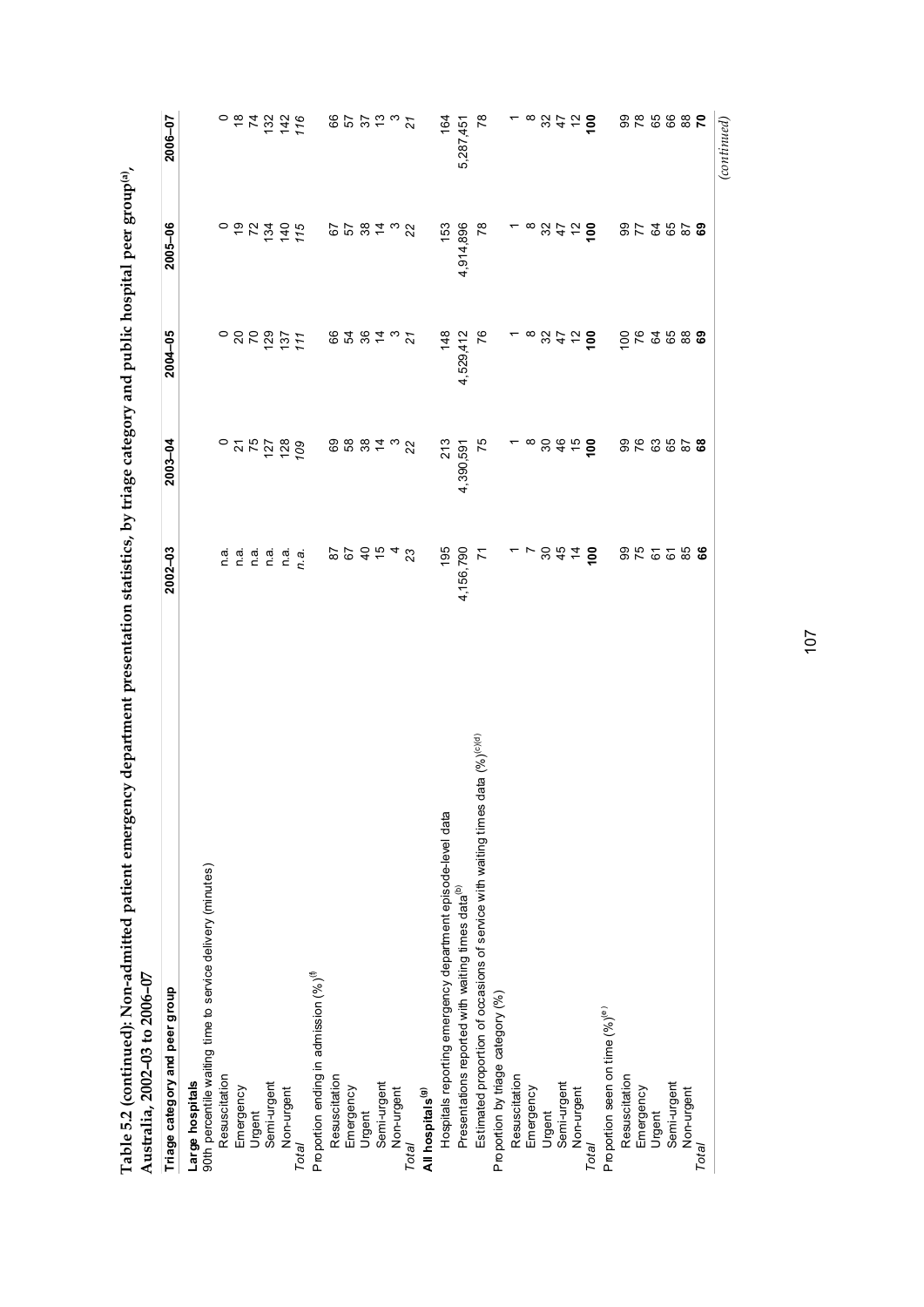| Triage category and peer group                             | $2002 - 03$ | 2003-04       | 2004-05          | 2005-06          | 2006-07        |
|------------------------------------------------------------|-------------|---------------|------------------|------------------|----------------|
| All hospitals <sup>(9)</sup>                               |             |               |                  |                  |                |
| Median waiting time to service delivery (minutes)          |             |               |                  |                  |                |
| Resuscitation                                              | n a         | 0             | 0                | 0                | 0              |
| Emergency                                                  | n.a         | ယ             | ယ                | ယ                | 5              |
| Urgent                                                     | n a         | 22            | $\overline{2}$   | 21               | 20             |
| Semi-urgent                                                | n a         | 38            | 38               | 57               | 36             |
| Non-urgent                                                 | n.a.        | $28$          | $\boldsymbol{S}$ | 29               | 28             |
| Total                                                      | n.ai        | 25            | 25               | $\boldsymbol{z}$ | $\overline{a}$ |
| 90th percentile waiting time to service delivery (minutes) |             |               |                  |                  |                |
| Resuscitation                                              | n a.        | $\circ$       | $\circ$          | $\circ$          | $\circ$        |
| Emergency                                                  | n.a.        | 23            | 22               | 23               | $\overline{2}$ |
| Urgent                                                     | n.a         | 8             | 88               | 3                | 90             |
| Semi-urgent                                                | n.a         | 150           | $\frac{8}{3}$    | 149              | 146            |
| Non-urgent                                                 | ັດ<br>C     | 139           | 136              | 136              | 133            |
| Total                                                      | n.a.        | 124           | <u>ក្ន</u>       | 123              | 120            |
| Proportion ending in admission (%) <sup>(0)</sup>          |             |               |                  |                  |                |
| Resuscitation                                              | 86          | R8            | 67               | 8                | 79             |
| Emergency                                                  | 89          | යි            | 63               | \$               | 62             |
| Urgent                                                     | 46          | 43            | 43               | 43               | 42             |
| Semi-urgent                                                | é,          | $\frac{6}{5}$ | $\ddot{ }$       | 17               | $\frac{6}{5}$  |
| Non-urgent                                                 | ဖ           | 4             | ယ                | ယ                | S              |
| Total                                                      | 29          | 27            | 28               | 28               | 27             |

**Table 5.2 (continued): Non-admitted patient emergency department presentation statistics, by triage category and public hospital peer group(a),**  ind miblic hosnital neer groun(a)  $\frac{1}{2}$ antation statistics las triacea  $\cdots$ ł,  $\frac{1}{2}$ ł, Ž  $\dot{\tilde{z}}$ ं  $\frac{1}{2}$  $T_0 h_0$ 

For 2002–03, these are the number of presentations reported with waiting times data. For 2003–04, 2004–05, 2005–06 and 2006–07, these are the number of emergency department presentations and, for 2003–04, го полезничным он не раль похран реегу оцр оказывают see Appenda x \_r wu an no sprata s not a mile gency ou partner of emergency department presentations and, for 2003–04,<br>For 2002–03, these are the number of presentation include some additional aggregate data for South Australia. include some additional aggregate data for South Australia.

The number of emergency department presentations divided by the number of acciddent and emergency department occasions of service. This may underestimate coverage because some occasions of service are for The number of emergency department presentations divided by the number of acciddent and emergency department occasions of service. This may underestimate coverage because some occasions of service are for other than emergency presentations, for which waiting times data are applicable. other than emergency presentations, for which waiting times data are applicable.  $\widehat{c}$ 

For some jurisdictions, the number of presentations reported to the Non-admitted Patient Emergency Department Care Database exceeded the number of accident and emergency occasions of service reported to the<br>National Public For some jurisdictions, the number of presentations reported to the Non-admitted Patient Emergency Department Care Database exceeded the number of accident and emergency occasions of service reported to the National Public Hospital Establishments Database. For these jurisdictions the coverage has been estimated as 100%.  $\widehat{\sigma}$ 

The proportion of presentations for which the waiting time to service delivery was within the time specified in the definition of the triage category. For the triage category Resuscitation, the cut-off point for determinin The proportion of presentations for which the waiting time to service deline the specified in the definition of the triage category. For the triage category Resuscitation, the cut-off point for determining the proportion seen on time has varied both over time and among jurisdictions. See Chapter 5 for more information. proportion seen on time has varied both over time and among jurisdictions. See Chapter 5 for more information. (e)

For 2002-03 and for some 2003-04 data (for South Australia, Victoria and some Western Australian hospitals), these are estimates of emergency department patients 'subsequently admitted'. For other 2003-04 data For 2002–03 and for some 2003–04 data (for South Australia, Victoria and some Western Australian hospitals), these are estimates of emergency department patients 'subsequently admitted'. For other 2003–04 data and for 2004–05, 2005–06 and 2006–07 data, this proportion is based on presentations for which the departure/episode end status was reported as *Admitted to this hospital* . and for 2004–05, 2005–06 and 2006–07 data, this proportion is based on presentations for which the departure/episode end status was reported as Admitted to this hospilal.  $\epsilon$ 

The total includes hospitals in peer groups other than Principal referral and Specialist women's and children's hospitals and Large hospitals. The total includes hospitals in peer groups other than *Principal referral and Specialist women's and children's hospitals* and *Large hospitals* .  $\widehat{g}$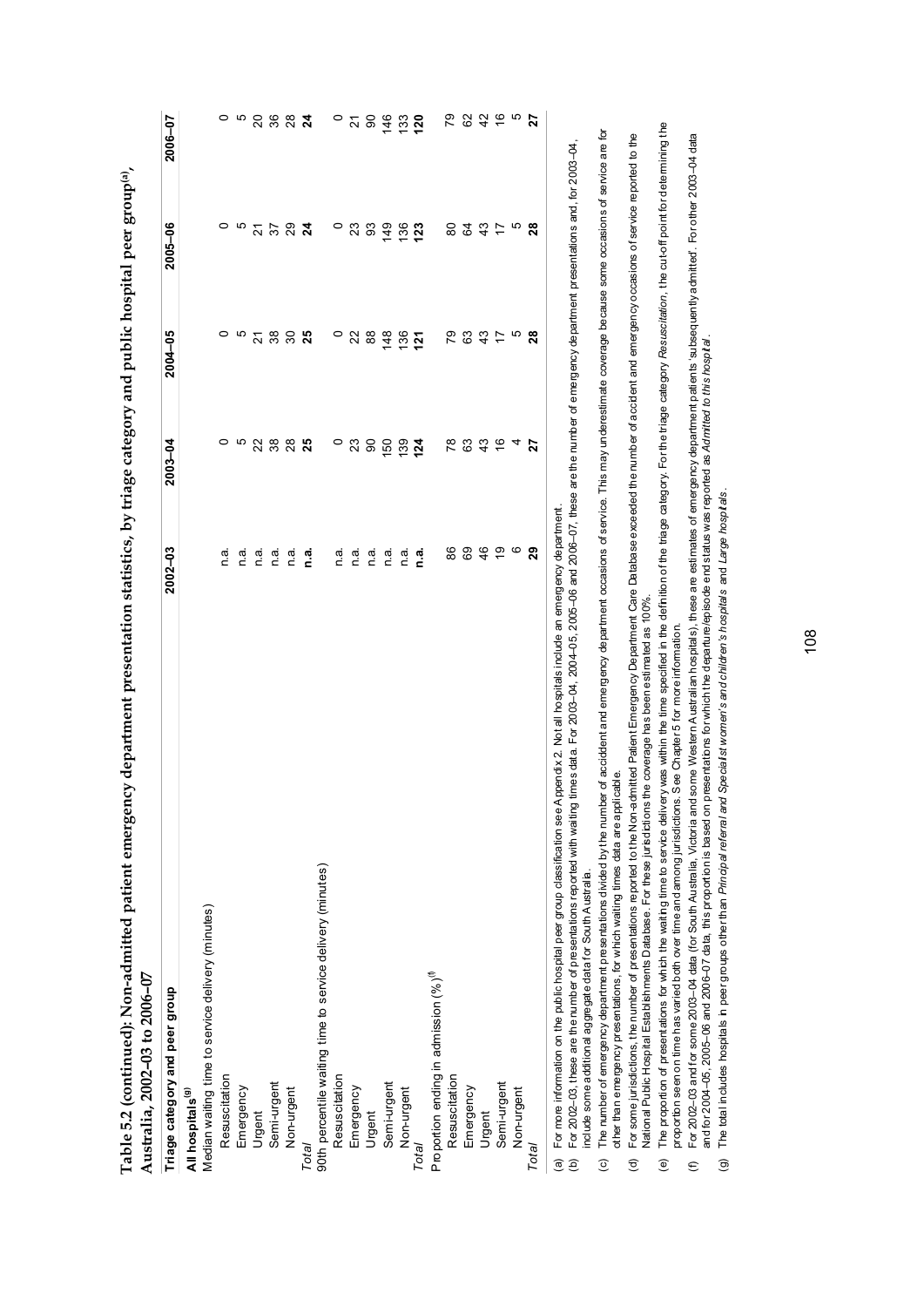| Table 5.3: Emergency presentation statistics®, by triage category and public hospital peer group®, states and territories, 2006-07 |                |                                 |                          |                                                                     |                         |                  |                                  |                  |                                      |
|------------------------------------------------------------------------------------------------------------------------------------|----------------|---------------------------------|--------------------------|---------------------------------------------------------------------|-------------------------|------------------|----------------------------------|------------------|--------------------------------------|
| Triage category and peer group                                                                                                     | NSW            | š                               | a<br>To                  | ≸                                                                   | వ్                      | Tas              | ACT                              | 능                | Total                                |
| Principal referral and Specialist women's and children's hospital                                                                  | U)             |                                 |                          |                                                                     |                         |                  |                                  |                  |                                      |
| Emergency presentations                                                                                                            |                |                                 |                          |                                                                     |                         |                  |                                  |                  |                                      |
| Resuscitation                                                                                                                      | 9,065          | 7,309                           | 5,700                    |                                                                     |                         |                  |                                  | 712              | 31,746                               |
| Emergency                                                                                                                          | 106,654        | 79,738                          | 64,916                   |                                                                     | 4,412<br>34,879         | 973<br>9,019     |                                  | 5,844            | 339, 149                             |
|                                                                                                                                    | 394,001        | 279,589                         |                          |                                                                     |                         |                  |                                  |                  |                                      |
| Urgent<br>Semi-urgent                                                                                                              | 475,879        | 408,207                         | 270,954<br>313,240       | $\begin{array}{c} 3,153 \\ 33,395 \\ 78,957 \\ 121,683 \end{array}$ | 100,258<br>110,706      | 38,565<br>57,800 | 422<br>4,704<br>18,731<br>18,707 | 28,894<br>47,640 | 1,209,949<br>1,558,862               |
| Non-urgent                                                                                                                         | 141,118        | 88,850                          | 43,077                   | 16,112                                                              | 12,353                  | 8,533            | 3,566                            | 2,669            | 316,278                              |
| $Total^{(c)}$                                                                                                                      | 1,127,056      | 863,693                         | 698,542                  | 253,303                                                             | 262,608                 | 114,890          | 51,130                           | 85,760           | 3,456,982                            |
| Proportion seen on time (%) <sup>(4)</sup>                                                                                         |                |                                 |                          |                                                                     |                         |                  |                                  |                  |                                      |
| Resuscitation                                                                                                                      | $\overline{5}$ | $\frac{8}{1}$                   |                          |                                                                     |                         |                  |                                  | $\overline{5}$   |                                      |
|                                                                                                                                    |                |                                 |                          |                                                                     |                         |                  |                                  |                  |                                      |
| Emergency<br>Urgent                                                                                                                | <b>287288</b>  | 52582                           | 8555<br>88               | នី និតដី និ                                                         | 233378                  | 255222           | o o o o o<br>c c c c c           | 25464            | 88888                                |
| Semi-urgent                                                                                                                        |                |                                 |                          |                                                                     |                         |                  |                                  |                  |                                      |
| Non-urgent                                                                                                                         |                |                                 | 86                       |                                                                     |                         |                  |                                  |                  |                                      |
| Total                                                                                                                              |                |                                 |                          |                                                                     |                         |                  | n.p.                             |                  |                                      |
| Median waiting time to service delivery (minutes)                                                                                  |                |                                 |                          |                                                                     |                         |                  |                                  |                  |                                      |
|                                                                                                                                    |                |                                 |                          |                                                                     |                         |                  |                                  |                  |                                      |
| Resus citation<br>Emergency                                                                                                        |                | $\frac{1}{2}$ o o $\frac{1}{2}$ | $\frac{1}{2}$            | $\circ$ $\circ$                                                     | О4                      |                  |                                  |                  | $\circ$ $\approx$ $\%$ $\frac{4}{3}$ |
| Urgent                                                                                                                             |                |                                 |                          | 88                                                                  |                         |                  |                                  |                  |                                      |
| Semi-urgent                                                                                                                        |                | 57                              | $\overline{4}$           |                                                                     | 3.438                   | $-2477$          | a a a a a a<br>c c c c c c       | しいいのです           |                                      |
| Non-urgent                                                                                                                         |                | $\frac{25}{21}$                 | $\frac{25}{37}$          | $3\frac{2}{3}$                                                      |                         |                  |                                  |                  | 33 <sub>25</sub>                     |
| Total                                                                                                                              |                |                                 |                          |                                                                     |                         |                  |                                  |                  |                                      |
| 90th percentile waiting time to service delivery (minutes)                                                                         |                |                                 |                          |                                                                     |                         |                  |                                  |                  |                                      |
| Resuscitation                                                                                                                      |                |                                 | $\circ$                  | $\circ$                                                             | $\circ$                 | $\overline{a}$   |                                  | $\circ$          |                                      |
|                                                                                                                                    | $\frac{6}{8}$  | $\circ$ $\approx$ $\approx$     | $\overline{5}$           | $\frac{4}{9}$                                                       |                         |                  |                                  |                  | $\circ$ 3 $\degree$                  |
| Emergency<br>Urgent                                                                                                                |                |                                 |                          |                                                                     | 73                      | 925              |                                  |                  |                                      |
| Semi-urgent                                                                                                                        | $\frac{1}{4}$  | 153                             |                          | 165                                                                 |                         |                  |                                  |                  | 158                                  |
| Non-urgent                                                                                                                         | $147$<br>$115$ | $124$<br>$127$                  | <b>11788</b>             | $161$<br>$134$                                                      | $156$<br>$143$<br>$121$ | 143              | a a a a a a<br>c c c c c c       | 528827           | $142$<br>$127$                       |
| Total                                                                                                                              |                |                                 |                          |                                                                     |                         |                  |                                  |                  |                                      |
| Proportion ending in admission (%) <sup>(e)</sup>                                                                                  |                |                                 |                          |                                                                     |                         |                  |                                  |                  |                                      |
| Resuscitation                                                                                                                      |                |                                 |                          |                                                                     |                         |                  | n.p.                             |                  | 8                                    |
| Emergency                                                                                                                          | <b>8842</b>    |                                 |                          |                                                                     |                         |                  |                                  |                  |                                      |
| Urgent                                                                                                                             |                |                                 |                          |                                                                     |                         |                  |                                  |                  |                                      |
| Semi-urgent                                                                                                                        |                |                                 |                          |                                                                     |                         |                  |                                  |                  |                                      |
| Non-urgent                                                                                                                         | $\frac{5}{32}$ | 25.58722                        | 2 0 3 2 3 3<br>2 3 2 3 3 | coste a 2                                                           | 25247 8                 | ន ២ ន ដ ៹ ន      |                                  | 7 2 3 4 7 8 7    | 245022                               |
| Total                                                                                                                              |                |                                 |                          |                                                                     |                         |                  |                                  |                  |                                      |

 $(continued)$ *(continued)*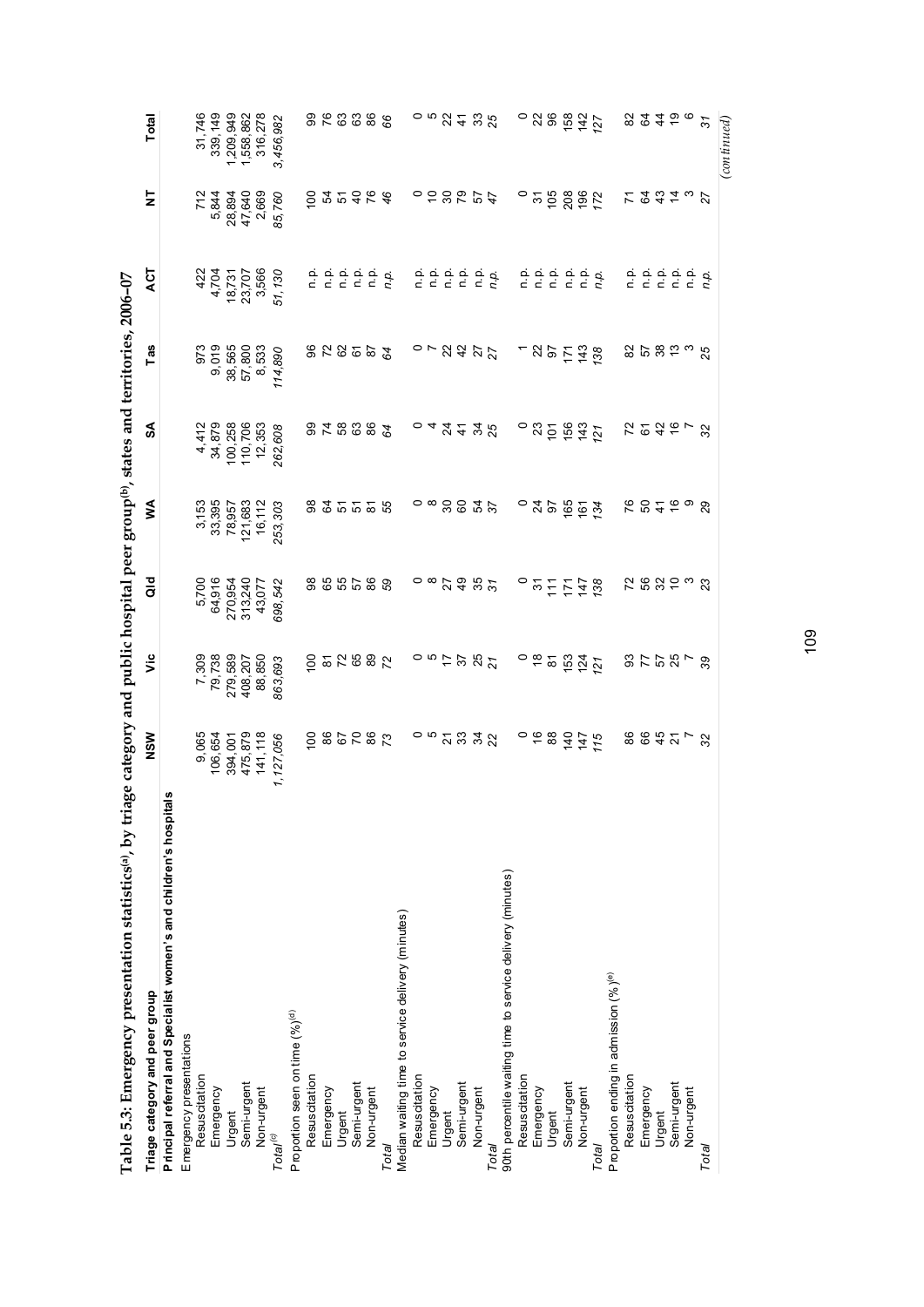| Table 5.3 (continued): Emergency presentation statistics(a), by triage category and public hospital peer group(b), states and territories, 2006-07 |                             |                    |                        |                   |                           |     |                                    |   |                    |
|----------------------------------------------------------------------------------------------------------------------------------------------------|-----------------------------|--------------------|------------------------|-------------------|---------------------------|-----|------------------------------------|---|--------------------|
| Triage category and peer group                                                                                                                     | NSW                         | ۊ                  | ਰ<br>ਹ                 | ⋚                 | వ                         | Tas | ζ                                  | ₹ | Total              |
| Large hospitals                                                                                                                                    |                             |                    |                        |                   |                           |     |                                    |   |                    |
| Emergency presentations                                                                                                                            |                             |                    |                        |                   |                           |     |                                    |   |                    |
| Resuscitation                                                                                                                                      | 1,649                       | 520                | 9,536<br>9536          | 797               | 249                       |     | 195                                |   | 3,856              |
| Emergency                                                                                                                                          | 22,730<br>94,175<br>148,749 | 15,236             |                        | 12,256            | 4,350                     |     |                                    |   | 65,987             |
| Urgent                                                                                                                                             |                             | 69,957             | 46,971                 | 46,411            |                           |     |                                    |   | 286,593<br>512,169 |
| Semi-urgent                                                                                                                                        |                             | 147,589            | 81,487                 | 94,157            |                           |     |                                    |   |                    |
| Non-urgent                                                                                                                                         | 43,465                      | 74,340             | 29,254                 | 18,325            | 16,377<br>17,908<br>1,662 |     | 1,879<br>12,702<br>22,279<br>7,392 |   | 174,438            |
| Total <sup>(c)</sup>                                                                                                                               | 310,841                     | 307,642            | 167,773                | 171,960           | 40,546                    |     | 44,447                             |   | 1,043,209          |
| Proportion seen on time (%) <sup>(4)</sup>                                                                                                         |                             |                    |                        |                   |                           |     |                                    |   |                    |
| Resuscitation                                                                                                                                      |                             |                    |                        |                   |                           |     |                                    |   |                    |
| Emergency                                                                                                                                          | 878788                      | 828286             | 222228                 | 3886887           | 9 \$ 2 \$ 2 \$ 3          |     | o o o o o<br>c c c c c             |   | 222223             |
| Urgent                                                                                                                                             |                             |                    |                        |                   |                           |     |                                    |   |                    |
| Semi-urgent                                                                                                                                        |                             |                    |                        |                   |                           |     |                                    |   |                    |
| Non-urgent                                                                                                                                         |                             |                    |                        |                   |                           |     |                                    |   |                    |
| Total                                                                                                                                              |                             |                    |                        |                   |                           |     | n.p.                               |   |                    |
| Median waiting time to service delivery (minutes)                                                                                                  |                             |                    |                        |                   |                           |     |                                    |   |                    |
|                                                                                                                                                    |                             | $\circ$            |                        |                   | $\circ$                   |     |                                    |   |                    |
| Resuscitation<br>Emergency<br>Urgent                                                                                                               |                             |                    |                        |                   |                           |     |                                    |   |                    |
|                                                                                                                                                    |                             |                    |                        |                   |                           |     |                                    |   |                    |
| Semi-urgent                                                                                                                                        |                             |                    |                        |                   |                           |     |                                    |   |                    |
| Non-urgent                                                                                                                                         | 045888                      | 4 ជ ង ង ង <i>ង</i> | $\circ$ 5 $\%$ 5 $\%$  |                   |                           |     | a a a a a a<br>c c c c c c         |   | 058388             |
| Total                                                                                                                                              |                             |                    |                        |                   |                           |     |                                    |   |                    |
| 90th percentile waiting time to service delivery (minutes)                                                                                         |                             |                    |                        |                   |                           |     |                                    |   |                    |
| Resuscitation                                                                                                                                      |                             |                    |                        |                   | $\circ$                   |     |                                    |   |                    |
| Emergency                                                                                                                                          |                             |                    | ុ កំ ខ                 | ុ កំ និ           | 45                        |     |                                    |   |                    |
| Urgent                                                                                                                                             |                             |                    |                        |                   | 261                       |     |                                    |   |                    |
| Semi-urgent                                                                                                                                        | $-5.39$                     | 195917             | $128$<br>$134$<br>$13$ | 128               | 261                       |     | a a a a a a<br>c c c c c c         |   | $-87276$           |
| Non-urgent                                                                                                                                         |                             |                    |                        | $\frac{130}{108}$ | $167$<br>242              |     |                                    |   |                    |
| Total                                                                                                                                              |                             |                    |                        |                   |                           |     |                                    |   |                    |
| Proportion ending in admission $(%^{\circ})^{(e)}$                                                                                                 |                             |                    |                        |                   |                           |     |                                    |   |                    |
| Resuscitation                                                                                                                                      |                             |                    |                        |                   |                           |     |                                    |   |                    |
| Emergency                                                                                                                                          | F 2 3 5 4 8                 | 887528             | 827824                 | ねれ 88 82万         | $984 - 4$                 |     | ooooo<br>cccccc                    |   | 85529              |
| Urgent                                                                                                                                             |                             |                    |                        |                   |                           |     |                                    |   |                    |
| Semi-urgent                                                                                                                                        |                             |                    |                        |                   |                           |     |                                    |   |                    |
| Non-urgent                                                                                                                                         |                             |                    |                        |                   |                           |     |                                    |   |                    |
| Total                                                                                                                                              |                             |                    |                        |                   | 33                        |     | ņ,                                 |   | $\overline{21}$    |
|                                                                                                                                                    |                             |                    |                        |                   |                           |     |                                    |   | $_{(continued)}$   |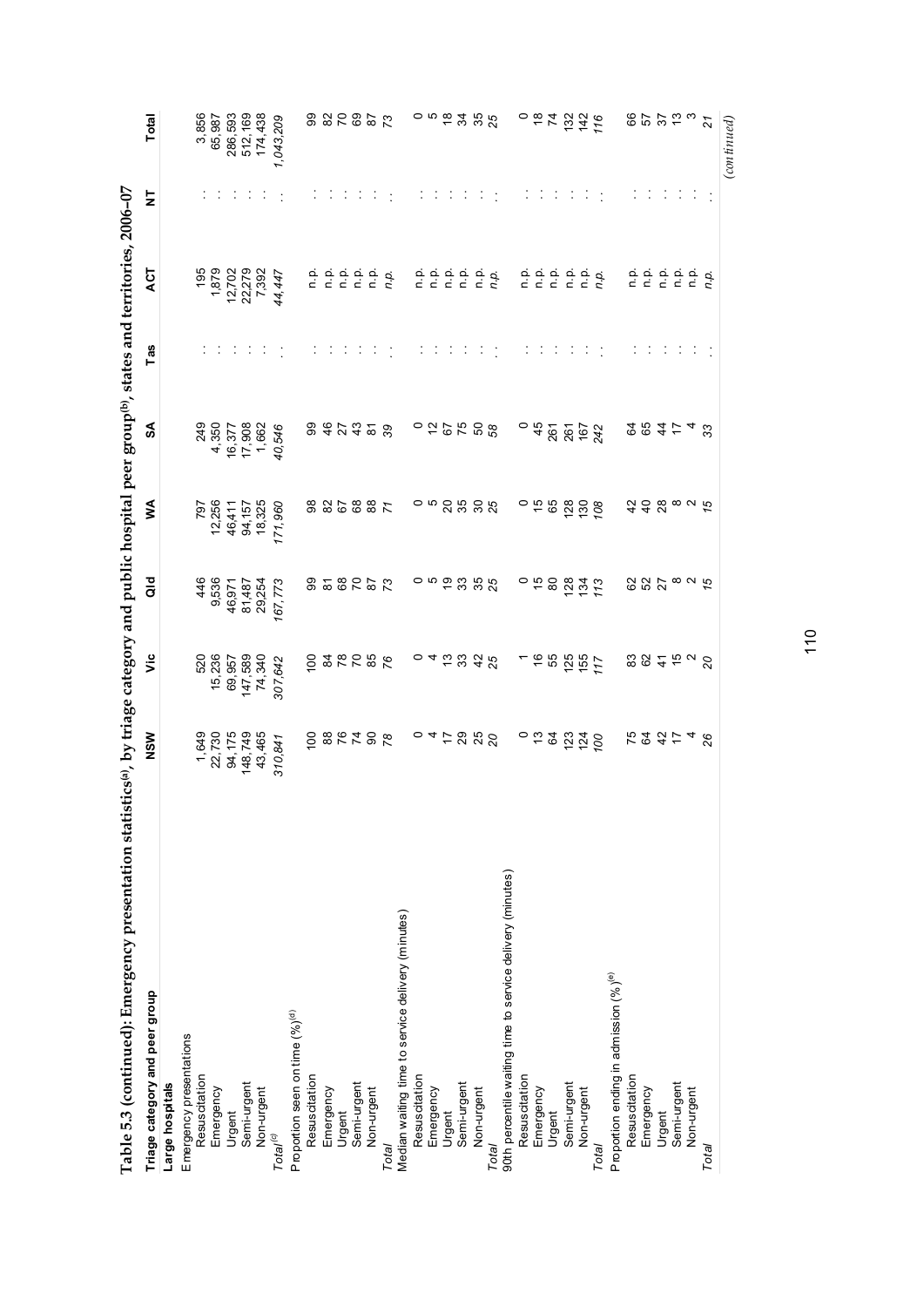| $\sim$ 2006 $\sim$                                                         | ֧֦֧֦֧֦֧֦֧֦֧֦֧֦֧ׅ֧֜֓֓֓֬֓֓ <u>֚֓</u>               |
|----------------------------------------------------------------------------|--------------------------------------------------|
| $s, z$ UU0–U                                                               |                                                  |
|                                                                            | $\frac{1}{2}$                                    |
| h hy friage category and public hospital neor grounly states and territori |                                                  |
|                                                                            |                                                  |
|                                                                            | l                                                |
|                                                                            |                                                  |
| こところま<br>l                                                                 | i                                                |
|                                                                            |                                                  |
|                                                                            |                                                  |
| d                                                                          | :                                                |
|                                                                            |                                                  |
|                                                                            | :                                                |
|                                                                            |                                                  |
|                                                                            |                                                  |
| $-2 - 5$ and $-2 - 7$                                                      | ֦֧֧֢ׅ֧֧֧֧֧֢ׅ֧֚֚֚֚֚֚֚֚֚֚֚֚֚֚֚֚֚֚֚֚֚֚֚֚֝֝֓֝֓֝֓֝֬֝֓ |
|                                                                            |                                                  |
| .u.u.u.u.u                                                                 |                                                  |
|                                                                            | .<br>.<br>.<br>.                                 |
|                                                                            |                                                  |
|                                                                            |                                                  |
| $\frac{c + 2}{c + 2}$                                                      |                                                  |
|                                                                            |                                                  |
|                                                                            |                                                  |
|                                                                            |                                                  |
|                                                                            |                                                  |
|                                                                            |                                                  |
| I                                                                          |                                                  |
|                                                                            |                                                  |
|                                                                            |                                                  |
|                                                                            |                                                  |
|                                                                            |                                                  |
|                                                                            |                                                  |

| Triage category and peer group                                                                                                                                                                                     | NSW                                       | š              | a<br>To           | ⋖<br>₹         | SA             | Tas                       | ACT            | 5               | Total            |
|--------------------------------------------------------------------------------------------------------------------------------------------------------------------------------------------------------------------|-------------------------------------------|----------------|-------------------|----------------|----------------|---------------------------|----------------|-----------------|------------------|
| All hospitals reporting waiting times data <sup>(f)</sup>                                                                                                                                                          |                                           |                |                   |                |                |                           |                |                 |                  |
| Emergency presentations                                                                                                                                                                                            |                                           |                |                   |                |                |                           |                |                 |                  |
| Resuscitation                                                                                                                                                                                                      | 11,933                                    | 7,961          | 6,146             | 4,260          | 4,700          | 973                       | 617            | 786             | 37,376           |
| Emergency<br>Urgent                                                                                                                                                                                                | 148, 157                                  | 98,302         | 74,452<br>317,925 | 51,979         | 41,469         |                           | 6,583          | 6,478           | 436,439          |
|                                                                                                                                                                                                                    | 580,799                                   | 366,321        |                   | 150,511        | 124,899        |                           | 31,433         | 33,672          | 1,644,125        |
| Semi-urgent                                                                                                                                                                                                        | 815,880                                   | 599,489        | 394,727           | 265,100        | 162,345        | 9,019<br>38,565<br>57,800 | 45,986         | 59,878          | 2,401,205        |
| Non-urgent                                                                                                                                                                                                         | 268,793                                   | 187,287        | 72,331            | 44,737         | 15,029         | 8,533                     | 10,958         | 14,020          | 621,688          |
| Total emergency visits <sup>(c)</sup>                                                                                                                                                                              | 1,826,167                                 | ,259,360       | 866,315           | 516,604        | 348,442        | 114,890                   | 95,577         | 114,835         | 5,142,190        |
| Proportion seen on time (%)(d)                                                                                                                                                                                     |                                           |                |                   |                |                |                           |                |                 |                  |
| Resuscitation                                                                                                                                                                                                      | 100                                       | 100            | 98                |                |                |                           | 8              | $\overline{0}$  |                  |
| Emergency                                                                                                                                                                                                          |                                           |                |                   | 25678          | 32535          | 25285                     | 77             |                 |                  |
| Urgent                                                                                                                                                                                                             |                                           |                | $^{0.7}_{0.9}$    |                |                |                           | $\ddot{4}$     | 56 5 4<br>5 4 8 |                  |
| Semi-urgent                                                                                                                                                                                                        | <b>272</b>                                |                |                   |                |                |                           | $\frac{9}{4}$  |                 |                  |
| Non-urgent                                                                                                                                                                                                         | 89<br>76                                  | 282287         | 87                |                |                |                           | $\overline{8}$ | $\overline{8}$  | <b>988882</b>    |
| Total emergency visits seen on time                                                                                                                                                                                |                                           |                | ్                 | ್ಡ             | ္မ             | ु                         | 24             | 55<br>50        |                  |
| Median waiting time to service delivery (minutes)                                                                                                                                                                  |                                           |                |                   |                |                |                           |                |                 |                  |
| Resuscitation                                                                                                                                                                                                      |                                           |                |                   |                |                |                           |                |                 |                  |
| Emergency                                                                                                                                                                                                          |                                           |                | ○ 〜               | ၀ ဖ            | 4              | $\sim$ $\sim$             | ၀ ဖ            | ဝ ၈             | ၀ ဖ              |
| Urgent                                                                                                                                                                                                             |                                           |                | 26                |                |                |                           |                |                 |                  |
| Semi-urgent                                                                                                                                                                                                        | 40848                                     | 2888           | 458               | 2428           | 25             | 2227                      | 2004           | <b>26538</b>    | 2882             |
| Non-urgent                                                                                                                                                                                                         |                                           |                |                   |                | 34             |                           |                |                 |                  |
| Total                                                                                                                                                                                                              |                                           |                |                   |                |                |                           |                |                 |                  |
| 90th percentile waiting time to service delivery (minutes)                                                                                                                                                         |                                           |                |                   |                |                |                           |                |                 |                  |
| Resuscitation                                                                                                                                                                                                      |                                           |                | 0                 | $\circ$        | $\circ$        |                           | $\circ$        | $\circ$         | $\circ$          |
| Emergency                                                                                                                                                                                                          | $\circ$ $\tilde{\sigma}$ $\tilde{\sigma}$ | $\frac{8}{1}$  | 29                | 22             | 26             |                           | 26             | 32              | $\frac{2}{9}$    |
| Urgent                                                                                                                                                                                                             |                                           | $\overline{z}$ | 107               | 85             | 119            |                           | 141            | 103             |                  |
| Semi-urgent                                                                                                                                                                                                        | 127                                       | 143            | 162               | 146            | 155            | 257                       | 183            | 195             | 146              |
| Non-urgent                                                                                                                                                                                                         | $127$<br>105                              | 131            | 141               | $137$<br>$127$ | $142$<br>$130$ | 143                       | 161            | 138             | 133              |
| Total                                                                                                                                                                                                              |                                           | $\ddot{=}$     | 133               |                |                |                           |                |                 |                  |
| Proportion ending in admission (%) <sup>(e)</sup>                                                                                                                                                                  |                                           |                |                   |                |                |                           |                |                 |                  |
| Resuscitation                                                                                                                                                                                                      | 5                                         |                |                   | 67             |                |                           | 73             |                 |                  |
| Emergency                                                                                                                                                                                                          |                                           |                |                   |                |                |                           |                |                 |                  |
| Urgent                                                                                                                                                                                                             |                                           |                |                   |                |                |                           |                |                 |                  |
| Semi-urgent                                                                                                                                                                                                        | 8456<br>845                               | 37 63 8 5      | 78223             | 4824           | 78926          | 25823                     | 8244           | 22377           | <b>P&amp;QC5</b> |
| Non-urgent                                                                                                                                                                                                         |                                           |                |                   |                |                |                           |                |                 |                  |
| Total proportion ending in admission (%)                                                                                                                                                                           | $\overline{28}$                           | ్ల             | 22                | 21             | 32             | 25                        | 25             | 25              | 27               |
| (a) Includes records for which the Type of visit was reported as Ernergency presentation or was Not reported (South Australia only). Excludes Return visit, planned, Pre-arranged admission, Patient intransit and |                                           |                |                   |                |                |                           |                |                 |                  |

*Dead on arrival* . See Table 5.4.

*Dead on arival.* See Table 5.4. <sup>\*</sup><br>For more information on the public hospital peer group classification see Appendix 2. Information on the coverage of the waiting times data is presented in Table 5.1. \*\*\*<br>The totas incl (b) For more information on the public hospital peer group classification see Appendix 2. Information on the coverage of the waiting times data is presented in Table 5.1.  $\overline{2}\,\overline{0}\,\overline{0}\,\overline{0}\,\overline{0}$ 

(c) The totals include records for which the triage category was not assigned or not reported.

(d) The proportion of presentations for which the waiting time to service delivery was within the time specified in the definition of the triage category.

(e) The proportion of presentations for which the emergency department departure status was reported as *Admitted to this hospital* .

(f) *All hospitals* includes data that were provided by jurisdictions for hospitals in peer groups other than *Principal referral and Specialist women's and children's hospitals* and *Large hospitals* .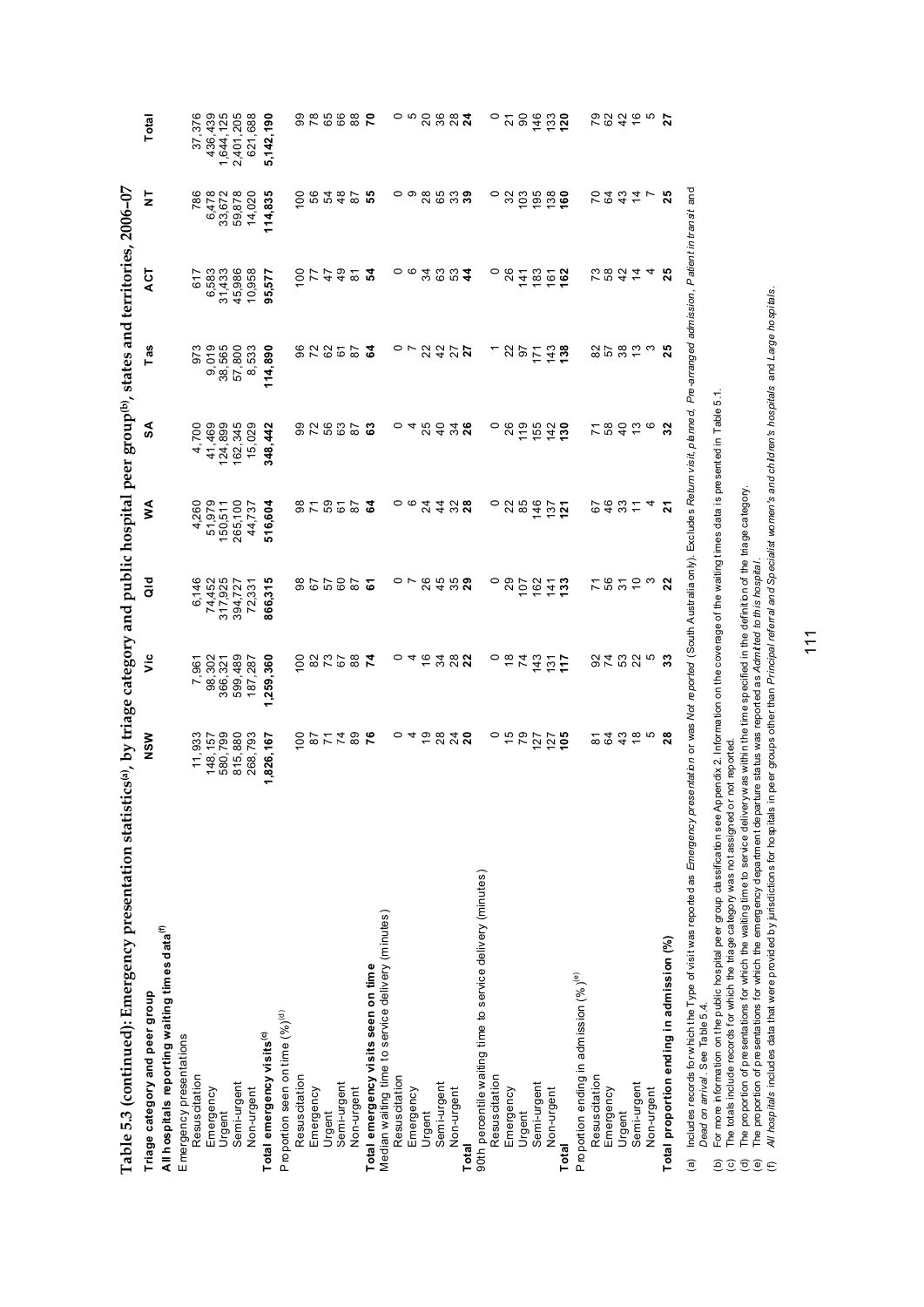| .co.co.co.co.co.co.co.co          |   |
|-----------------------------------|---|
|                                   |   |
| ;                                 |   |
|                                   |   |
|                                   |   |
| Í                                 |   |
|                                   |   |
|                                   |   |
| Í                                 |   |
|                                   |   |
|                                   |   |
|                                   |   |
|                                   |   |
|                                   |   |
|                                   |   |
| ساود وسا<br>יות לשלוש ה           |   |
|                                   |   |
|                                   |   |
|                                   |   |
| v uepartment presentation etation |   |
|                                   |   |
|                                   |   |
|                                   |   |
|                                   |   |
|                                   |   |
|                                   |   |
|                                   |   |
| ı                                 |   |
|                                   |   |
|                                   |   |
|                                   |   |
|                                   |   |
|                                   |   |
|                                   |   |
| Í                                 |   |
|                                   |   |
|                                   |   |
|                                   |   |
| ì                                 |   |
|                                   |   |
|                                   |   |
|                                   | ゚ |
| י<br>ל                            |   |
|                                   |   |

| Table 5.4: Non-admitted patient emergency department presentation statistics(a), by type of visit and public hospital peer group, states and territories,<br>2006-07 |                 |           |         |                   |                 |         |               |         |           |
|----------------------------------------------------------------------------------------------------------------------------------------------------------------------|-----------------|-----------|---------|-------------------|-----------------|---------|---------------|---------|-----------|
| Type of visit and peer group                                                                                                                                         | NSW             | ۊ         | 공<br>O  | WA <sup>(b)</sup> | SA              | Tas     | ζÀ            | 5       | Total     |
| Principal referral and Specialist women's and children's hospitals                                                                                                   |                 |           |         |                   |                 |         |               |         |           |
| Emergency presentation                                                                                                                                               | 1,127,056       | 863,693   | 698,542 | 253,303           | 261,953         | 114,890 | 51,130        | 85,760  | 3,456,327 |
| Return visit, planned                                                                                                                                                | 14,340          | 19,064    | 11,810  | 4,590             | 2,937           | 4,168   |               | 1,976   | 58,885    |
| Pre-arranged admission                                                                                                                                               | 1,972           | 712       | 2,225   | 153               | 393             |         |               |         | 5,458     |
| Patient in transit                                                                                                                                                   | 65              | 227       | 147     |                   |                 |         | 0             |         | 451       |
| Dead on arrival                                                                                                                                                      | 1,689           | 1,925     | 442     | σ.<br>Γ           | 0               | 393     | $\circ$       | 22      | 4,472     |
| Not reported                                                                                                                                                         | $\overline{78}$ |           |         |                   | 655             |         |               |         | 748       |
| Total                                                                                                                                                                | 1,145,200       | 885,621   | 713,175 | 258,054           | 265,938         | 119,451 | 51,133        | 87,769  | 3,526,341 |
| Large hospitals                                                                                                                                                      |                 |           |         |                   |                 |         |               |         |           |
| Emergency presentation                                                                                                                                               | 310,841         | 307,642   | 167,773 | 171,960           | 5,596           |         | 44,447        |         | 1,008,259 |
| Return visit, planned                                                                                                                                                | 7,874<br>187    | 18,650    | 6,945   | 2,074             | $\overline{24}$ |         | 707           |         | 36,274    |
| Pre-arranged admission                                                                                                                                               |                 | 699       | 126     |                   |                 |         |               |         | 1,030     |
| Patient in transit                                                                                                                                                   | $\overline{6}$  | 58        | 25      |                   |                 |         | ę,            |         | 151       |
| Dead on arrival                                                                                                                                                      | 254             | 354       | 64      | ີດ.<br>⊏          |                 |         |               |         | 673       |
| Not reported                                                                                                                                                         |                 |           |         |                   | 34,950          |         |               |         | 34,956    |
| Total                                                                                                                                                                | 319,211         | 327,403   | 174,933 | 174,044           | 40,573          |         | 45,179        |         | 1,081,343 |
| Other hospitals <sup>(c)</sup>                                                                                                                                       |                 |           |         |                   |                 |         |               |         |           |
| Emergency presentation                                                                                                                                               | 388,270         | 88,025    |         | 91,341            | 44,940          |         |               | 29,075  | 641,651   |
| Return visit, planned                                                                                                                                                | 21,158          | 3,180     |         | 512               | 3,483           |         |               | 5,628   | 33,961    |
| Pre-arranged admission                                                                                                                                               | 1,002           | 639       |         | $\frac{5}{2}$     |                 |         |               |         | 1,669     |
| Patient in transit                                                                                                                                                   | 46              | 141       |         | $\circ$           |                 |         |               |         | 198       |
| Dead on arrival                                                                                                                                                      | 252             | 105       |         | ة.<br>C           |                 |         |               |         | 358       |
| Not reported                                                                                                                                                         | 1,476           |           |         |                   | 348             |         |               | 106     | 1,930     |
| Total                                                                                                                                                                | 412,204         | 92,090    |         | 91,868            | 48,784          |         |               | 34,821  | 679,767   |
| Total                                                                                                                                                                |                 |           |         |                   |                 |         |               |         |           |
| Emergency presentation                                                                                                                                               | 1,826,167       | 1,259,360 | 866,315 | 516,604           | 312,489         | 114,890 | 95,577        | 114,835 | 5,106,237 |
| Return visit, planned                                                                                                                                                | 43,372<br>3,161 | 40,894    | 18,755  | 7,176<br>178      | 6,444           | 4,168   | 707           | 7,604   | 129,120   |
| Pre-arranged admission                                                                                                                                               |                 | 2,050     | 2,351   |                   | 409             |         |               |         | 8,157     |
| Patient in transit                                                                                                                                                   | 160             | 426       | 172     |                   |                 |         | $\frac{6}{5}$ | 22      | 800       |
| Dead on arrival                                                                                                                                                      | 2,195           | 2,384     | 506     | ື່<br>⊂           | $\circ$         | 393     |               | 23      | 5,503     |
| Not reported                                                                                                                                                         | 1,560           | 0         | თ       |                   | 35,953          |         |               | 106     | 37,634    |
| Total presentations reported at episode-level                                                                                                                        | 1,876,615       | 1,305,114 | 888,108 | 523,966           | 355,295         | 119.451 | 96,312        | 122,590 | 5,287,451 |
| (a) For the 78% of ernergency department presentations for which episode-level data were available. For more information see the text of Chapter 5 and Appendix 2    |                 |           |         |                   |                 |         |               |         |           |

(b) Western Australia does not collect non-admitted patient emergency department care data for patients who were *Dead on arrival at the emergency department* .

(b) Western Australia does not collect non-admitted patient emerge incy department care data for patients who were *Dead on arrival at the emerge ncy de partment* .<br>(c) As the scope of the episode-level data is hospitals i (c) As the scope of the episode-level data is hospitals in peer groups A and B, data were not required for *Other hospitals* , but have been presented where they were provided.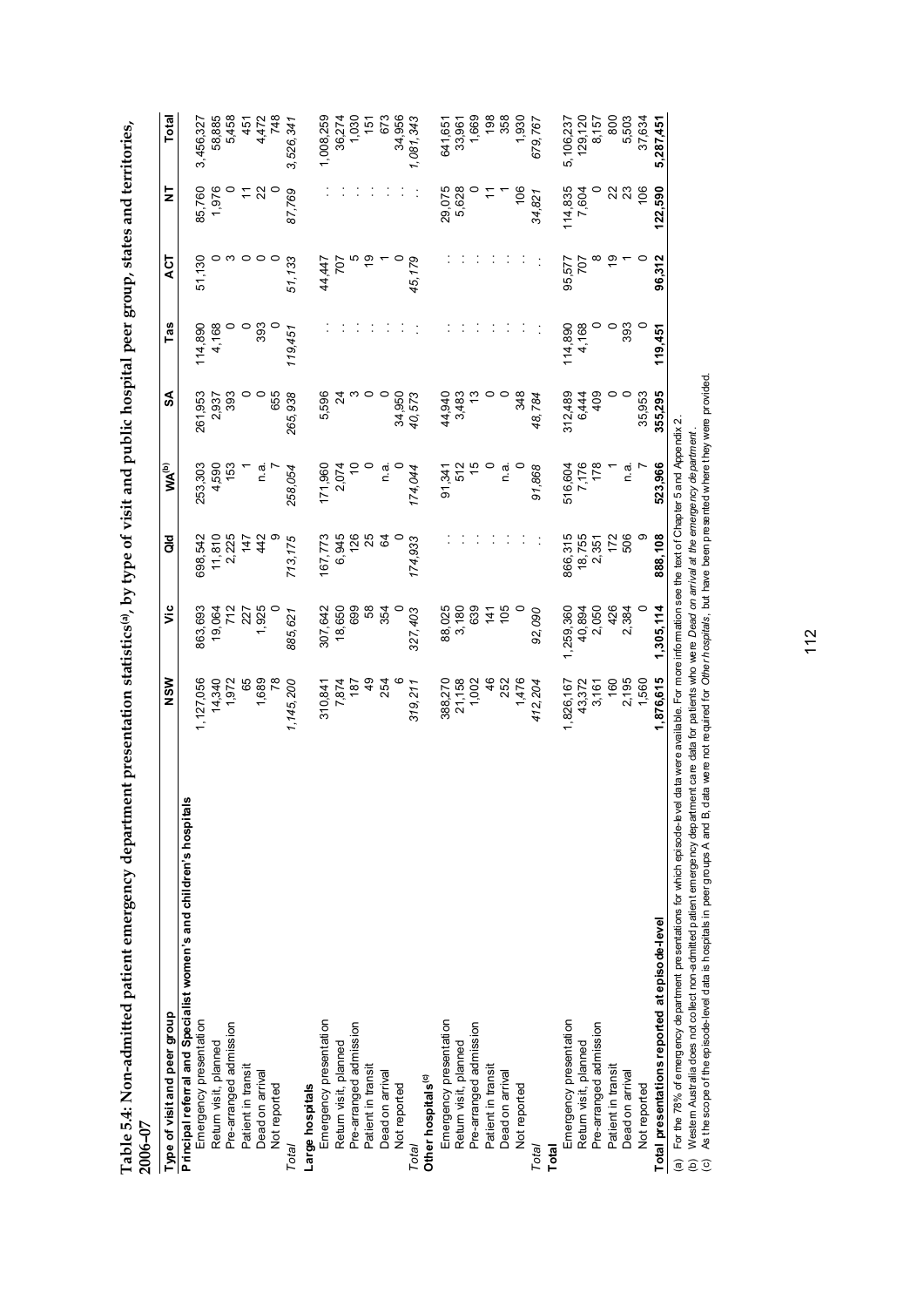| Table 5.5: Non-admitted patient emergency department presentations(a), by age group and sex, public hospitals, states and territories, 2006-07                                                                                                                              |           |                                                                                                                                                                                                                                                                                             |                  |                                                                           |                                      |                                                      |                                                                                                                                                                                                                                |                                                                               |                      |
|-----------------------------------------------------------------------------------------------------------------------------------------------------------------------------------------------------------------------------------------------------------------------------|-----------|---------------------------------------------------------------------------------------------------------------------------------------------------------------------------------------------------------------------------------------------------------------------------------------------|------------------|---------------------------------------------------------------------------|--------------------------------------|------------------------------------------------------|--------------------------------------------------------------------------------------------------------------------------------------------------------------------------------------------------------------------------------|-------------------------------------------------------------------------------|----------------------|
| Age group<br>Sex                                                                                                                                                                                                                                                            | NSW       | ۶Ë                                                                                                                                                                                                                                                                                          | a<br>a           | ⋚                                                                         | ઙ                                    | Tas                                                  | Ę                                                                                                                                                                                                                              | ₹                                                                             | Total <sup>(b)</sup> |
| Males                                                                                                                                                                                                                                                                       |           |                                                                                                                                                                                                                                                                                             |                  |                                                                           |                                      |                                                      |                                                                                                                                                                                                                                |                                                                               |                      |
|                                                                                                                                                                                                                                                                             | 130,770   |                                                                                                                                                                                                                                                                                             | 61,645           | 37,461                                                                    | 23,588                               | 5,993                                                | 5,946                                                                                                                                                                                                                          |                                                                               | 357,254              |
| $5 - 14$                                                                                                                                                                                                                                                                    | 113,727   |                                                                                                                                                                                                                                                                                             | 53,192           |                                                                           | 19,908<br>25,983                     | 6,914                                                |                                                                                                                                                                                                                                | 7,816<br>6,261                                                                | 313,864              |
| $15 - 24$                                                                                                                                                                                                                                                                   | 146,578   |                                                                                                                                                                                                                                                                                             | 80,369           |                                                                           |                                      | 11,026                                               |                                                                                                                                                                                                                                |                                                                               | 424,408              |
| $25 - 34$                                                                                                                                                                                                                                                                   | 128,322   |                                                                                                                                                                                                                                                                                             | 68,895           |                                                                           | 22,139                               |                                                      |                                                                                                                                                                                                                                | 9,836<br>10,956                                                               | 370,361              |
| $35 - 44$                                                                                                                                                                                                                                                                   | 114,852   |                                                                                                                                                                                                                                                                                             | 57,486           |                                                                           |                                      |                                                      |                                                                                                                                                                                                                                |                                                                               | 329,560              |
| 45-54                                                                                                                                                                                                                                                                       | 96,096    |                                                                                                                                                                                                                                                                                             |                  |                                                                           |                                      |                                                      |                                                                                                                                                                                                                                |                                                                               | 270,146              |
| 55-64                                                                                                                                                                                                                                                                       | 84,284    |                                                                                                                                                                                                                                                                                             | 45,455<br>37,802 |                                                                           |                                      |                                                      |                                                                                                                                                                                                                                |                                                                               | 231,576              |
| $65 - 74$                                                                                                                                                                                                                                                                   | 72,181    |                                                                                                                                                                                                                                                                                             | 30,181           | 33,002<br>33,348,32,32<br>33,32,32<br>33,32,52<br>32,52<br>32,52<br>32,52 | 20,903<br>17,543<br>14,868<br>12,592 | 8760886<br>200808<br>20088                           |                                                                                                                                                                                                                                |                                                                               | 193,523              |
| $75 - 84$                                                                                                                                                                                                                                                                   | 70,329    |                                                                                                                                                                                                                                                                                             | 24,416           | 16,130                                                                    | 13,906                               | 4,078                                                |                                                                                                                                                                                                                                | 11,236<br>8,457<br>6,688<br>1,324<br>1,324                                    | 181,222              |
| 85 and over                                                                                                                                                                                                                                                                 | 28,207    |                                                                                                                                                                                                                                                                                             | 9,609            | 5,826                                                                     | 6,008                                | 1,396                                                | 973                                                                                                                                                                                                                            | 265                                                                           | 69,989               |
| Total <sup>(b)</sup>                                                                                                                                                                                                                                                        | 985,507   | 659,603                                                                                                                                                                                                                                                                                     | 469,050          | 273,451                                                                   | 177,438                              | 62,808                                               | 49,744                                                                                                                                                                                                                         | 64,964                                                                        | 2,742,565            |
| Females                                                                                                                                                                                                                                                                     |           |                                                                                                                                                                                                                                                                                             |                  |                                                                           |                                      |                                                      |                                                                                                                                                                                                                                |                                                                               |                      |
| $\sqrt{4}$                                                                                                                                                                                                                                                                  | 102,056   |                                                                                                                                                                                                                                                                                             | 49,502           |                                                                           |                                      | 4,644                                                |                                                                                                                                                                                                                                |                                                                               | 281,936              |
| $5 - 14$                                                                                                                                                                                                                                                                    | 84,942    |                                                                                                                                                                                                                                                                                             | 40,416           |                                                                           | 18,758<br>15,882                     |                                                      |                                                                                                                                                                                                                                |                                                                               | 239,449              |
| $15 - 24$                                                                                                                                                                                                                                                                   | 134,981   |                                                                                                                                                                                                                                                                                             | 77,853           |                                                                           | 28,455                               |                                                      |                                                                                                                                                                                                                                |                                                                               | 409,220              |
| $25 - 34$                                                                                                                                                                                                                                                                   | 121,282   |                                                                                                                                                                                                                                                                                             | 64,494           |                                                                           | 28,301                               | 5,468<br>10,311<br>10,646<br>5,828<br>5,828<br>6,828 |                                                                                                                                                                                                                                |                                                                               | 384,512              |
| $35 - 44$                                                                                                                                                                                                                                                                   | 99,300    |                                                                                                                                                                                                                                                                                             | 50,678           |                                                                           | 21,098<br>15,616<br>12,846           |                                                      |                                                                                                                                                                                                                                |                                                                               | 303,322<br>241,781   |
| $45 - 54$                                                                                                                                                                                                                                                                   | 84,731    |                                                                                                                                                                                                                                                                                             |                  |                                                                           |                                      |                                                      |                                                                                                                                                                                                                                |                                                                               |                      |
| $55 - 64$                                                                                                                                                                                                                                                                   | 72,355    |                                                                                                                                                                                                                                                                                             | 39,923<br>31,326 |                                                                           |                                      |                                                      |                                                                                                                                                                                                                                |                                                                               | 198,038              |
| $65 - 74$                                                                                                                                                                                                                                                                   | 62,865    |                                                                                                                                                                                                                                                                                             | 24,021           | 016<br>03102820334716687<br>05102820334716687<br>0510382034571687         | 11,542                               | 4,131                                                |                                                                                                                                                                                                                                |                                                                               | 166,979              |
| $75 - 84$                                                                                                                                                                                                                                                                   | 78,621    |                                                                                                                                                                                                                                                                                             | 24,857           |                                                                           | 15,679<br>9,631                      | 4,364<br>2,474                                       |                                                                                                                                                                                                                                | 383<br>383                                                                    | 196,377              |
| 85 and over                                                                                                                                                                                                                                                                 | 49,800    | $\begin{array}{l} 66.790 \\ 66.028 \\ 68.028 \\ 69.028 \\ 69.028 \\ 69.029 \\ 69.029 \\ 69.029 \\ 69.029 \\ 69.029 \\ 69.029 \\ 69.029 \\ 69.029 \\ 69.029 \\ 69.029 \\ 69.029 \\ 69.029 \\ 69.029 \\ 69.029 \\ 69.029 \\ 69.029 \\ 69.029 \\ 69.029 \\ 69.029 \\ 69.029 \\ 69.029 \\ 69.0$ | 15,867           |                                                                           |                                      |                                                      | $4490$ $-490$ $-690$ $-690$ $-690$ $-690$ $-690$ $-690$ $-690$ $-690$ $-690$ $-690$ $-690$ $-690$ $-690$ $-690$ $-690$ $-690$ $-690$ $-690$ $-690$ $-690$ $-690$ $-690$ $-690$ $-690$ $-690$ $-690$ $-690$ $-690$ $-690$ $-69$ |                                                                               | 122,605              |
| $\mathsf{T}$ otal $\sp{^{(b)}}$                                                                                                                                                                                                                                             | 891,047   | 645,504                                                                                                                                                                                                                                                                                     | 418,937          | 250, 447                                                                  | 177,808                              | 56,639                                               | 46,565                                                                                                                                                                                                                         | 57,624                                                                        | 2,544,571            |
| Persons <sup>(b)</sup>                                                                                                                                                                                                                                                      |           |                                                                                                                                                                                                                                                                                             |                  |                                                                           |                                      |                                                      |                                                                                                                                                                                                                                |                                                                               |                      |
| $\sqrt{4}$                                                                                                                                                                                                                                                                  | 232,835   | 149,825                                                                                                                                                                                                                                                                                     | 111,155          | 67,481                                                                    | 42,348                               | 10,638                                               | 10,677                                                                                                                                                                                                                         | 14,255                                                                        | 639,214              |
| $5 - 14$                                                                                                                                                                                                                                                                    | 198,674   | $\begin{array}{l} 133,206 \\ 133,223 \\ 193,156 \\ 150,022 \\ 150,036 \\ 150,033 \\ 194,156 \\ 195,373 \\ \end{array}$                                                                                                                                                                      | 93,611           | 58,088<br>87,774                                                          | 35,792                               | 12,382<br>21,337<br>16,407                           | 10,063<br>17,529<br>14,759                                                                                                                                                                                                     |                                                                               | 553,328              |
| $15 - 24$                                                                                                                                                                                                                                                                   | 281,566   |                                                                                                                                                                                                                                                                                             | 158,250          |                                                                           | 54,438                               |                                                      |                                                                                                                                                                                                                                |                                                                               | 833,672              |
| $25 - 34$                                                                                                                                                                                                                                                                   | 249,610   |                                                                                                                                                                                                                                                                                             | 133,424          | 73,928                                                                    | 50,442                               |                                                      |                                                                                                                                                                                                                                | $\begin{array}{c} 11,512 \\ 19,555 \\ 20,198 \\ 21,481 \\ 15,648 \end{array}$ | 754,924              |
| $35 - 44$                                                                                                                                                                                                                                                                   | 214,160   |                                                                                                                                                                                                                                                                                             | 108,178          | 63,279<br>50,028                                                          |                                      | 14,396<br>12,577                                     | 11,404                                                                                                                                                                                                                         |                                                                               | 632,921<br>511,961   |
| 45-54                                                                                                                                                                                                                                                                       | 180,833   |                                                                                                                                                                                                                                                                                             | 85,391           |                                                                           | 42,001<br>33,162<br>27,753           |                                                      | 8.7<br>8.95<br>8.76                                                                                                                                                                                                            |                                                                               |                      |
| 55-64                                                                                                                                                                                                                                                                       | 156,646   |                                                                                                                                                                                                                                                                                             | 69,138           | 40,062                                                                    |                                      | 10,632                                               |                                                                                                                                                                                                                                | 9,953                                                                         | 429,686              |
| $65 - 74$                                                                                                                                                                                                                                                                   | 135,049   |                                                                                                                                                                                                                                                                                             | 54,206           | 32,913                                                                    | 24,134                               | 8,769                                                |                                                                                                                                                                                                                                | 5,070                                                                         | 360,515              |
| $75 - 84$                                                                                                                                                                                                                                                                   | 148,952   | 100,133<br>49,020                                                                                                                                                                                                                                                                           | 49,273           | 33,198<br>17,215                                                          | 29,585                               | 8,442<br>3,871                                       | 5,755<br>2,722                                                                                                                                                                                                                 | 2,265                                                                         | 377,603              |
| 85 and over                                                                                                                                                                                                                                                                 | 78,011    |                                                                                                                                                                                                                                                                                             | 25,482           |                                                                           | 15,640                               |                                                      |                                                                                                                                                                                                                                | 648                                                                           | 192,609              |
| Total <sup>(b)</sup>                                                                                                                                                                                                                                                        | 1,876,615 | 1,305,114                                                                                                                                                                                                                                                                                   | 888,108          | 523,966                                                                   | 355,295                              | 119,451                                              | 96,312                                                                                                                                                                                                                         | 122,590                                                                       | 5,287,451            |
| (a) For the 78% of occasions of service for which episode-level data were available. Includes all presentations. For more information see the text of Chapter 5 and Appendix 2<br>(b) Includes presentations for which the sex or age group of the patient was not reported |           |                                                                                                                                                                                                                                                                                             |                  |                                                                           |                                      |                                                      |                                                                                                                                                                                                                                |                                                                               |                      |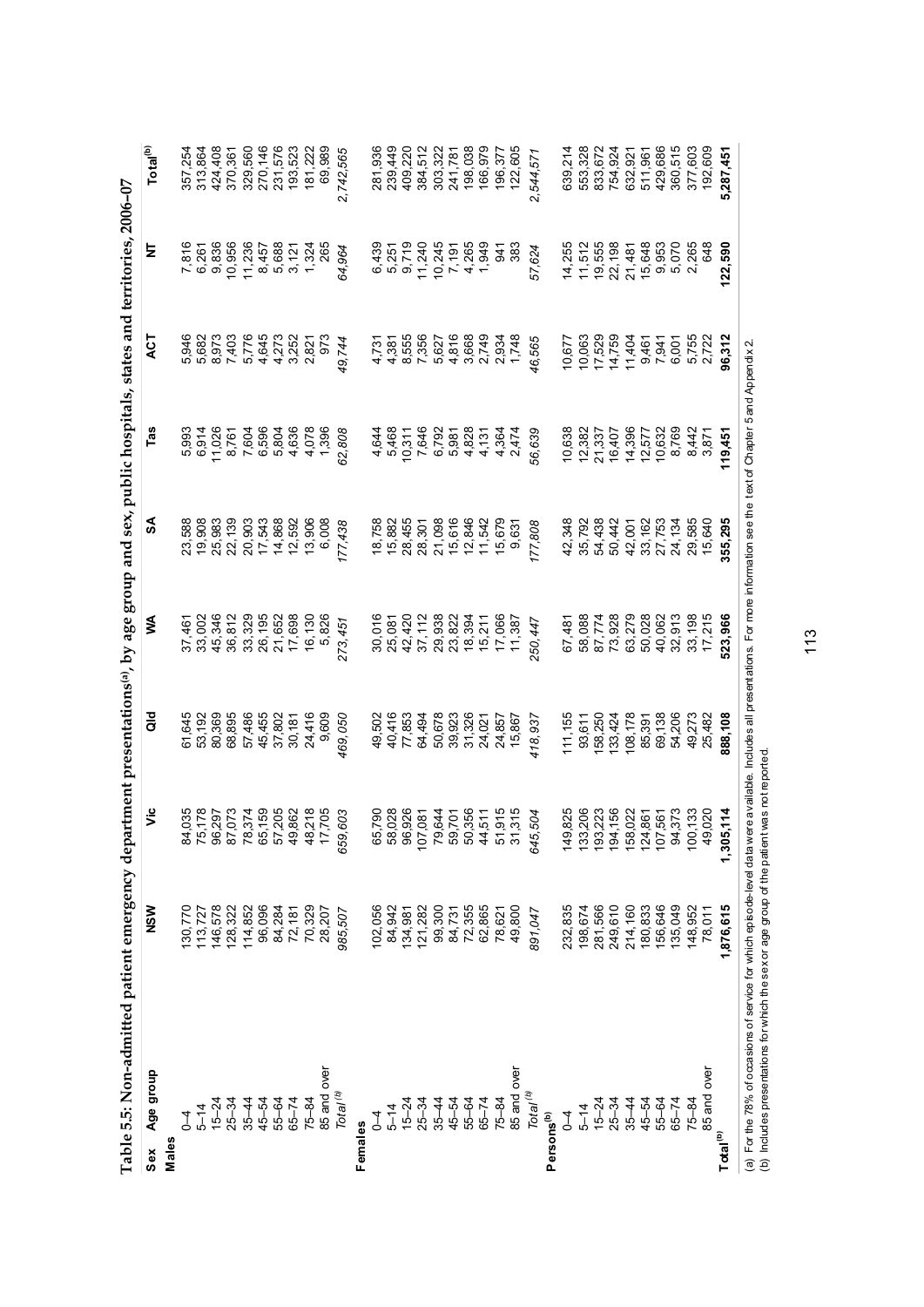| den Anternational barner and the series of the results of the series of the series of the series of the series                                                                                                                 | laturent presentatuons", py unugenous status, public nospitals, states and terminology zoop-o |           |         |         |         |         |          |         |              |
|--------------------------------------------------------------------------------------------------------------------------------------------------------------------------------------------------------------------------------|-----------------------------------------------------------------------------------------------|-----------|---------|---------|---------|---------|----------|---------|--------------|
| Indigenous status                                                                                                                                                                                                              | NSW                                                                                           | ۶Ë        | ਰ<br>ਹ  | ⋚       | S       | Tas     | ACT      |         | <b>Total</b> |
| Abonginal but not Torres Strait Islander origin                                                                                                                                                                                | 52,927                                                                                        | 13,493    | 41,621  | 40,232  | 8,385   | 3,606   | ,403     | 49,491  | 211,158      |
| Torres Strait Islander but not Aboriginal origin                                                                                                                                                                               | 872                                                                                           | 255       | 4,380   | 222     |         | 180     | ೫        | 314     | 6,306        |
| Aboriginal and Torres Strait Islander origin                                                                                                                                                                                   | 1,566                                                                                         | 979       | 3,217   | 44      |         |         | <u>ေ</u> | 764     | 7,380        |
| Indigenous Australians                                                                                                                                                                                                         | 55,365                                                                                        | 14,727    | 49,218  | 40,898  | 8,527   | 3,925   | 1,615    | 50,569  | 224,844      |
| Not Aboriginal or Torres Strait Islander origin                                                                                                                                                                                | ,772,856                                                                                      | 287,136   | 822,486 | 129,947 | 323,682 | 11,482  | 93,093   | 71,683  | 1,912,365    |
| Not reported                                                                                                                                                                                                                   | 48,394                                                                                        | 3,251     | 16,404  | 53,121  | 23,086  | 4,044   | 1,604    | 338     | 150,242      |
| Total                                                                                                                                                                                                                          | 1,876,615                                                                                     | 1,305,114 | 888,108 | 523,966 | 355,295 | 119,451 | 96,312   | 122,590 | 5,287,451    |
| On the first that we have the first the first that we have the first that we have the contract the contract of the contract of the contract of the contract of the contract of the contract of the contract of the contract of |                                                                                               |           |         |         |         |         |          |         |              |

Table 5.6: Non-admitted patient emergency department presentations(a) by Indigenous status, public hospitals, states and territories, 2006-07 **Table 5.6: Non-admitted patient emergency department presentations(a), by Indigenous status, public hospitals, states and territories, 2006–07**

(a) For the 78% of occasions of service for which episode-level data were available. Includes all presentations. For more information see the text of Chapter 5 and Appendix 2.<br>*Note:* The identification of Indigenous patie (a) For the 78% of occasions of service for which episode-level data were available. Includes all presentations. For more information see the text of Chapter 5 and Appendix 2.

*Note:* The identification of Indigenous patients is not considered to be complete and varies among jurisdictions. See the text for more information.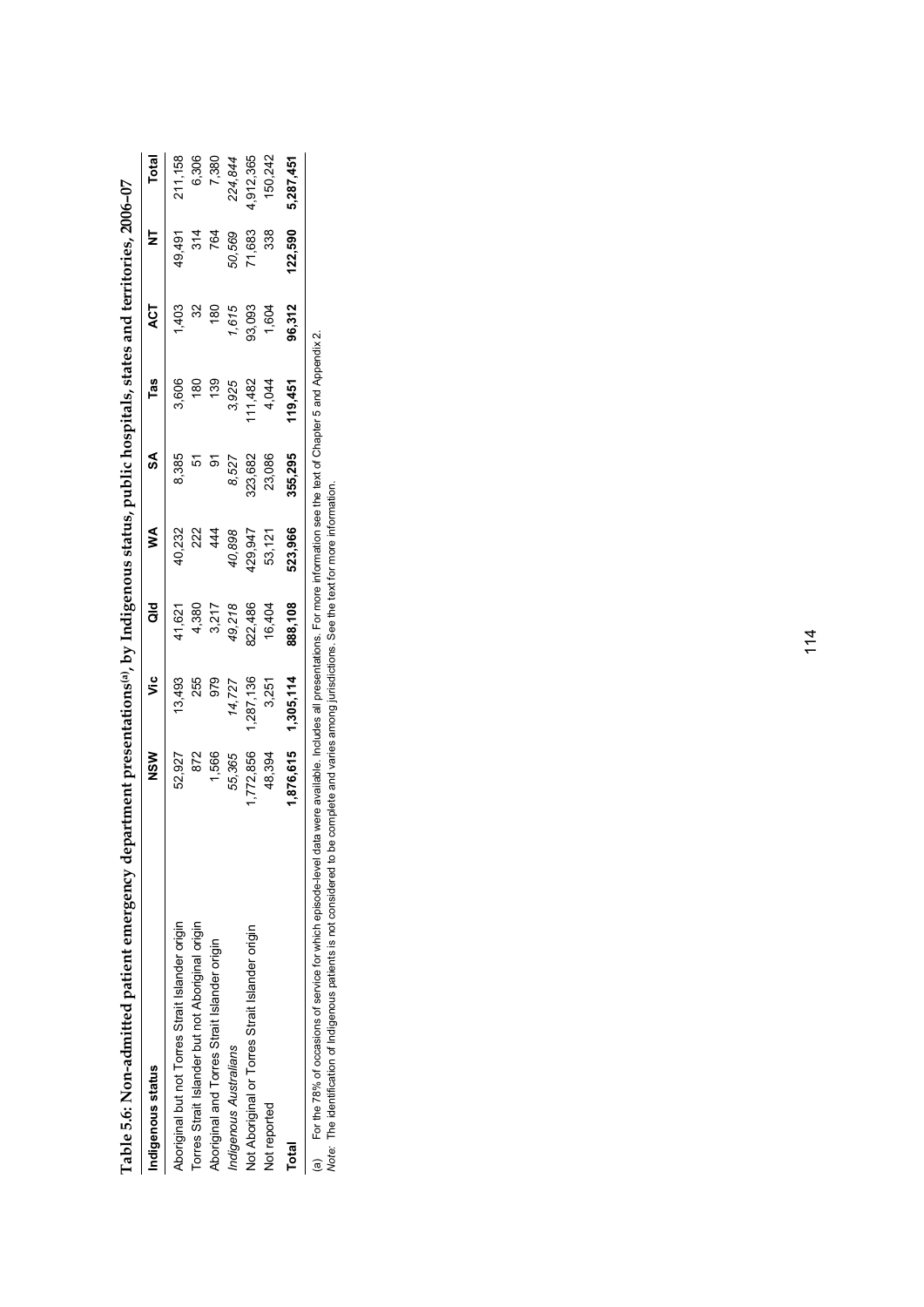| <br> <br> <br> <br>                                                                                                                                                                                                                                      |                 |
|----------------------------------------------------------------------------------------------------------------------------------------------------------------------------------------------------------------------------------------------------------|-----------------|
|                                                                                                                                                                                                                                                          |                 |
|                                                                                                                                                                                                                                                          |                 |
| <b>Contrary designation of the contrary of the contrary of the contrary of the contrary of the contrary of the contrary of the contrary of the contrary of the contrary of the contrary of the contrary of the contrary of the c</b><br> <br> <br> <br>l |                 |
| $\vdots$                                                                                                                                                                                                                                                 |                 |
| <br> <br>                                                                                                                                                                                                                                                |                 |
| ייז פוח מוחמית המוחרו                                                                                                                                                                                                                                    |                 |
| ş                                                                                                                                                                                                                                                        |                 |
| いしく ことこう                                                                                                                                                                                                                                                 |                 |
|                                                                                                                                                                                                                                                          |                 |
| I                                                                                                                                                                                                                                                        |                 |
|                                                                                                                                                                                                                                                          |                 |
|                                                                                                                                                                                                                                                          |                 |
| hent p                                                                                                                                                                                                                                                   |                 |
| <b>The Parties</b>                                                                                                                                                                                                                                       |                 |
|                                                                                                                                                                                                                                                          |                 |
| j                                                                                                                                                                                                                                                        |                 |
|                                                                                                                                                                                                                                                          |                 |
|                                                                                                                                                                                                                                                          | ζ               |
| <b>Fakla E 7. Nion-admitted nationt emergency dem</b>                                                                                                                                                                                                    | LO SUUC         |
|                                                                                                                                                                                                                                                          | ļ               |
| <u>ון האיני היה המונח</u>                                                                                                                                                                                                                                | truet puc setc. |
|                                                                                                                                                                                                                                                          |                 |
|                                                                                                                                                                                                                                                          |                 |

| Triage category and emergency department arrival mode | NSW            | υ'n     | $\frac{1}{3}$ | ≸             | S              | Tas     | <b>ACT</b>     | Ż           | Total         |
|-------------------------------------------------------|----------------|---------|---------------|---------------|----------------|---------|----------------|-------------|---------------|
| Resuscitation                                         |                |         |               |               |                |         |                |             |               |
| Ambulance, air ambulance or helicopter rescue service | 9,823          | 6,837   | 5,418         | 3,542         | 4,075          | 886     | 524            | 651         | 31,756        |
| Police/correctional services vehicle                  | $\overline{C}$ | 117     | 47            | $\frac{2}{3}$ |                | Ю       | $\circ$        | $\tilde{t}$ | 299           |
| Other <sup>(b)</sup>                                  | 2,098          | 1,061   | 678           | 681           | 617            | 89      | $\mathfrak{D}$ | 124         | 5,439         |
| Not stated/unknown                                    | 55             |         | $\infty$      | $\circ$       | $\overline{a}$ | $\circ$ |                |             | $\mathcal{L}$ |
| Total                                                 | 12,046         | 8,015   | 6,146         | 4,271         | 4,700          | 980     | 618            | 791         | 37,567        |
| Emergency                                             |                |         |               |               |                |         |                |             |               |
| Ambulance, air ambulance or helicopter rescue service | 70,164         | 46,367  | 41,211        | 20,876        | 19,719         | 5,026   | 2,395          | 2,825       | 208,583       |
| Police/correctional services vehicle                  | 1,724          | 1,294   | 1,195         | 519           | 396            | 246     | 156            | 144         | 5,674         |
| Other <sup>(b)</sup>                                  | 76,837         | 50,680  | 31,902        | 30,772        | 21,360         | 3,757   | 4,030          | 3,487       | 222,825       |
| Not stated/unknown                                    | 433            |         | 144           | 53            | $\overline{c}$ |         |                | 72          | 724           |
| Total                                                 | 149, 158       | 98,341  | 74,452        | 52,220        | 41,495         | 9,029   | 6,583          | 6,528       | 437,806       |
| Urgent                                                |                |         |               |               |                |         |                |             |               |
| Ambulance, air ambulance or helicopter rescue service | 193,946        | 123,389 | 123,664       | 38,785        | 43,248         | 14,207  | 8,561          | 9,349       | 555,149       |
| Police/correctional services vehicle                  | 6,112          | 2,968   | 3,710         | 1,794         | 858            | 497     | 301            | 1,096       | 17,336        |
| Other $\binom{p}{k}$                                  | 384,536        | 241,810 | 191,741       | 110,685       | 80,986         | 24,037  | 22,583         | 22,948      | 1,079,326     |
| Not stated/unknown                                    | 1,062          | $\circ$ | 1,018         | 205           | 55             |         |                | 844         | 3,188         |
| Total                                                 | 585,656        | 368,167 | 320, 133      | 151,469       | 125, 147       | 38,741  | 31,449         | 34,237      | 1,654,999     |
| Semi-urgent                                           |                |         |               |               |                |         |                |             |               |
| Ambulance, air ambulance or helicopter rescue service | 153,183        | 87,062  | 71,698        | 26,967        | 21,116         | 8,400   | 4,646          | 6,997       | 380,069       |
| Police/correctional services vehicle                  | 3,421          | 1,593   | 2,084         | 1,641         | 633            | 459     | 172            | 1,694       | 11,697        |
| Other <sup>(b)</sup>                                  | 669,228        | 523,577 | 327,095       | 239, 107      | 144,967        | 50,744  | 41,353         | 51,000      | 2,047,071     |
| Not stated/unknown                                    | 1,305          |         | 3,074         | 146           | रू             |         |                | 2,847       | 7,467         |
| Total                                                 | 827,137        | 612,232 | 403,951       | 267,861       | 166,810        | 59,603  | 46,172         | 62,538      | 2,446,304     |
|                                                       |                |         |               |               |                |         |                |             | (continued)   |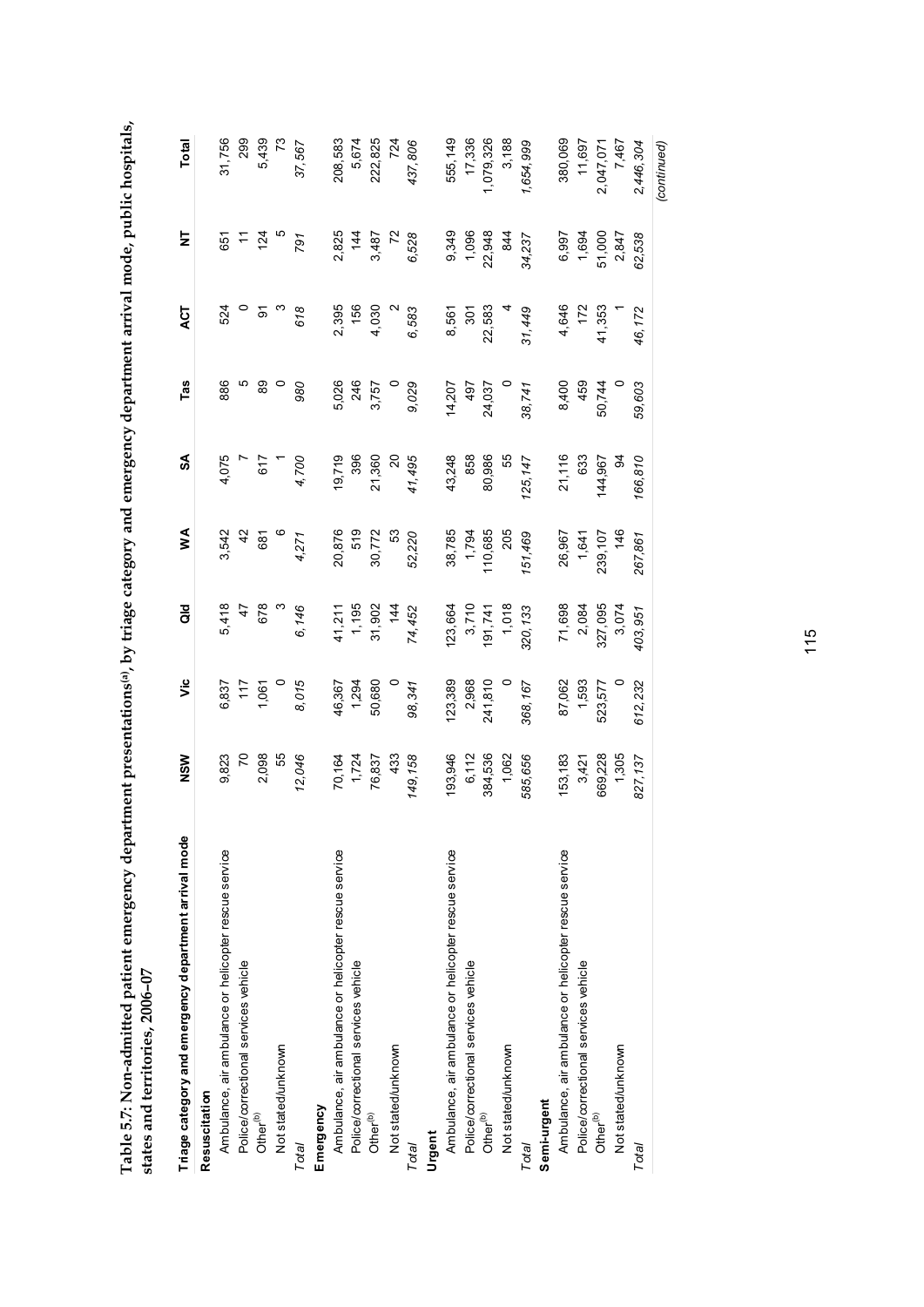| public hospitals, states and territories, 2006-07     |                  |           |         |                         |         |            |               |         |           |
|-------------------------------------------------------|------------------|-----------|---------|-------------------------|---------|------------|---------------|---------|-----------|
| Triage category and emergency department arrival mode | NSW              | ئا        | as<br>G | Š                       | S       | Tas        | ACT           | Ż       | Total     |
| Non-urgent                                            |                  |           |         |                         |         |            |               |         |           |
| Ambulance, air ambulance or helicopter rescue service | 16,919           | 5,492     | 3,472   | 1,391                   | 965     |            | 232           | 884     | 29,592    |
| Police/correctional services vehicle                  |                  | 435       | 538     |                         | 201     | 237<br>210 | $rac{1}{4}$   | 619     | 3,773     |
| Other <sup>(b)</sup>                                  | 1,470<br>283,202 | 210,048   | 78,417  | 260<br>46,441           | 15,949  | 10,266     |               | 13,406  | 668,947   |
| Not stated/unknown                                    | 394              |           | 234     | 33                      | 28      |            | $11,218$<br>0 | 3,586   | 4,275     |
| Total <sup>(c)</sup><br>Total                         | 301,985          | 215,975   | 82,661  | 48,125                  | 17,143  | 10,713     | 11,490        | 18,495  | 706,587   |
| Ambulance, air ambulance or helicopter rescue service | 444,158          | 269,198   | 245,544 | 91,566                  | 89,123  | 28,762     | 16,358        | 20,707  | ,205,416  |
| Police/correctional services vehicle                  | 12,799           | 6,422     | 7,586   |                         | 2,095   | 1,417      | 669           | 3,564   | 38,808    |
| Other <sup>(b)</sup>                                  | ,416,349         | ,029,494  | 630,487 | 4,256<br>427,700<br>444 | 263,879 | 89,272     |               | 90,965  | 4,027,421 |
| Not stated/unknown                                    | 3,309            |           | 4,491   |                         | 198     |            | 79,275<br>10  | 7,354   | 15,806    |
| Total <sup>(c)</sup>                                  | 1,876,615        | 1,305,114 | 888,108 | 523,966                 | 355,295 | 119,451    | 96,312        | 122,590 | 5,287,451 |
|                                                       |                  |           |         |                         |         |            |               |         |           |

Table 5.7 (continued): Non-admitted patient emergency department presentations<sup>(a)</sup>, by triage category and emergency department arrival mode, **Table 5.7 (continued): Non-admitted patient emergency department presentations(a), by triage category and emergency department arrival mode,** 

(a) For the 78% of emergency department presentations for which patient-level data were available. Includes all presentations.<br>(b) Includes patients who walked in , came by private transport, public transport, community tr (a) For the 78% of emergency department presentations for which patient-level data were available. Includes all presentations.

(b) Includes patients who walked in, came by private transport, public transport, community transport or taxi.

(c) Includes presentations where the triage category was blank.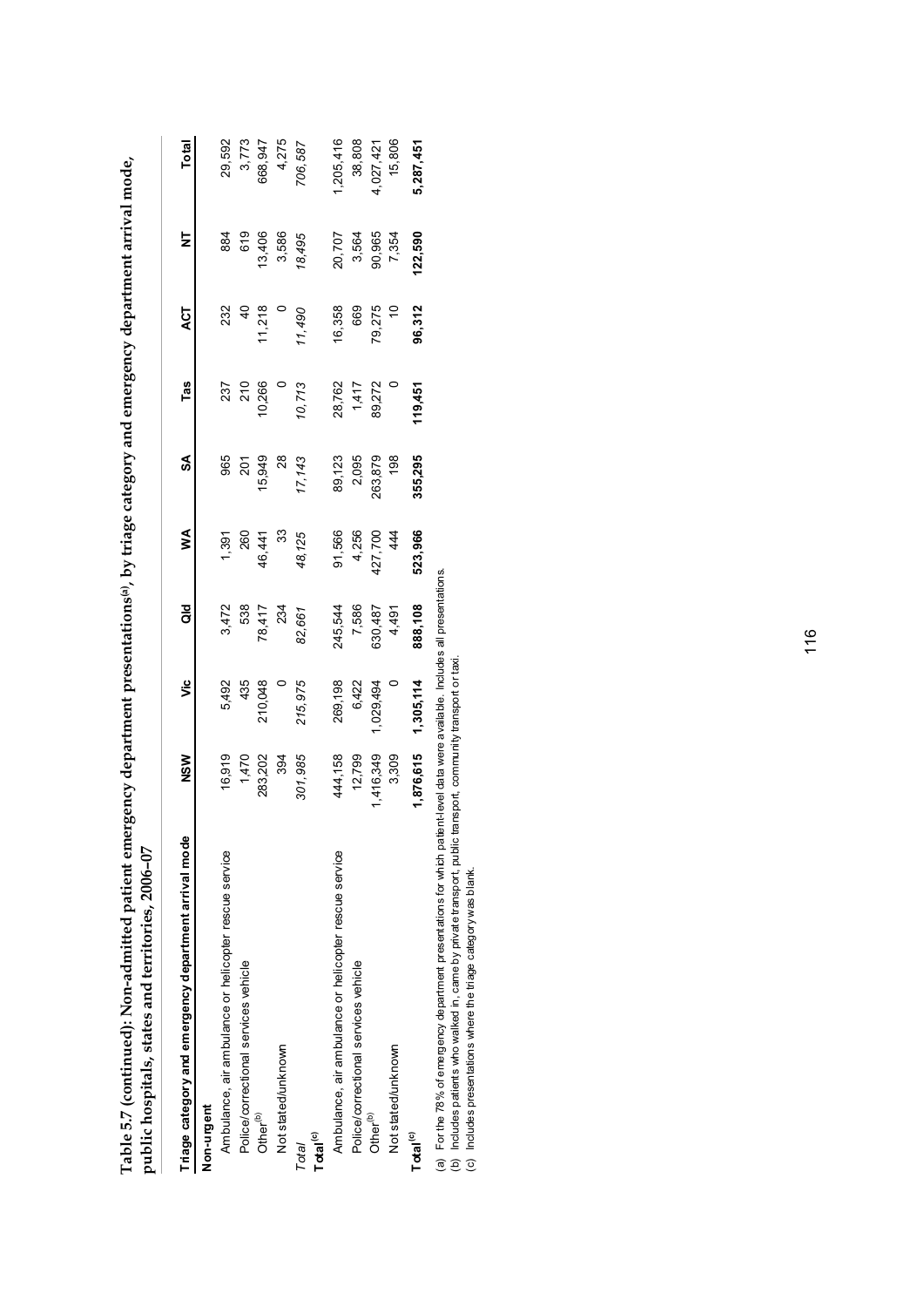Table 5.8: Non-admitted patient emergency department presentations(a), by triage category and episode end status, public hospitals, states and<br>territories, 2006–07 **Table 5.8: Non-admitted patient emergency department presentations(a), by triage category and episode end status, public hospitals, states and territories, 2006–07**

| $l$ . The stress of $\mathbb{Z}$ of $\mathbb{Z}$                                   |                       |                 |              |                              |                                  |                                                                                        |                       |                |                 |
|------------------------------------------------------------------------------------|-----------------------|-----------------|--------------|------------------------------|----------------------------------|----------------------------------------------------------------------------------------|-----------------------|----------------|-----------------|
| Triage category and episode end status                                             | <b>NSW</b>            | ۶Ë              | as<br>O      | ≸                            | SA                               | Tas                                                                                    | ACT                   | Ż              | Total           |
| Resuscitation                                                                      |                       |                 |              |                              |                                  |                                                                                        |                       |                |                 |
| Admitted to this hospital <sup>(b)</sup>                                           |                       | 7,371           | 4,363        | 2,866                        |                                  |                                                                                        | 451                   |                |                 |
| Non-admitted patient emergency department service episode completed <sup>(c)</sup> | 9,763<br>1,161<br>959 | 407             | 812          | 44                           | 3,347<br>793                     | 802<br>73                                                                              | $\overline{r}$        | 177<br>175     | 29,520<br>3,938 |
| Referred to another hospital for admission                                         |                       | 96              | 507          | 587                          | 370                              | 39                                                                                     | 33                    |                | 2,587           |
| Did not wait to be attended by a health care professional                          | $\circ$               | $\circ$         |              |                              |                                  | $\circ$                                                                                |                       | ဝ က            |                 |
| Left at own risk <sup>(d)</sup>                                                    | $\mathcal{L}$         | 32              | 55           |                              |                                  | $\circ$                                                                                | $\sim$                |                | 212             |
| Died in emergency department as a non-admitted patient                             |                       | 109             | 405          | व्यू<br>व्यू                 | $\frac{23}{63}$                  | $^{60}$                                                                                | 60                    | 48             | 1,189           |
| Dead on arrival, not treated in emergency department                               |                       |                 |              |                              |                                  |                                                                                        |                       |                |                 |
| Not reported                                                                       | 76                    |                 |              | $\overline{a}$               |                                  |                                                                                        |                       |                | <u>ನಿ</u> ನಿ    |
| Total                                                                              | 12,046                | 8,015           | 6,146        | 4,271                        | 4,700                            | 980                                                                                    | 618                   | 791            | 37,567          |
| Emergency                                                                          |                       |                 |              |                              |                                  |                                                                                        |                       |                |                 |
| Admitted to this hospital <sup>(b)</sup>                                           | 95,841                | 72,703          | 41,415       |                              |                                  |                                                                                        |                       |                | 271,198         |
| Non-admitted patient emergency department service episode completed(c)             | 45,944                |                 | 28,231       | 23, 811<br>23, 472<br>4, 219 |                                  | 5, 183<br>5, 552<br>5, 505<br>205                                                      | 3,817<br>2,580<br>134 | 4,212<br>2,201 | 144,326         |
| Referred to another hospital for admission                                         |                       | 24,257<br>638   |              |                              |                                  |                                                                                        |                       | $\frac{26}{5}$ | 16,644          |
| Did not wait to be attended by a health care professional                          | 5,312<br>254          | 148             | 3,386<br>272 | 68                           | 24,216<br>14,089<br>2,724<br>115 |                                                                                        |                       | စ              | 897             |
| Left at own risk(d)                                                                | 1,594                 | 568             | 1,035<br>113 | 521                          | 272                              |                                                                                        | 36                    | 76             | 4,141           |
| Died in emergency department as a non-admitted patient                             |                       | 27              |              | 86                           | 45                               | ន<br>ខ                                                                                 |                       |                | 306             |
| Dead on arrival, not treated in emergency department                               | $\tilde{=}$           | $\circ$         |              |                              |                                  |                                                                                        |                       |                | $\tilde{=}$     |
| Not reported                                                                       | 203                   |                 |              | 43                           | $\mathfrak{A}$                   |                                                                                        |                       |                | 284             |
| Total                                                                              | 149, 158              | 98,341          | 74,452       | 52,220                       | 41,495                           | 9,029                                                                                  | 6,583                 | 6,528          | 437,806         |
| Urgent                                                                             |                       |                 |              |                              |                                  |                                                                                        |                       |                |                 |
| Admitted to this hospital <sup>(b)</sup>                                           | 251,570               | 195,981         | 101,239      | 50,720                       | 49,683                           |                                                                                        | 13,171                | 14,583         | 691,774         |
| Non-admitted patient emergency department service episode completed <sup>(c)</sup> | 302,272               | 162,204         | 197,994      |                              |                                  |                                                                                        |                       | 18,608         | 878,704         |
| Referred to another hospital for admission                                         | 11,795                | 1,454           | 6,420        |                              | 67,510<br>4,285                  |                                                                                        |                       | 67             | 32,116          |
| Did not wait to be attended by a health care professional                          | 10,831                | 5,996           | 10,514       | 91, 351<br>6, 945<br>964     | 2,654                            |                                                                                        | 16,646<br>532<br>926  | 596            | 33,511          |
| Left at own risk(d)                                                                | 8,381                 | 2,520           | 3,867        | 1,178                        | 791                              | $\begin{array}{r} \n 14,827 \\  22,119 \\  618 \\  1,030 \\  120 \\  12\n \end{array}$ | 162                   | 382            | 17,401          |
| Died in emergency department as a non-admitted patient                             |                       | 5               | 8            | $\frac{8}{3}$                | $\overline{24}$                  |                                                                                        | $\frac{2}{3}$         |                | 195             |
| Dead on arrival, not treated in emergency department                               | 57                    | $\circ$ $\circ$ |              |                              |                                  |                                                                                        |                       |                | 39              |
| Not reported                                                                       | 770                   |                 |              | 274                          | 200                              |                                                                                        |                       |                | 1,259           |
| Total                                                                              | 585,656               | 368,167         | 320,133      | 151,469                      | 125, 147                         | 38,741                                                                                 | 31,449                | 34,237         | 1,654,999       |
|                                                                                    |                       |                 |              |                              |                                  |                                                                                        |                       |                | (continued)     |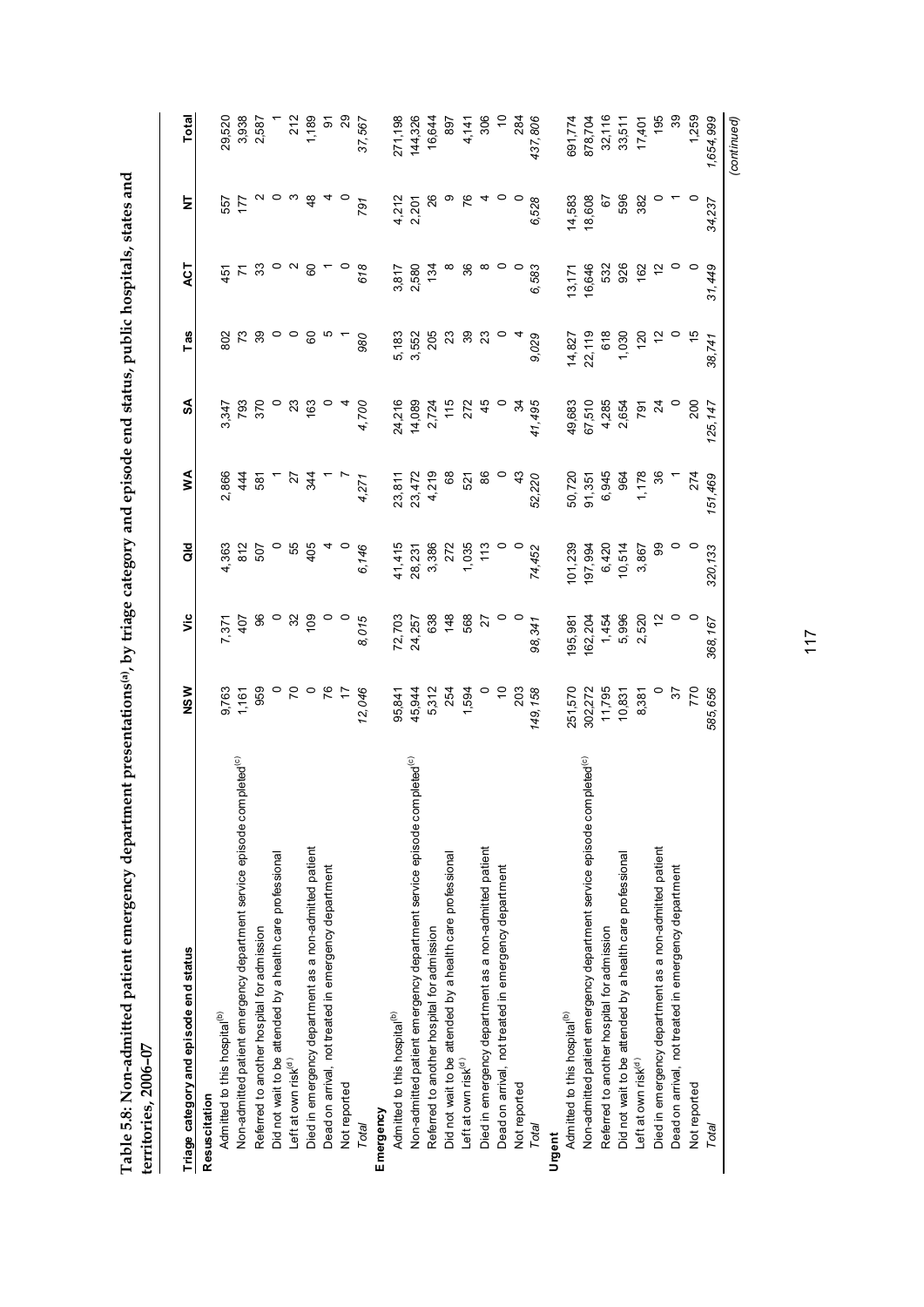| cetete cheeses                                                             |  |
|----------------------------------------------------------------------------|--|
|                                                                            |  |
|                                                                            |  |
|                                                                            |  |
|                                                                            |  |
|                                                                            |  |
|                                                                            |  |
|                                                                            |  |
|                                                                            |  |
| anu cei                                                                    |  |
|                                                                            |  |
| -<br>.                                                                     |  |
| こうようこう                                                                     |  |
|                                                                            |  |
| <br> <br>                                                                  |  |
|                                                                            |  |
| ment presentations(a) by triage category and enjande end status public hor |  |
|                                                                            |  |
|                                                                            |  |
| í                                                                          |  |
|                                                                            |  |
| $-11.7$ we have respect to<br>ミーキー てんこう こうじょう                              |  |
|                                                                            |  |
|                                                                            |  |
|                                                                            |  |
|                                                                            |  |
|                                                                            |  |
| l                                                                          |  |
|                                                                            |  |
|                                                                            |  |
|                                                                            |  |
|                                                                            |  |
|                                                                            |  |
|                                                                            |  |
|                                                                            |  |
|                                                                            |  |
|                                                                            |  |

| Triage category and episode end status                                                                                                                                                                                                                                                                                                                                      | NSW       | υïς                                                                              | as<br>o       | ≸       | S       | Tas     | <b>ACT</b>    | 노               | <b>Total</b>  |
|-----------------------------------------------------------------------------------------------------------------------------------------------------------------------------------------------------------------------------------------------------------------------------------------------------------------------------------------------------------------------------|-----------|----------------------------------------------------------------------------------|---------------|---------|---------|---------|---------------|-----------------|---------------|
| Semi-urgent                                                                                                                                                                                                                                                                                                                                                                 |           |                                                                                  |               |         |         |         |               |                 |               |
| Admitted to this hospital <sup>(b)</sup>                                                                                                                                                                                                                                                                                                                                    | 147,240   | 133,851                                                                          | 40,539        | 30,825  | 21,507  | 7,669   | 6,330         | 8,874           | 396,835       |
| Non-admitted patient emergency department service episode completed <sup>(c)</sup>                                                                                                                                                                                                                                                                                          | 602,744   | 434,279                                                                          | 311,497       | 221,873 | 131,957 | 45,786  | 34,376        | 45,845          | 1,828,357     |
| Referred to another hospital for admission                                                                                                                                                                                                                                                                                                                                  | 6,750     | 1,133                                                                            | 2,893         | 3,925   | 2,123   | 360     | 336           | 55              | 17,575        |
| Did not wait to be attended by a health care professional                                                                                                                                                                                                                                                                                                                   | 55,906    | 38,899                                                                           | 45,016        | 7,833   | 9,628   | 5,600   | 4,909         | 7,173           | 174,964       |
| Left at own risk(d)                                                                                                                                                                                                                                                                                                                                                         | 12,613    | 4,069                                                                            | 3,985         | 1,391   | 1,091   | 160     | 219           | 591             | 24,119        |
| Died in emergency department as a non-admitted patient                                                                                                                                                                                                                                                                                                                      | $\circ$   |                                                                                  | 21            |         |         |         |               |                 | 45            |
| Dead on arrival, not treated in emergency department                                                                                                                                                                                                                                                                                                                        | 51        | 0                                                                                | 0             |         |         |         | 0             | 0               | 5             |
| Not reported                                                                                                                                                                                                                                                                                                                                                                | 1,833     |                                                                                  | $\circ$       | 2,003   | 496     | 26      | $\circ$       |                 | 4,358         |
| Total                                                                                                                                                                                                                                                                                                                                                                       | 827, 137  | 612,232                                                                          | 403,951       | 267,861 | 166,810 | 59,603  | 46,172        | 62,538          | 2,446,304     |
| Non-urgent                                                                                                                                                                                                                                                                                                                                                                  |           |                                                                                  |               |         |         |         |               |                 |               |
| Admitted to this hospital <sup>(b)</sup>                                                                                                                                                                                                                                                                                                                                    | 15,344    | 10,107                                                                           | 2,320         | 2,169   | 1,089   | 366     | 486           | 1,091           | 32,972        |
| Non-admitted patient emergency department service episode completed <sup>(c)</sup>                                                                                                                                                                                                                                                                                          | 248,169   | 188,324                                                                          | 66,833        | 42,792  | 14,455  | 8,952   | 9,470         | 15,239          | 594,234       |
| Referred to another hospital for admission                                                                                                                                                                                                                                                                                                                                  | 726       | 124                                                                              | 193           | 251     | 63      | 26      | $\frac{4}{3}$ | $\frac{6}{5}$   | 1,442         |
| Did not wait to be attended by a health care professional                                                                                                                                                                                                                                                                                                                   | 30,685    | 15,763                                                                           | 12,357        | 2,184   | 1,335   | 1,348   | 1,448         | 2,023           | 67,143        |
| Left at own risk <sup>(d)</sup>                                                                                                                                                                                                                                                                                                                                             | 3,254     | 1,657                                                                            | 440           | 244     | 90      |         | 39            | 95              | 5,826         |
| Died in emergency department as a non-admitted patient                                                                                                                                                                                                                                                                                                                      | 0         |                                                                                  | $\frac{3}{2}$ |         |         |         | ო             | $\circ$         | $\frac{8}{1}$ |
| Dead on arrival, not treated in emergency department                                                                                                                                                                                                                                                                                                                        | 2,265     | $\circ$                                                                          | 505           |         | $\circ$ |         | $\circ$       | 32              | 2,805         |
| Not reported                                                                                                                                                                                                                                                                                                                                                                | 1,542     | $\circ$                                                                          |               | 485     | 109     |         | $\circ$       |                 | 2,147         |
| Total                                                                                                                                                                                                                                                                                                                                                                       | 301,985   | 215,975                                                                          | 82,661        | 48,125  | 17,143  | 10,713  | 11,490        | 18,495          | 706,587       |
| Total <sup>(c)</sup>                                                                                                                                                                                                                                                                                                                                                        |           |                                                                                  |               |         |         |         |               |                 |               |
| Admitted to this hospital <sup>(b)</sup>                                                                                                                                                                                                                                                                                                                                    | 519,847   | 420,014                                                                          | 89,924        | 110,398 | 99,842  | 28,847  | 24,255        | 29,318          | 1,422,445     |
| Non-admitted patient emergency department service episode completed <sup>(c)</sup>                                                                                                                                                                                                                                                                                          | 1,200,493 | 809,471                                                                          | 605,562       | 379,938 | 228,804 | 80,482  | 63,143        | 82,070          | 3,449,963     |
| Referred to another hospital for admission                                                                                                                                                                                                                                                                                                                                  | 25,543    | 3,445                                                                            | 13,410        | 15,921  | 9,565   | 1,248   | 1,079         | 165             | 70,376        |
| Did not wait to be attended by a health care professional                                                                                                                                                                                                                                                                                                                   | 97,956    | 60,806                                                                           | 68,668        | 11,050  | 13,732  | 8,001   | 7,291         | 9,801           | 277,305       |
| Left at own risk(d)                                                                                                                                                                                                                                                                                                                                                         | 25,919    | 8,846                                                                            | 9,384         | 3,361   | 2,267   | 326     | 458           | 1,147           | 51,708        |
| Died in emergency department as a non-admitted patient                                                                                                                                                                                                                                                                                                                      |           | 149                                                                              | 651           | 478     | 242     | 50      | 85            | 52              | 1,754         |
| Dead on arrival, not treated in emergency department                                                                                                                                                                                                                                                                                                                        | 2,442     | 2,383                                                                            | 509           |         |         | 393     |               | $\overline{37}$ | 5,767         |
| Not reported                                                                                                                                                                                                                                                                                                                                                                | 4,415     |                                                                                  | $\circ$       | 2,818   | 843     | 57      | $\circ$       |                 | 8,133         |
| Total <sup>(c)</sup>                                                                                                                                                                                                                                                                                                                                                        | 1,876,615 | 1,305,114                                                                        | 888,108       | 523,966 | 355,295 | 119,451 | 96,312        | 122,590         | 5,287,451     |
| For the 78% of occasions of service for which episo de-level data were available. Includes all presentations. For more information see the text of Chapter 5 and Appendix 2.<br>Patient departed without being admitted or referred to another hospital.<br>Including to units or beds within the emergency department.<br>$\circledcirc$<br>$\widehat{a}$<br>$\widehat{e}$ |           |                                                                                  |               |         |         |         |               |                 |               |
| Patient left at own risk after being attended by a health care professional but                                                                                                                                                                                                                                                                                             |           | before the non-admitted patient emergency department presentation was completed. |               |         |         |         |               |                 |               |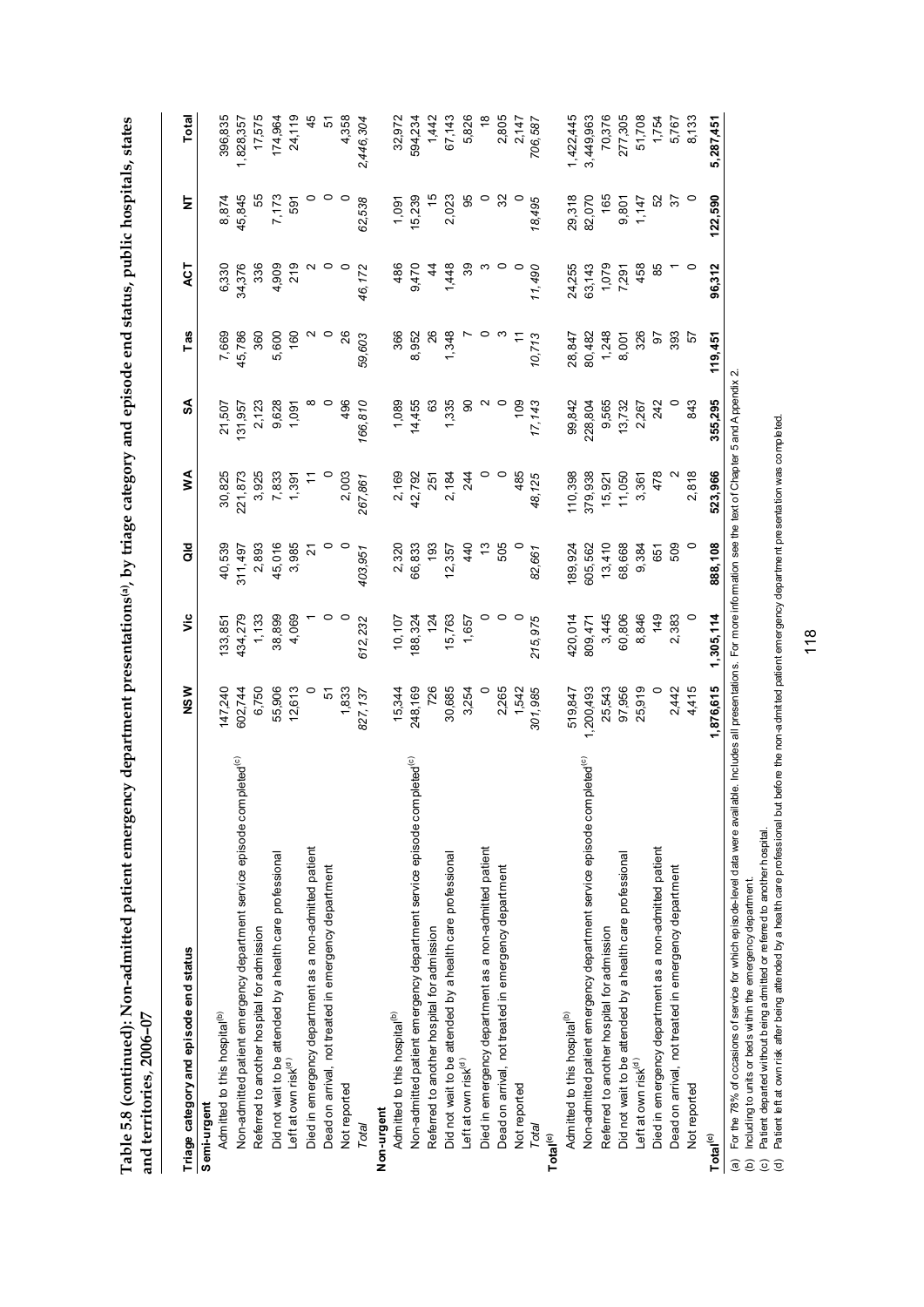| Triage category                                    | NSW  | υã   | <b>aid</b> | ≶    | SA   | Tas  | ξ    | $\overline{\mathsf{z}}$ | Total |
|----------------------------------------------------|------|------|------------|------|------|------|------|-------------------------|-------|
| Resuscitation                                      |      |      |            |      |      |      |      |                         |       |
| Median duration of presentation <sup>(d)</sup>     | 2:33 | 5.01 | 3:56       | 46   | 1:46 | 3:45 | 2:03 | .25                     | 3.02  |
| Median duration of service event <sup>(e)</sup>    | 2:32 | 5:01 | 3.55       | 1:46 | 1:46 | 3.44 | 2:03 | 1:25                    | 3:02  |
| Median time in emergency department <sup>(f)</sup> | 4:00 | 5:01 | 3:56       | 4.00 | 3:39 | 3:45 | 4:18 | 1:25                    | 4:07  |
| Emergency                                          |      |      |            |      |      |      |      |                         |       |
| Median duration of presentation <sup>(d)</sup>     | 3:45 | 5.37 | 5:31       | 2:26 | 2:31 | 5.21 | 2:40 | 2:01                    | 4.13  |
| Median duration of service event <sup>(e)</sup>    | 3:37 | 5.30 | 5:18       | 2:16 | 2:24 | 5:07 | 2:30 | 1.47                    | 4:05  |
| Median time in emergency department <sup>(f)</sup> | 5:30 | 5.37 | 5:32       | 543  | 5:44 | 5.21 | 7:19 | 2:01                    | 5.31  |
| Urgent                                             |      |      |            |      |      |      |      |                         |       |
| Median duration of presentation <sup>(d)</sup>     | 4:30 | 5:48 | 6:01       | 2:46 | 2:58 | 5.52 | 3:29 | 2:39                    | 4:48  |
| Median duration of service event <sup>(e)</sup>    | 3:58 | 5:19 | 5:20       | 2:12 | 2:10 | 5.08 | 2:36 | 1:55                    | 4:14  |
| Median time in emergency department <sup>(f)</sup> | 5.52 | 5:48 | 6:02       | 528  | 6:01 | 5.52 | 9:37 | 2:39                    | 5:50  |
| Semi-urgent                                        |      |      |            |      |      |      |      |                         |       |
| Median duration of presentation <sup>(d)</sup>     | 4:48 | 547  | 5:57       | 3:16 | 3:37 | 6:14 | 3:35 | 2:57                    | 5.01  |
| Median duration of service event <sup>(e)</sup>    | 3:50 | 4:48 | 4:46       | 2:03 | 2:21 | 4:51 | 2:10 | 1:24                    | 4:00  |
| Median time in emergency department <sup>(f)</sup> | 6:01 | 547  | 5.57       | 6:01 | 6:33 | 6:14 | 9:28 | 2.57                    | 5.55  |
| Non-urgent                                         |      |      |            |      |      |      |      |                         |       |
| Median duration of presentation <sup>(d)</sup>     | 3:32 | 4.30 | 3:59       | 2:14 | 2:08 | 5.00 | 2:19 | 1:24                    | 3:35  |
| Median duration of service event <sup>(e)</sup>    | 2:32 | 3:40 | 2.55       | 1:19 | 1:05 | 3:48 | 1:00 | 0:27                    | 2.36  |
| Median time in emergency department <sup>(f)</sup> | 4:25 | 4:30 | 3:59       | 3:12 | 3:49 | 5:00 | 5:08 | 1:24                    | 4:12  |
| Total                                              |      |      |            |      |      |      |      |                         |       |
| Median duration of presentation <sup>(d)</sup>     | 4:23 | 5:44 | 5:50       | 2:46 | 2:58 | 5.48 | 3:19 | 2:34                    | 4:41  |
| Median duration of service event <sup>(e)</sup>    | 3:49 | 5.08 | 5:10       | 2:09 | 2:14 | 5:01 | 2:25 | 1:41                    | 4:05  |
| Median time in emergency department <sup>(f)</sup> | 5.47 | 5:44 | 5:50       | 5:34 | 5:57 | 5.48 | 8.56 | 2.34                    | 5:44  |

**Table 5.9: Non-admitted patient emergency department presentation(a)(b) duration (in hours and minutes) for patients subsequently admitted to**  reency department presentation(a)(b) duration (in hours and minutes) for patients subsequently admitted to Table 5.9: Non-admitted patient

(b) For the 78% of occasions of service for which episode-level data were available. For more information see the text of Chapter 5 and Appendix 2.

(c) Includes records where the episode end status was reported as *Admitted to this hospital* .

(d) The duration of presentation is the length of time between the time of presentation to the emergency department and the end of the non-admitted patient episode.

The duration of presentation is the length of time between the time of presentation to the energency department and the end of the non-admitted patient episode.<br>The duration of the service event is the length of time betwe (e) The duration of the service event is the length of time between when a health care professional first takes responsibility for the patient's care and the end of the non-admitted patient episode. (b) For the 78% of occasions of service for which episode-level data were available. For more information see the text of Chapter 5 and Appendix2.<br>(c) Includes records where the episode end status was reported as *Admitted* 

(f) The time in emergency department is the length of time between presentation and physical departure from the emergency department.

*Note:* There is variation in the time recorded as the time of departure from the emergency department for patients admitted subsequent to a non-admitted emergency department presentation.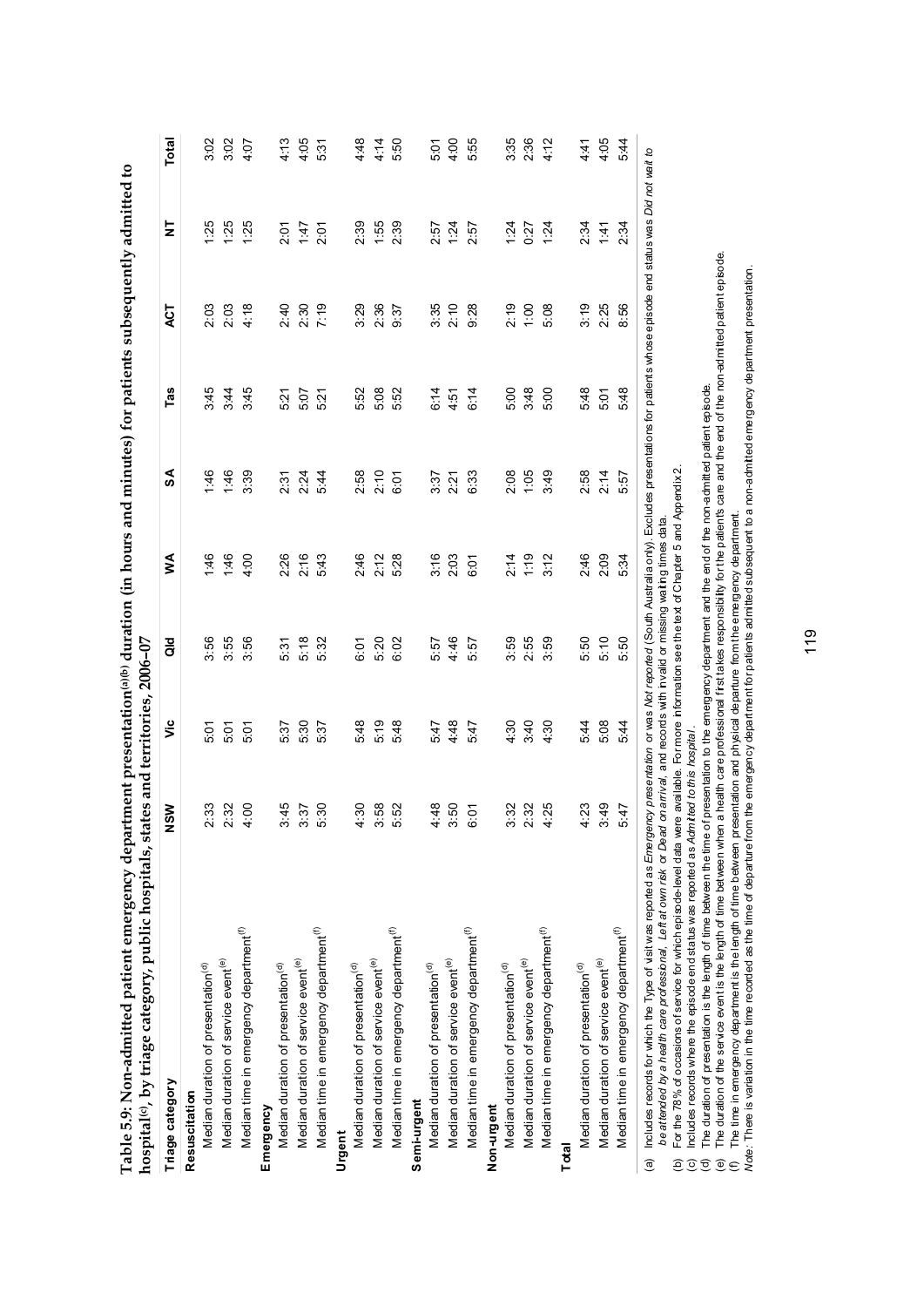| Table 5.10: Non-admitted patient emergency department presentation@olo duration (in hours and minutes) for patients not subsequently admitted to<br>hospital(c), by triage category, public hospitals, states and territories, 2006-07                                                                                                                                  |                 |      |               |               |      |                               |               |               |       |
|-------------------------------------------------------------------------------------------------------------------------------------------------------------------------------------------------------------------------------------------------------------------------------------------------------------------------------------------------------------------------|-----------------|------|---------------|---------------|------|-------------------------------|---------------|---------------|-------|
| Triage category                                                                                                                                                                                                                                                                                                                                                         | NSM             | š    | $\frac{1}{3}$ | ≸             | SA   | $\mathsf{Las}^{(\mathsf{d})}$ | ACT           | $\frac{1}{2}$ | Total |
| Resuscitation                                                                                                                                                                                                                                                                                                                                                           |                 |      |               |               |      |                               |               |               |       |
| Median duration of presentation <sup>(e)</sup>                                                                                                                                                                                                                                                                                                                          | 2:45            | 2:35 | 3:48          | 3:22          | 3:07 | 3:16                          | $\frac{5}{2}$ | 2:53          | 3:09  |
| Median duration of service event <sup>(f)</sup>                                                                                                                                                                                                                                                                                                                         | 2:45            | 2:35 | 3:48          | 3:22          | 3:07 | 3:16                          | 1:31          | 2:53          | 3:08  |
| Median time in emergency department <sup>(g)</sup>                                                                                                                                                                                                                                                                                                                      | 3:33            | 2:35 | 3:48          | 322           | 3:40 | 3:16                          | 2:49          | 2:53          | 3:27  |
| Emergency                                                                                                                                                                                                                                                                                                                                                               |                 |      |               |               |      |                               |               |               |       |
| Median duration of presentation <sup>(e)</sup>                                                                                                                                                                                                                                                                                                                          | 3:07            | 2.45 | 3:16          | 3:02          | 2:44 | 3:24                          | 2:52          | 3:10          | 3:01  |
| Median duration of service event <sup>(f)</sup>                                                                                                                                                                                                                                                                                                                         | 3:00            | 2:36 | 3:03          | 2:52          | 2:34 | 3:14                          | 2:40          | 2:56          | 2:51  |
| Median time in emergency department <sup>(g)</sup>                                                                                                                                                                                                                                                                                                                      | $\overline{21}$ | 2.45 | 3:16          | 3.02          | 3:07 | 3:24                          | 3:31          | 3:10          | 3.08  |
| Urgent                                                                                                                                                                                                                                                                                                                                                                  |                 |      |               |               |      |                               |               |               |       |
| Median duration of presentation <sup>(e)</sup>                                                                                                                                                                                                                                                                                                                          | 2:40            | 2.37 | 2:58          | $2.3^{\circ}$ | 2:59 | 2:52                          | 2:49          | 2:45          | 2:44  |
| Median duration of service event <sup>(f)</sup>                                                                                                                                                                                                                                                                                                                         | 2:06            | 2:05 | 2:11          | 1.55          | 2:12 | 2:11                          | 1:55          | 1:57          | 2:06  |
| Median time in emergency department <sup>(g)</sup>                                                                                                                                                                                                                                                                                                                      | 2:46            | 2:37 | 2:58          | 2:31          | 3:09 | 2:52                          | 3:18          | 2:45          | 2:47  |
| Semi-urgent                                                                                                                                                                                                                                                                                                                                                             |                 |      |               |               |      |                               |               |               |       |
| Median duration of presentation <sup>(e)</sup>                                                                                                                                                                                                                                                                                                                          | 55.             | 2:05 | 2:15          | 1.54          | 2:13 | 2:10                          | 2:15          | 2:20          | 2:03  |
| Median duration of service event <sup>(f)</sup>                                                                                                                                                                                                                                                                                                                         | ċ               | 1:04 | 1:00          | 0.54          | 1:10 | 1:04                          | 0:49          | 0:53          | 1:00  |
| Median time in emergency department <sup>(g)</sup>                                                                                                                                                                                                                                                                                                                      | $\ddot{5}$      | 2:05 | 2:15          | 1:54          | 2:14 | 2:10                          | 2:25          | 2:20          | 2:04  |
| Non-urgent                                                                                                                                                                                                                                                                                                                                                              |                 |      |               |               |      |                               |               |               |       |
| Median duration of presentation <sup>(e)</sup>                                                                                                                                                                                                                                                                                                                          | ۲ŗ.             | 1:24 | 1:18          | 125           | 1:31 | 1:14                          | 1:42          | 1:11          | 121   |
| Median duration of service event <sup>(f)</sup>                                                                                                                                                                                                                                                                                                                         | 0:30            | 0:32 | 0:26          | 0:33          | 0:34 | 0.28                          | 0:31          | 0:20          | 0:30  |
| Median time in emergency department <sup>(g)</sup>                                                                                                                                                                                                                                                                                                                      | $\frac{8}{10}$  | 1:24 | 1:18          | 1:25          | 1:31 | 1:14                          | 1:50          | 1:11          | 1:21  |
| Total                                                                                                                                                                                                                                                                                                                                                                   |                 |      |               |               |      |                               |               |               |       |
| Median duration of presentation <sup>(e)</sup>                                                                                                                                                                                                                                                                                                                          | 2:01            | 2:04 | 2:26          | 2:04          | 2:26 | 2:21                          | 2:19          | 2:16          | 2:09  |
| Median duration of service event <sup>(f)</sup>                                                                                                                                                                                                                                                                                                                         | $\Xi$           | 1:09 | 1:20          | 1.09          | 1:30 | 1:21                          | 1:00          | 1:00          | 1:13  |
| Median time in emergency department <sup>(g)</sup>                                                                                                                                                                                                                                                                                                                      | 2.05            | 2:04 | 2:26          | 2:04          | 2:31 | 2:21                          | 2:34          | 2:16          | 2:11  |
| Includes records for which the Type of visit was reported as Emerg <i>ency presentation or was Not reported</i> (South Australia only). Excludes presentations for patients whose episode end status was Did not wait<br>to be attended by a health care professional, Left at own risk or Dead on arrival, and records with invalid or missing waiting times data<br>ම |                 |      |               |               |      |                               |               |               |       |
| ă                                                                                                                                                                                                                                                                                                                                                                       |                 |      |               |               |      |                               |               |               |       |

For the 78% of occasions of service for which episode-level data were available. For more information see the text of Chapter 5 and Appendix 2. (b) For the 78% of occasions of service for which episode-level data were available. For more information see the text of Chapter 5 and Appendix 2.

Includes records where the episode end status was not reported as Admitted to this hospital. This includes patients referred to another hospital for admission. (c) Includes records where the episode end status was not reported as *Admitted to this hospital* . This includes patients referred to another hospital for admission. e ce

For Tasmania, there are variations among hospitals in reporting the time of physical departure from the emergency department for patients admitted within the ED. Because of this variation, the duration of (d) For Tasmania, there are variations among hospitals in reporting the time of physical departure from the emergency department for patients admitted within the ED. Because of this variation, the duration of

presentation and the time in the emergency department have been reported as equal for all records. presentation and the time in the emergency department have been reported as equal for all records.

The duration of presentation is the length of time between the time of presentation to the energency department and the end of the non-admitted patient episode.<br>The duration of the service event is the length of time betwe (e) The duration of presentation is the length of time between the time of presentation to the emergency department and the end of the non-admitted patient episode.  $\widehat{\mathbb{C}} \in \widehat{\mathbb{C}}$ 

(f) The duration of the service event is the length of time between when a health care professional first takes responsibility for the patient's care and the end of the non-admitted patient episode.

(g) The time in emergency department is the length of time between presentation and physical departure from the emergency department.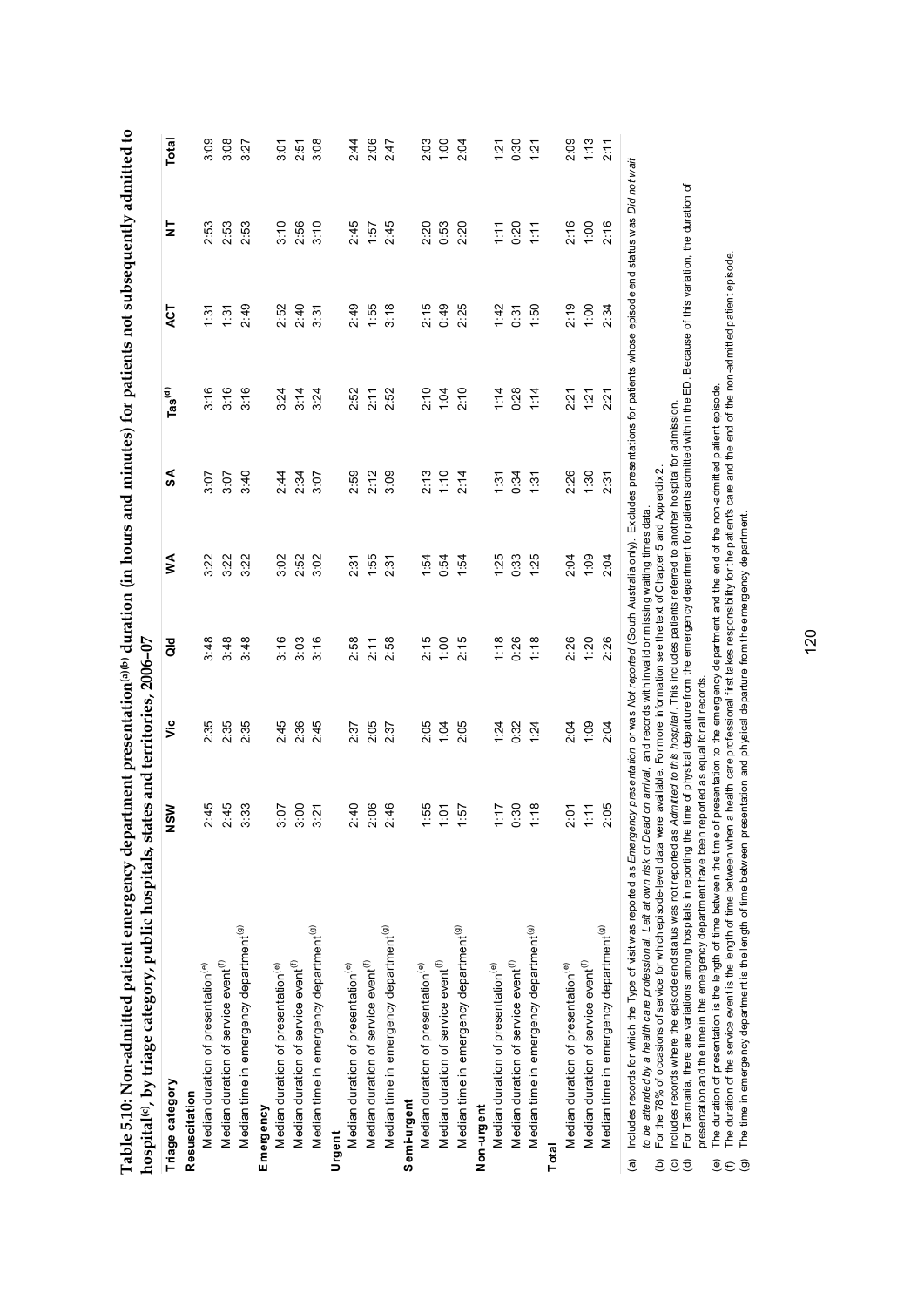

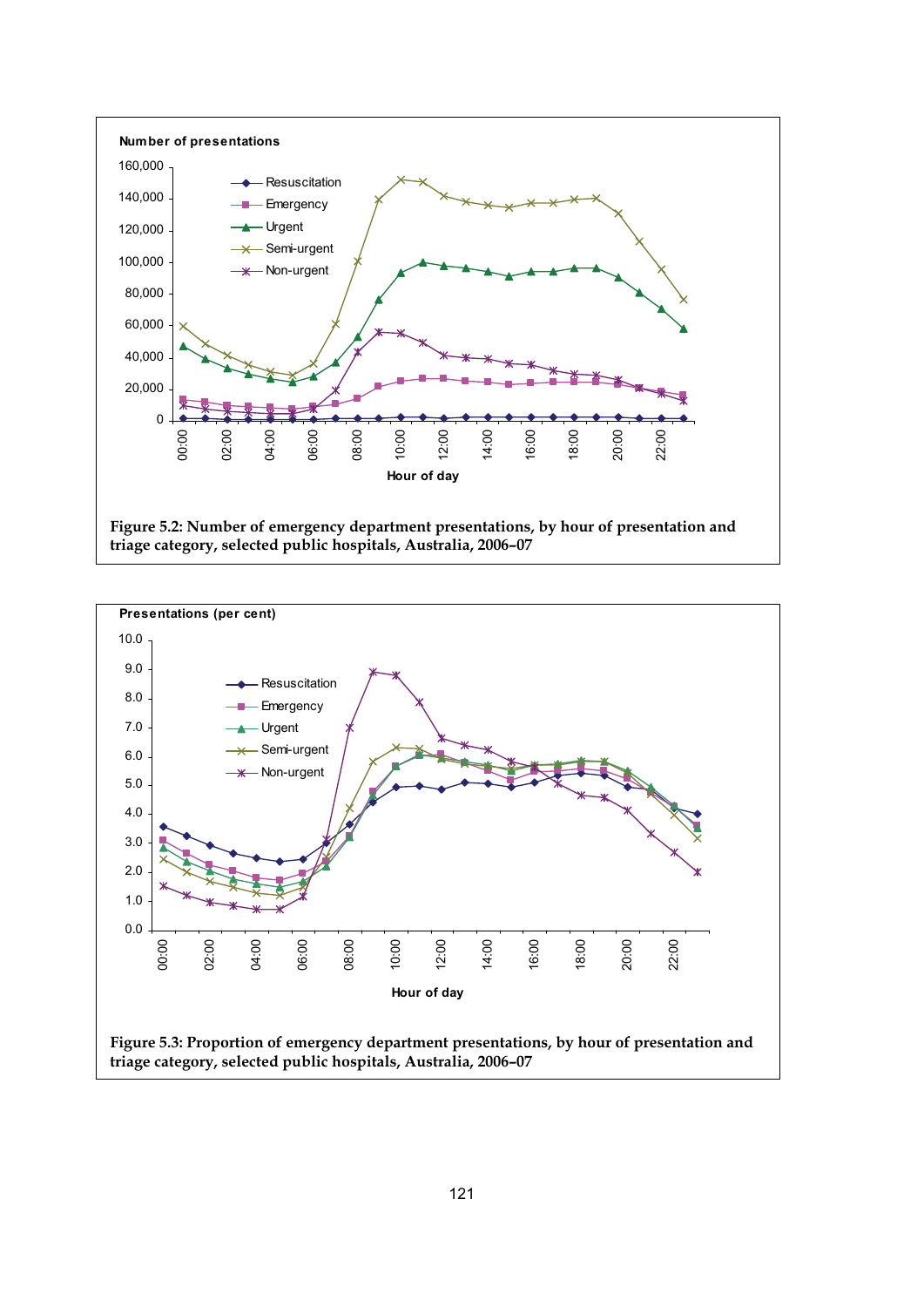|                   | Table 5.11: Outpatient occasions of service, by public hospital peer group <sup>(a)</sup> , states and territories, 2006-07                                                                                                                                                                                                                                                                                                                                                                                       |               |                |           |          |          |                 |         |                          |            |
|-------------------|-------------------------------------------------------------------------------------------------------------------------------------------------------------------------------------------------------------------------------------------------------------------------------------------------------------------------------------------------------------------------------------------------------------------------------------------------------------------------------------------------------------------|---------------|----------------|-----------|----------|----------|-----------------|---------|--------------------------|------------|
|                   |                                                                                                                                                                                                                                                                                                                                                                                                                                                                                                                   | NSW           | ۊ              | a<br>To   | ≸        | S        | Tas             | ACT     | ā                        | Total      |
|                   | hospitals<br>Principal referral and Specialist women's and children's                                                                                                                                                                                                                                                                                                                                                                                                                                             |               |                |           |          |          |                 |         |                          |            |
|                   | Hospitals reporting outpatient occasions of service                                                                                                                                                                                                                                                                                                                                                                                                                                                               |               |                |           |          |          |                 |         |                          |            |
|                   | Individual occasions of service                                                                                                                                                                                                                                                                                                                                                                                                                                                                                   | 29            | g              | ≌         | Ю        | Ю        | ო               |         | $\scriptstyle\mathtt{N}$ | 83         |
|                   | Group occasions of service                                                                                                                                                                                                                                                                                                                                                                                                                                                                                        | 28            | $\overline{4}$ | 4         | S        | Ю        | ო               | က       |                          | 71         |
|                   | Occasions of service reported                                                                                                                                                                                                                                                                                                                                                                                                                                                                                     |               |                |           |          |          |                 |         |                          |            |
|                   | Individual occasions of service                                                                                                                                                                                                                                                                                                                                                                                                                                                                                   | 4,134,220     | 1,528,930      | 2,214,173 | 332,365  | 742,395  | 425, 173        | 169,721 | 97,451                   | 9,644,428  |
|                   | Group occasions of service                                                                                                                                                                                                                                                                                                                                                                                                                                                                                        | 38,935        | 3,218          | 7,311     | 19,874   | 10,081   | 1,321           | 1,269   | 79                       | 82,088     |
|                   | Large hospitals                                                                                                                                                                                                                                                                                                                                                                                                                                                                                                   |               |                |           |          |          |                 |         |                          |            |
|                   | Hospitals reporting outpatient occasions of service                                                                                                                                                                                                                                                                                                                                                                                                                                                               |               |                |           |          |          |                 |         |                          |            |
|                   | Individual occasions of service                                                                                                                                                                                                                                                                                                                                                                                                                                                                                   | 51            | 5              | Ю         | Ю        | $\sim$   |                 |         |                          | 57         |
|                   | Group occasions of service                                                                                                                                                                                                                                                                                                                                                                                                                                                                                        | 57            |                | ပ         | ო        | $\sim$   |                 | 0       |                          | 29         |
|                   | Occasions of service reported                                                                                                                                                                                                                                                                                                                                                                                                                                                                                     |               |                |           |          |          |                 |         |                          |            |
|                   | Individual occasions of service                                                                                                                                                                                                                                                                                                                                                                                                                                                                                   | 576,545       | 419,564        | 219,832   | 52,302   | 139,660  |                 | 36,404  |                          | 1,444,307  |
|                   | Group occasions of service                                                                                                                                                                                                                                                                                                                                                                                                                                                                                        | 6,570         | 1,404          | 1,208     | 3,026    | 1,584    |                 |         |                          | 13,792     |
|                   | Total <sup>(b)</sup>                                                                                                                                                                                                                                                                                                                                                                                                                                                                                              |               |                |           |          |          |                 |         |                          |            |
|                   | Hospitals reporting outpatient occasions of service                                                                                                                                                                                                                                                                                                                                                                                                                                                               |               |                |           |          |          |                 |         |                          |            |
|                   | Individual occasions of service                                                                                                                                                                                                                                                                                                                                                                                                                                                                                   | 42            | 32             | ని        | N        | ∞        | ო               |         | N                        | 124        |
|                   | Group occasions of service                                                                                                                                                                                                                                                                                                                                                                                                                                                                                        | $\frac{4}{3}$ | 21             | 6Ł        | ∞        | $\infty$ | က               |         |                          | 102        |
|                   | Occasions of service reported                                                                                                                                                                                                                                                                                                                                                                                                                                                                                     |               |                |           |          |          |                 |         |                          |            |
|                   | Individual occasions of service                                                                                                                                                                                                                                                                                                                                                                                                                                                                                   | 4,751,356     | 2,315,628      | 2,434,005 | 397,989  | 892,631  | 425, 173        | 206,125 | 97,451                   | 11,520,358 |
|                   | Group occasions of service                                                                                                                                                                                                                                                                                                                                                                                                                                                                                        | 46,528        | 6,940          | 8,519     | 22,900   | 11,731   | 1,321           | 1,269   | 79                       | 99,287     |
|                   | Estimated proportion of occasions of service in NOCD <sup>(c)</sup>                                                                                                                                                                                                                                                                                                                                                                                                                                               |               |                |           |          |          |                 |         |                          |            |
|                   | Individual occasions of service                                                                                                                                                                                                                                                                                                                                                                                                                                                                                   | 76            | 8              | 97        | 25       | 79       | 99              | 78      | 82                       | 73         |
|                   | Group occasions of service                                                                                                                                                                                                                                                                                                                                                                                                                                                                                        | 8             | $\overline{5}$ | 74        | $^{100}$ | 93       | $\overline{00}$ | 69      | 100                      | 67         |
| ව<br>$\odot$<br>ල | The total includes data for hospitals that were not classified as Principal debta and Sapecialist women's and children's hospitals or Large hospitals in Australian hospital statistics 2005-06 (AIHW 2007a).<br>The number of outpatient occasions of service reported to the National Outpatient Care Database MOCD) divided by the number of outpatient related occasions of service from the National Public Hospital<br>For more information on the public hospital peer group classification see Appendix 2 |               |                |           |          |          |                 |         |                          |            |

The total includes data for hospitals that were not classified as *Principal referral and Specialist worren's and children's hospitals or Large hospitals in Australian hospital statistics 2005-06 (AIHW 2007a).<br>The number o* Establishments Database (NPHED), as a percentage. Where the number of occasions of service reported to the NOCD is greater than the outpatient-related occasions of service reported to the NPHED, the (c) The number of outpatient occasions of service reported to the National Outpatient Care Database (NOCD) divided by the number of outpatient-related occasions of service from the National Public Hospital (b) The total includes data for hospitals that were not classified as Frincipal fearted as proposing is a radial signical of proposing in Australian hospitals that signic and solve that With With NHV 2007a).

proportion is presented as 100%.

proportion is presented as 100%.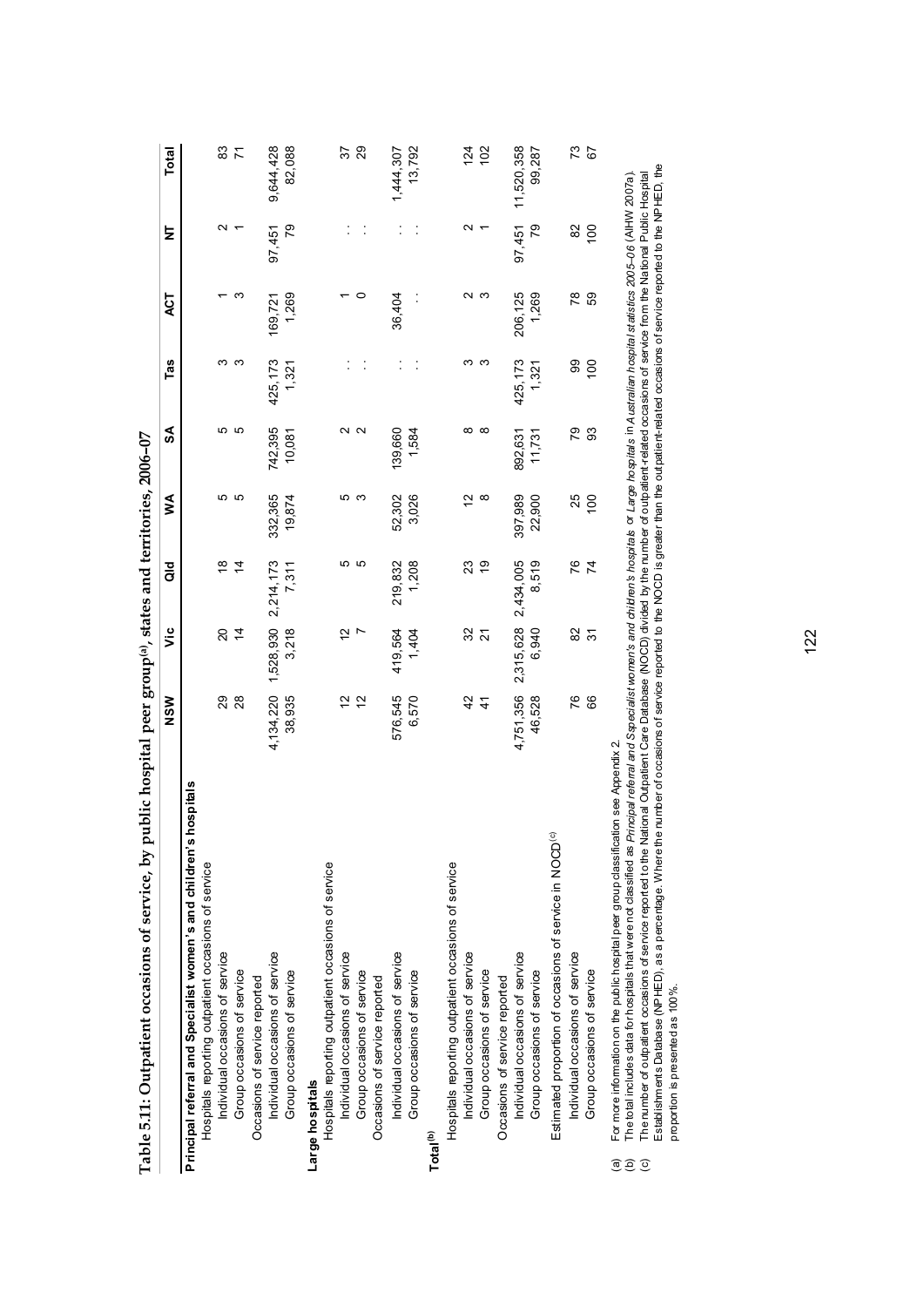| Table 5.12: Outpatient care individual occasions                     |           |                  | of service(a)(b), by outpatient clinic type, selected public hospitals, states and territories, 2006-07                                         |         |         |         |               |        |            |
|----------------------------------------------------------------------|-----------|------------------|-------------------------------------------------------------------------------------------------------------------------------------------------|---------|---------|---------|---------------|--------|------------|
| Clinic type                                                          | క్ట<br>ž  | $\ddot{\bar{z}}$ | a<br>To                                                                                                                                         | ⋚       | న్      | Tas     | ΔCT           | Ż      | Total      |
| Allied health                                                        | 663,505   | 780,389          | 410,377                                                                                                                                         | 57,270  | 80,786  | 88,062  | 6,074         | 1,151  | 2,197,614  |
| Dental                                                               | 259,307   | 65,951           | 135,483                                                                                                                                         | 1,425   | 10,856  | 1,347   |               |        | 474,369    |
| Gynaecology                                                          | 52,134    | 48,187           | 67,964                                                                                                                                          | 7,165   | 32,528  | 13,245  | 4,130         | 4,564  | 229,917    |
| Obstetrics                                                           | 704,549   | 294,867          | 300,830                                                                                                                                         | 39,653  | 03,343  | 45,582  | 47,626        | 16,266 | 1,552,716  |
| Cardiology                                                           | 78,852    | 24,331           | 76,103                                                                                                                                          | 12,496  | 25,352  | 16,969  | 11,676        | 1,381  | 247,160    |
| Endocrinology                                                        | 170,890   | 48,941           | 71,542                                                                                                                                          | 20,329  | 30,338  | 27,654  | 7,378         | 602    | 377,674    |
| Oncology                                                             | 283,587   | 48,759           | 145,089                                                                                                                                         | 23,488  | 23,913  | 44,383  | 31,536        | 1,595  | 702,350    |
| Respiratory                                                          | 125,450   | 17,639           | 55,678                                                                                                                                          | 5,421   | 32,471  | 3,735   | 7,799         | 1,119  | 249,312    |
| Gastroenterology                                                     | 23,709    | 20,090           | 26,161                                                                                                                                          | 5,173   | 16,369  | 1,190   | 5,285         |        | 97,977     |
| Medical                                                              | 1,298,306 | 95,755           | 352,153                                                                                                                                         | 00,722  | 130,751 | 61,136  | 28,998        | 17,360 | 2,185,181  |
| General practice/primary care                                        | 155,241   |                  | 18,683                                                                                                                                          | 797     |         |         |               |        | 174,221    |
| Paediatric                                                           | 104,908   | 17,918           | 42,324                                                                                                                                          | 3,426   | 27,664  | 17,381  | 6,044         | 4,484  | 224,149    |
| Endoscopy                                                            | 11,788    |                  | 8,764                                                                                                                                           |         |         | 1,339   | 2,125         | 428    | 24,451     |
| Plastic surgery                                                      | 23,701    | 76,677           | 25,070                                                                                                                                          | 21,289  | 22,297  | 3,775   | 3,343         | 1,540  | 177,692    |
| Urology                                                              | 27,534    | 39,794           | 37,755                                                                                                                                          | 5,551   | 14,613  | 1,741   | 1,094         | 288    | 128,370    |
| Orthopaedic                                                          | 264,465   | 62,433           | 244,345                                                                                                                                         | 41,799  | 55,232  | 18,140  | 9,299         | 10,441 | 806,154    |
| Ophthalmology                                                        | 138,626   | 97,690           | 68,535                                                                                                                                          | 21,598  | 56,426  | 8,410   | $\frac{6}{5}$ | 9,127  | 400,428    |
| Ear, nose and throat                                                 | 26,859    | 41,102           | 42,036                                                                                                                                          | 9,424   | 17,744  | 1,114   | 602           | 3,978  | 142,859    |
| Pre-admission and pre-anaesthesia                                    | 162,579   | 89,157           | 38,599                                                                                                                                          | 4,641   | 36,791  | 5,842   | 9,886         | 6,913  | 464,408    |
| Chemotherapy                                                         | 65,860    |                  | 21,161                                                                                                                                          |         |         | 14,742  | 7,531         |        | 109,294    |
| Dialysis                                                             | 20,936    |                  |                                                                                                                                                 | 1,039   |         |         |               | 3,077  | 25,052     |
| Surgery                                                              | 80,049    | 33,462           | 36,226                                                                                                                                          | 15,603  | 71,962  | 39,386  | 4,336         | 12,808 | 493,832    |
| Paediatric surgery                                                   | 8,521     | 12,486           | 9,127                                                                                                                                           | 173     | 3,195   | n a     | 1,347         | 329    | 35,178     |
| Total                                                                | 4,751,356 | 2,315,628        | 2,434,005                                                                                                                                       | 397,989 | 892,631 | 425,173 | 206,125       | 97,451 | 11,520,358 |
| (a) Outpatient care individual occasions of service were required to |           |                  | be reported for public hospitals that were classified as either as Principal referral and Specialist worner's and children's hospitals or Large |         |         |         |               |        |            |

|                                                                                                               | j<br>$\overline{a}$<br>i<br>l<br>ׇׇ֠֕֡<br>l<br>֕                  |
|---------------------------------------------------------------------------------------------------------------|-------------------------------------------------------------------|
| ገፍ ብፍ<br>l<br>7 S.JI<br>$\frac{1}{2}$<br><b><i><u>ACTES 22</u></i></b><br>¢<br>l<br>i<br>$\ddot{\phantom{a}}$ | )<br>D<br>č<br>j                                                  |
| l<br>i<br>j<br>3<br>å                                                                                         | s<br>C<br>ţ<br>l<br>ı<br>$\ddot{\phantom{a}}$<br>í<br>ï<br>I<br>☎ |
|                                                                                                               | J.                                                                |